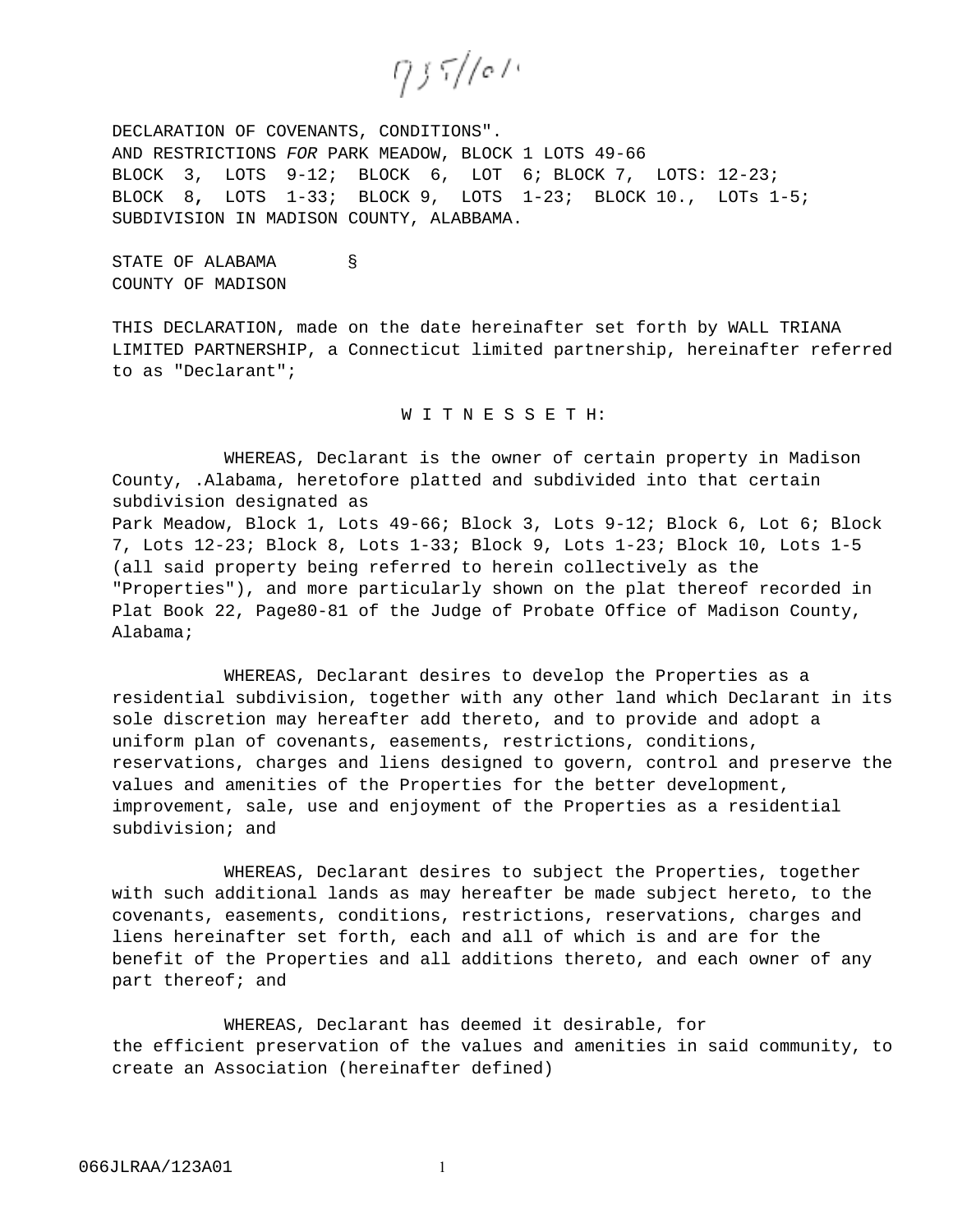to which shall be delegated and assigned the powers of maintaining, administering and enforcing these covenants and restrictions, and levying, collecting and disbursing the assessments and charges hereinafter created; and

WHEREAS, there has been incorporated the Park Meadow Homeowners Association, a non profit organization created under the laws of the State of Alabama, whose directors have established By-Laws by which said Association shall be governed through its Board of Directors, for the purpose of exercising the functions aforesaid;

NOW, THEREFORE, Declarant hereby declares that the Properties shall be developed, improved, held, used, sold and conveyed in accordance with, and subject to the following plan of development, easements, restrictions, reservations, covenants, conditions: and stipulations, all of which are hereby adopted for, and placed upon said Properties and shall run with the Properties and be binding on all parties now and at any time hereafter having or claiming any right, title or interest in the Properties or any part thereof, their heirs, executors, administrators, successors and assigns, regardless of the source of or the manner in which any such right, title or interest is or may be acquired, and shall inure to the benefit of each owner of any part of the Properties.

# ARTICLE I

# DEFINITZONS

Section 1. "Architectural Guidelines" shall mean those standards set out in graphic, narrative and tabular form that are adopted by the ARC, as set forth in Article V, Section 3 hereof.

Section 2. "ARC" shall mean and refer to the Architectural Review Committee established for the purpose of monitoring and establishing standards for the development of the Properties pursuant to Article V hereof.

Section 3. "Association" shall mean and refer to the Park Meadow Homeowners Association, a nonprofit corporation, incorporated under the laws of the State of Alabama, its successors and assigns.

Section 4. "Board" shall mean and refer to the duly elected Board of Directors of the Association.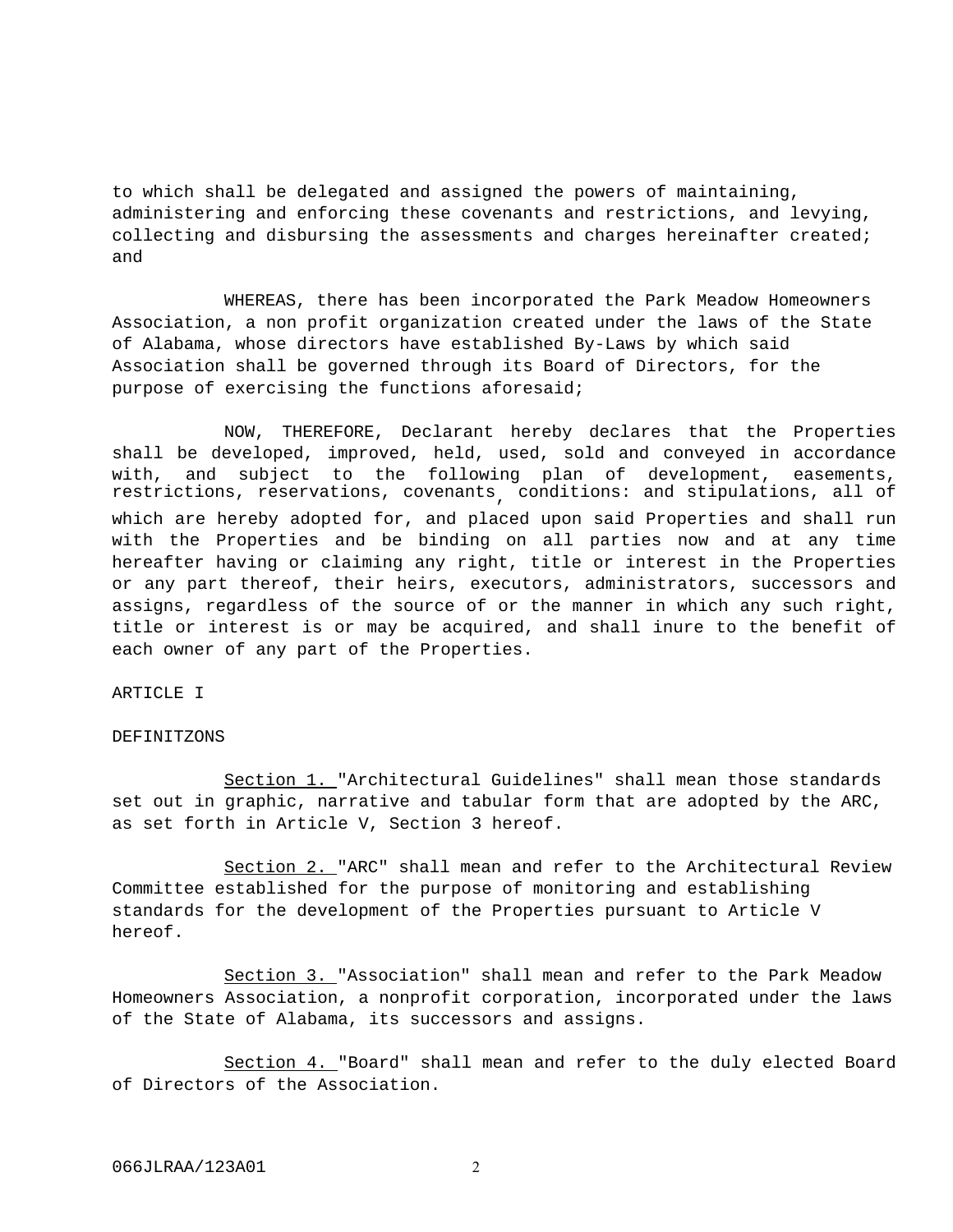Section 5. "Common Area" shall mean all real property owned in fee or held in easement by the Association for common use and enjoyment of the Owners including, but not necessarily limited to, all Open Space and Landscape Easements, as set forth on the Plat(s) or as established herein, together with all improvements thereto.

Section 6. "Fences" shall mean wood, masonry or other natural or man made materials assembled to achieve a perimeter screen on a Lot which would generally be intended to block the visibility and/or access into or out of such Lot.

Section 7. "Improvements" shall mean all improvements constructed upon any Lot, including, without limitation, all buildings, structures, additions, driveways, sidewalks, planters, swimming pools and fences.

Section 8. "Landscape Easement" shall mean and refer to those portions of the Properties designated on the Plat(s) or other recorded document as Landscape Easements.

Section 9. "Lot" shall mean and refer to any numbered plot of land shown upon the Plat(s) which is available for the construction of a single-family residence, but shall not mean or include any Common Area.

Section 10. "Owner" shall mean and refer to the record owner, whether one or more persons or entities, of fee simple title to the surface estate of any Lot, but excluding those having such interest merely as security for the performance of an obligation or who merely owns an equitable interest in any Lot under a contract to purchase.

Section 11. "Plat(s)" shall mean any plat or plats designating the Properties as recited on Page 1 hereof, or any plat or plats designating additional land to be added to the Properties hereof.

Section 12. "Properties" shall mean and refer to Park Meadow, Block 1, Lots 49-66; Block 3, Lots 9-12; Block 6, Lot 6; Block 7, Lots 12- 23; Block 8, Lots 1-33; Block 9, Lots 1-23; Block l0, Lots 1-5 and any other lands which may hereafter be brought under the jurisdiction of the Association and made subject to this Declaration.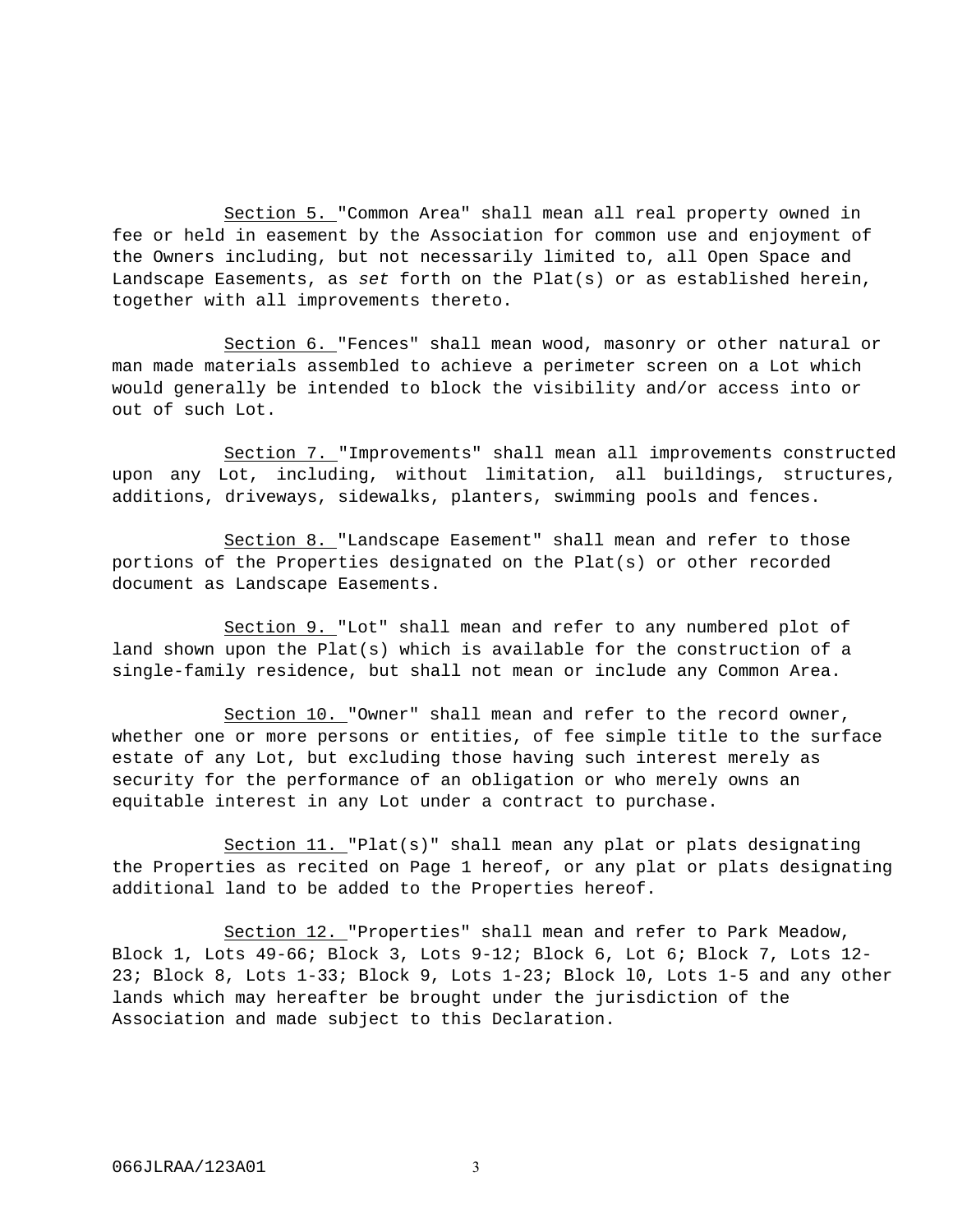# ARTICLE II

# PROPERTY RIGHTS

Section 1. Owners' Easements of Enjoyment. Every Owner shall have a non-exclusive easement of use and enjoyment in and to any Common Area which shall be appurtenant to and shall pass with the title of every Lot, subject to the right of the Association to: (a) adopt and publish rules and regulations governing the use of the Common Area and the personal conduct of the members and their guests thereon, and to establish penalties for the infraction thereof; and (b) dedicate or transfer all or any part of the Common Area to any public agency, authority or utility for such purposes and subject to such conditions as deemed reasonable and/or necessary by the Association; provided however, if, at a future date, the Association elects to discontinue the maintenance of the Common Area, then such Common Area shall be dedicated or transferred to the City of Madison or, if not accepted by the City of Madison, as otherwise provided for herein.

Section 2. Delegation of Use. Any Owner may delegate, in accordance with the By-Laws, his right of use and enjoyment to the Common Area to the-members of his family, his tenants or contract purchasers who reside on the Lot owned by such Owner.

# ARTICLE III

#### MEMBERSHIP AND VOTING RIGHTS

Section 1. Membership in the Association. Every Owner shall be a member of the Association. No Owner shall have more than one membership. Membership shall be appurtenant to and may not be separated from ownership of the land which is subject to assessment by the Association. Ownership of such land shall be the sole qualification of membership.

Section 2. Voting Rights. The Association shall have two classes of voting membership:

Class A. Class A members shall be all Owners with the exception of Declarant and shall be entitled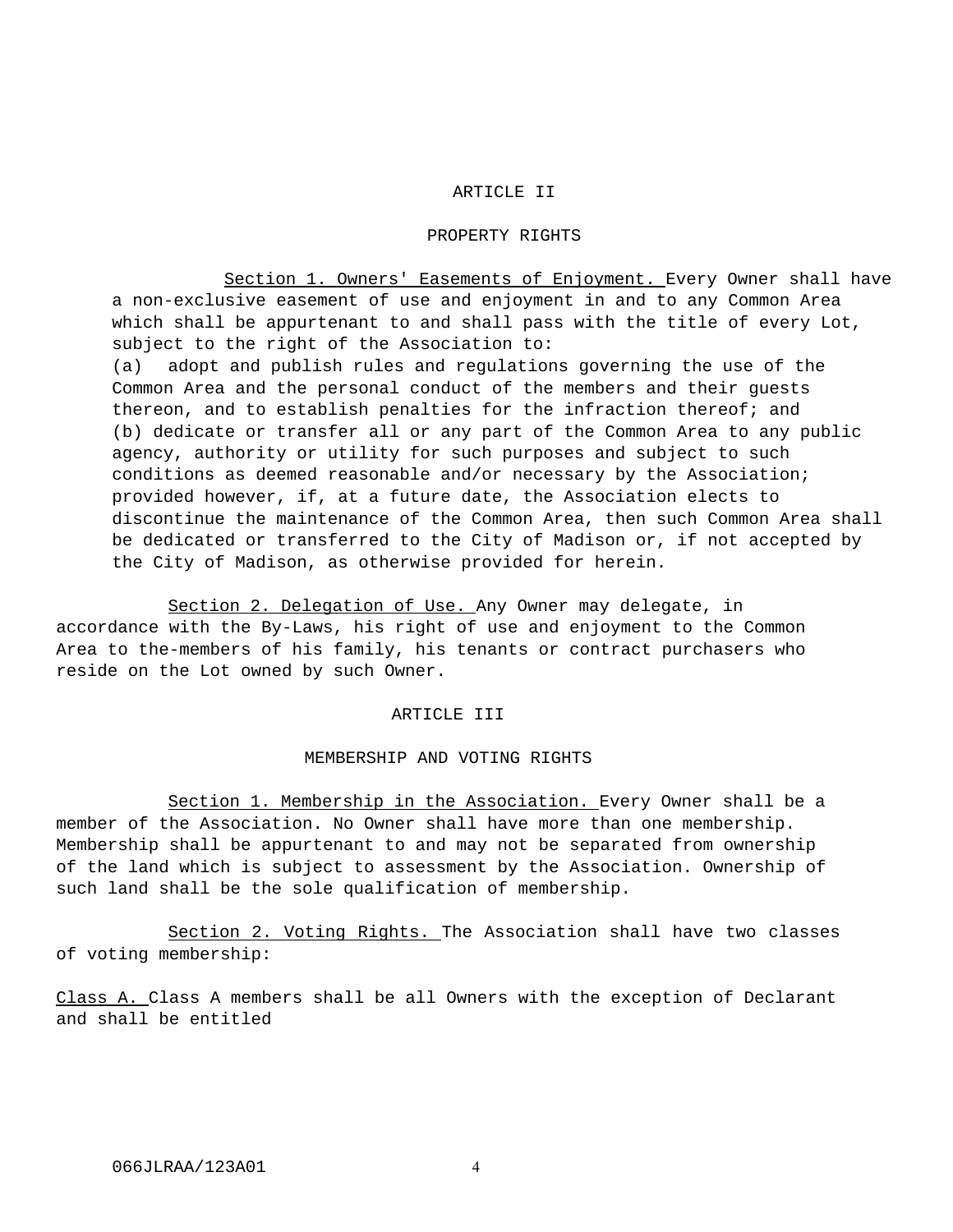to one vote for each Lot owned. When more than one person holds an interest in any Lot, the vote of such Lot shall be exercised as they among themselves determine, but in no event shall more than one vote be cast with respect to a Lot.

Class B. Class B members shall be Declarant and shall be entitled to three (3) votes for each Lot owned. Class B membership shall cease and be converted to Class A membership on the happening of either of the following events, whichever occurs earlier:

- **(a)** when the total votes outstanding in the Class A membership equal the total votes outstanding in the Class B membership or
- (b) December 31, 1995.

#### ARTICLE IV

# COVENANT FOR MAINTENANCE ASSESSMENTS

Section 1. Creation of the Lien and Personal Obligation of Assessments. The Owner of any Lot by acceptance of a deed therefor, whether or not it shall be so expressed in such deed, is deemed to covenant and agree to pay to the Association as such may be assessed pursuant to the terms hereof:

- (a) annual assessments or charges, and
- (b) special assessments for capital improvements.

The annual and special assessments, together with interest at a rate of 2% in excess of the prime rate of interest as published by The Wall Street Journal from time to time, but not in excess of the maximum lawful rate of interest chargeable hereunder, and reasonable attorneys' fees as necessary for collection, shall be a charge on the land and shall be a continuing lien upon each Lot against which each such assessment is made. Each such assessment, together with interest and reasonable attorneys' fees, shall also be the personal obligation of the person who was the Owner of such property at the time when the assessment became due.

Section 2. Purpose of Assessments. Assessments shall be levied by the Association and shall be used exclusively for the purpose of promoting the recreation, health, safety and welfare of the members of the Association and, in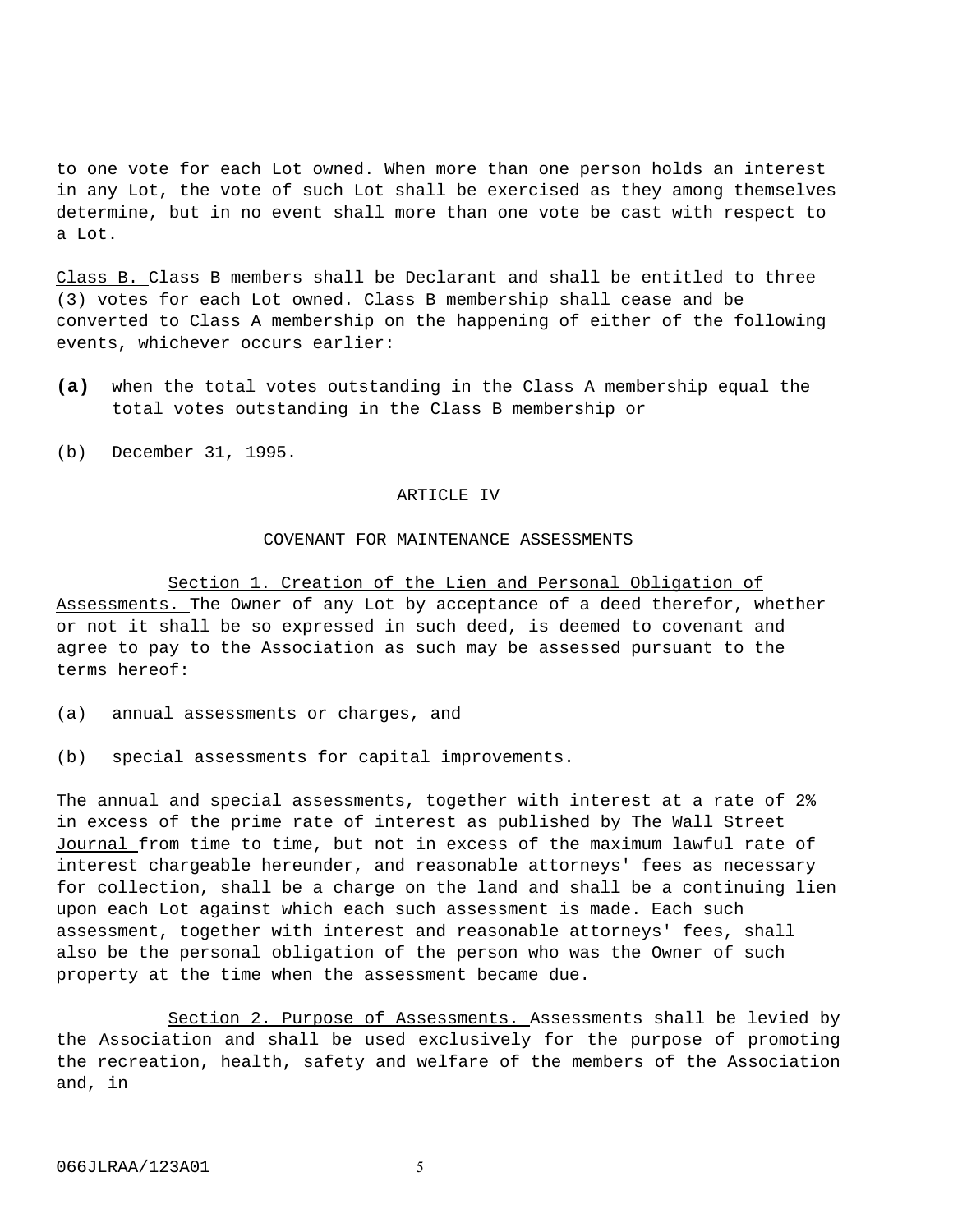particular, maintenance of any Common Area, parkways, esplanades, trails, recreation areas, street lighting, signage and entryways; other costs and expenses reasonably incurred by the Association in the fulfillment of its obligations hereunder; and if in the Owner's best interests, the negotiation of trash collection contracts, security service and other similar community services.

Section 3. Maximum Annual Assessment. Until January 1 of the year immediately following the conveyance of the first Lot to an Owner, the maximum annual assessment shall be Two Hundred Forty and No/100 Dollars (\$240.00).

The Board may determine and certify that the then current annual assessment is sufficient, insufficient or excessive to reasonably meet expenses of the Association and-, at-a meeting of the Board called for such purpose, by majority vote, may vote to decrease the annual assessment or to increase the annual assessment by an amount not to exceed a percentage of the previous annual assessment greater than (i) 10% or (ii) the percent of increase in the consumer price index for all urban consumers published by the Bureau of Labor Statistics of the United States Department of Labor for the previous twelve (.12] month period. The annual assessment shall not be increased or decreased more than once in any calendar year and any increases shall not take effect retroactively. In the event that the Board decides to enter into contracts to provide all or any of trash collection, security service or other similar community services as provided in Article IV, Section 2, then the cost of such service will be considered as an addition to the maximum increase pursuant to the provisions set forth above.

Section 4. Special Assessments for Capital Improvements. In addition to the annual assessments authorized above, the Association may levy, in any assessment year, a special assessment applicable to that year only for the purpose of defraying in whole or in part, the cost of any construction, reconstruction, repair or replacement of a capital improvement in the Common Area, provided that any such assessment shall have the assent of two-thirds (2/3) of the votes of total voting membership who are voting in person or by proxy at a meeting duly called for this purpose.

Section 5. Notice for Any Action Authorized Under Section 3 or 4. Meetings of the Association may be held or called as set forth in its bylaws. Written notice of any meeting called for the purpose of taking any action authorized under Sections 3 or 4 hereof shall be. sent to all Owners not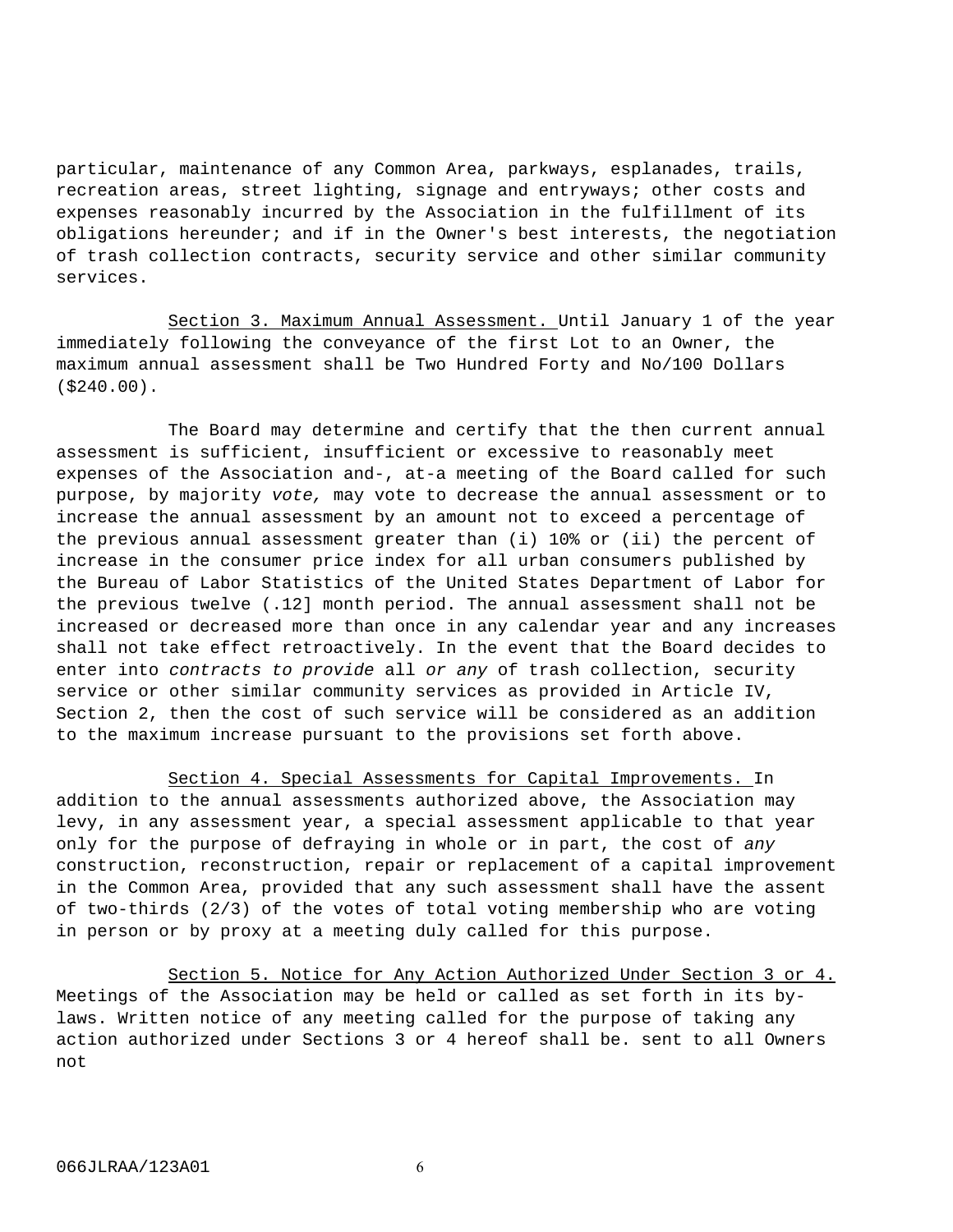less than fifteen (15) days nor more than sixty (60) days in advance of the meeting.

Section 6. Rate of Assessment. Any platted Lots shall commence upon the recording of such plat to bear their applicable assessments simultaneously, including Lots owned by Declarant. Any Lots upon which no structures have been built shall be assessed at the rate of one-half (1/2) of the annual assessment rate. The reduced rate of assessment for each unimproved Lot, within a calendar year, shall increase to the full rate of assessment upon substantial completion of improvements on such Lot. The applicable assessment for such a Lot shall be prorated (whole months) according to the applicable rate set forth herein.

# Section 7. Notice of Annual Assessments. The

Board shall fix the amount of the annual assessment at least thirty (30) days in advance of each annual assessment period and written notice of the annual assessment shall be sent to every Owner subject thereto. The due dates shall be established by the Board. The Association shall, upon demand, and for a reasonable charge, furnish a certificate signed by an officer of the Association setting forth whether the assessment on a specified Lot has been paid.

Section 8. Effect of Nonpayment of Assessments; Remedies of the Association. Any assessment not paid within thirty (30) days after the due date shall bear interest from the due date at the rate set forth in Section 1 of this Article IV. The Association may bring an action at law against the Owner personally obligated to pay the same, or foreclose the lien against the property established in Section 1 of this Article IV. No Owner may waive or otherwise escape liability for the assessment by reason of non-use or abandonment. Additionally, the Association may suspend the Owner's voting rights and rights to the use of the Common Area for any period of time during which such assessment remains unpaid.

Section 9. Subordination of the Lien to Mortgages. The lien established in Section 1 of this Article IV shall be subordinate to the lien of any purchase money mortgage. Sale or transfer of any Lot shall not affect such lien. However, .the sale or transfer of any Lot pursuant to mortgage foreclosure or any proceeding in lieu thereof shall extinguish such lien as to payments which became due prior to such sale or transfer, but only to that extent, and otherwise the lien shall survive such foreclosure or other proceedings. No sale or transfer shall relieve such Lot from liability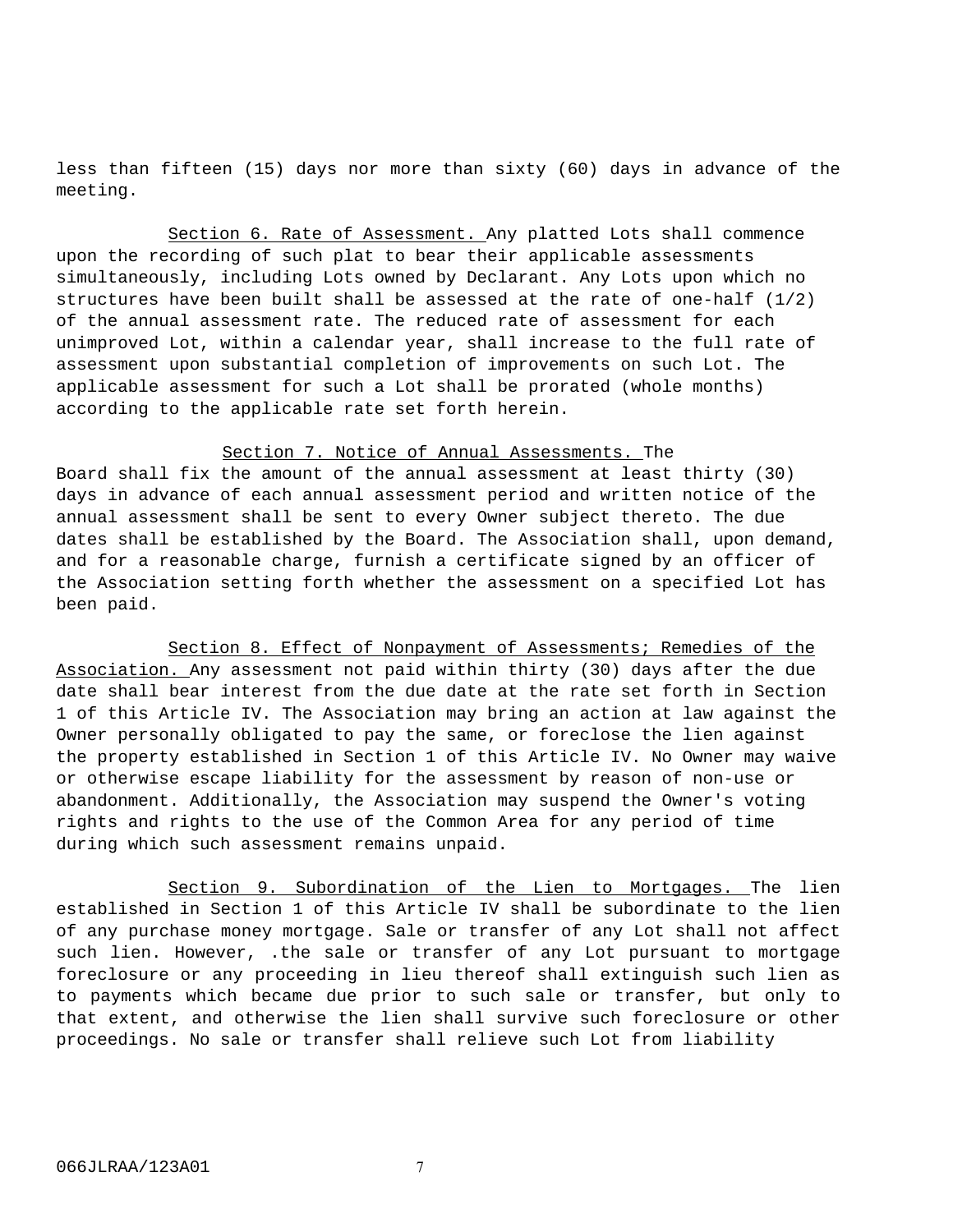of any assessments thereafter becoming due or from the lien thereof.

Section 10. Exempt Properties. Ail properties dedicated to and accepted by a municipal authority and all properties owned by charitable or non profit organizations, which are exempt from taxation by the laws of the State of Alabama, shall be exempt from the assessments created herein. The Board may make other exceptions when in its determination there is a beneficial result to the development plan for the Properties.

#### ARTICLE V

# RESTRICTIONS OF USE

# Section 1. Single-Family Residential Construction.

Subject to Sections 4 and 5 below, no building shall be erected, altered or permitted to remain on any Lot other than one (1) detached single-family residential dwelling not to exceed two (2) stories in height, plus a basement, and a private garage for not less than two (2) cars or more than three (3) cars, which structure shall not exceed the main dwelling in height or number of stories. No such residence shall be constructed on less than the equivalent of one full Lot as shown on the  $Plat(s)$ . In no event shall any part of the main structure or garage be used as a second dwelling unit for rental purposes.

Section 2. ARC Approval Required. No Improvements shall be erected or placed on any Lot until the construction plans and specifications therefor, including, but not limited to, site layout, building location, building materials, colors, landscaping and elevations, are in compliance with this Declaration and the Architectural Guidelines and have been submitted to and approved in writing by the ARC as hereinafter provided. In the event the ARC fails to approve or disapprove such plans and specifications within thirty (30) days after the receipt thereof, they shall be deemed to be approved and the related covenants set out herein shall be deemed to have been fully satisfied. If the ARC disapproves plans and specifications submitted by Owner and the ARC and Owner are not able to resolve their differences within thirty (30) days thereafter, then following Owner's written request therefor, Declarant may at Declarant's option, repurchase the land from Owner, for the original purchase price in cash, and Owner shall thereupon reconvey the land to Declarant by warranty deed and clear of all liens and encumbrances other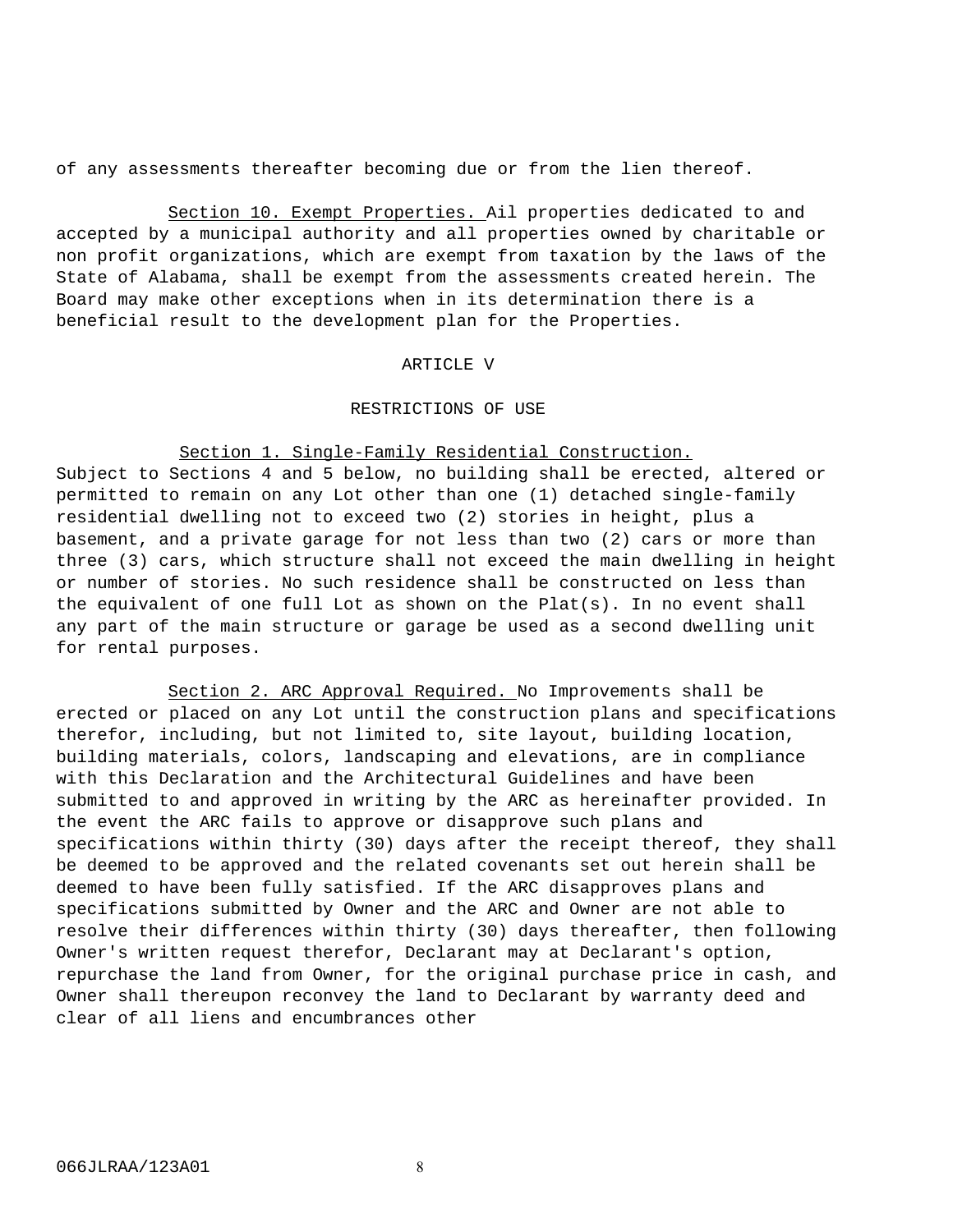than those to which this Declaration is subject. The failure of Declarant to exercise said repurchase option shall in no way impair or alter the obligations of Owner as set forth in this Declaration. The ARC or its assignee, at its sole discretion, is hereby permitted to approve deviations in the general use restrictions set forth in Article V in instances when, in its judgment, such deviation will enhance the overall development plan for the Properties. Such approvals must be granted in writing and when given will become a part of these restrictions.

Plans and specifications are not approved for engineering or structural design or quality of materials, and by approving such plans and specifications neither the ARC, the members thereof, nor the Association assumes liability or responsibility therefor, nor for any defect in an], structure constructed from such plans and specifications. Neither Declarant, the Association, the ARC, the Board, nor the officers, directors, members, employees, and agents of any of them shall be liable in damages to anyone submitting plans and specifications to any of them for approval, or to any Owner of property affected by these restrictions by reason of mistake in judgment, negligence, or nonfeasance arising out of or in connection with the approval or disapproval or failure to approve or disapprove any such plans or specifications. Every person who submits plans or specifications and every Owner agrees that he will not bring any action or suit against Declarant, the Association, the ARC, the Board, or the officers, directors, members, employees, and agents of any of them to recover any such damages and heresy releases, remises, quit-claims, and covenants not to sue for all claims, demands, and causes of action arising out of or in connection with any judgment, negligence, or nonfeasance and hereby waives the provisions of any law which provides that a general release does not extend to claims, demands, and causes of action not known at the time the release is given.

Section 3. Architectural Guidelines. The ARC shall have the right to prepare and enforce guidelines for the overall development of the Properties, including without limitation, the landscape, site development and building standards, which may change from time to time, and to modify those guidelines provided that such modifications shall not lessen in the judgement of the ARC the standards of quality and aesthetics established by those standards. In no case shall such modifications require any Owner to bring into compliance, to the new standards, previously approved specifications and Improvements.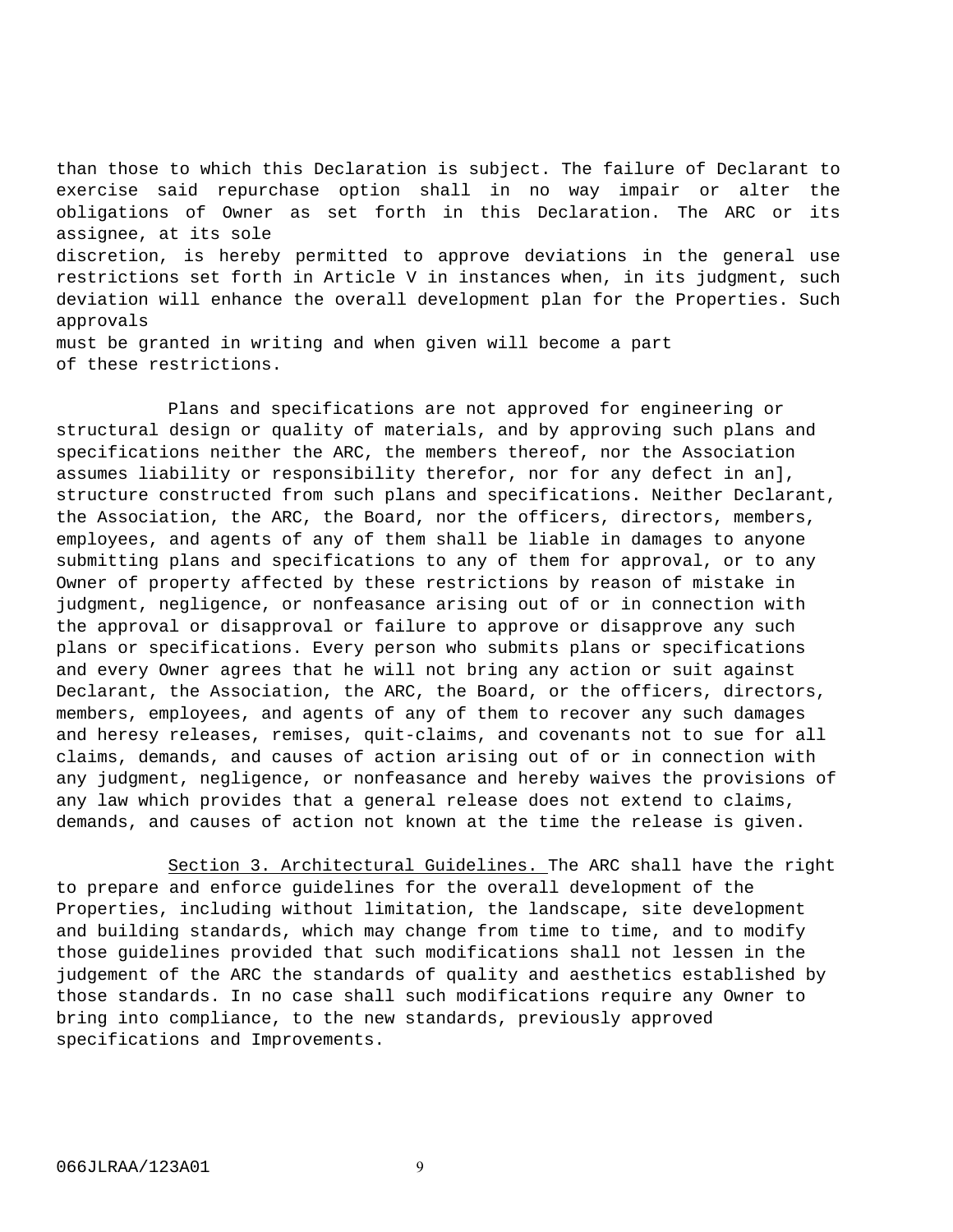Section 4~ Minimum Home Sizes. The minimum square footage (as measured on the exterior) allowed for each dwelling unit on a Lot, exclusive of garage and patio areas, is set forth as follows:

# 1,200

Declarant reserves the right to modify these minimum size requirements for any additional lands brought under the jurisdiction of the Association and made subject to this declaration.

# Section 5. Location of Improvements Upon the Lot.

Improvements (exclusive of mailboxes, driveways and sidewalks which are subject to Section 9 below and fences which are subject to Section 13 below) shall not be located on any Lot

nearer to the front, or side property lines than as set forth on the Plat(s) or Exhibit "A", attached hereto and made a part hereof. The location of Improvements in relation to rear property lines shall be in accordance with the rules and regulations of the City of Madison, Alabama or such other governmental authority having jurisdiction thereof. No such Improvements shall be located within any Landscape Easement, Common Area or any drainage or utility easement. In cases of conflict between these setback criteria and the Plat(s), the .larger setback number shall be observed. Variances to the setback criteria set forth herein and on the Plat(s) may be approved in the sole discretion of the ARC in instances where such variances comply with applicable law and do not adversely impair or affect the use or development of any other Lots.

For the purposes of this covenant, eaves, steps and unroofed terraces shall not be considered as part of a building, provided, however, that this shall hot be construed to permit any portion of any structure on a Lot to encroach upon another Lot. Declarant reserves the right to modify these setback criteria for any additional lands or Lots brought under the jurisdiction of the Association and made subject to this Declaration.

Section 6. Composite Building Sites. Subject to applicable laws and subdivision regulations, any Owner of one or more adjoining Lots (or portions thereof) may consolidate such Lots or portions into one singlefamily residence building site, with the privilege of constructing improvements on such resulting site, in which case, setback lines shall be measured from the resulting side property lines rather than from the Lot lines as indicated on the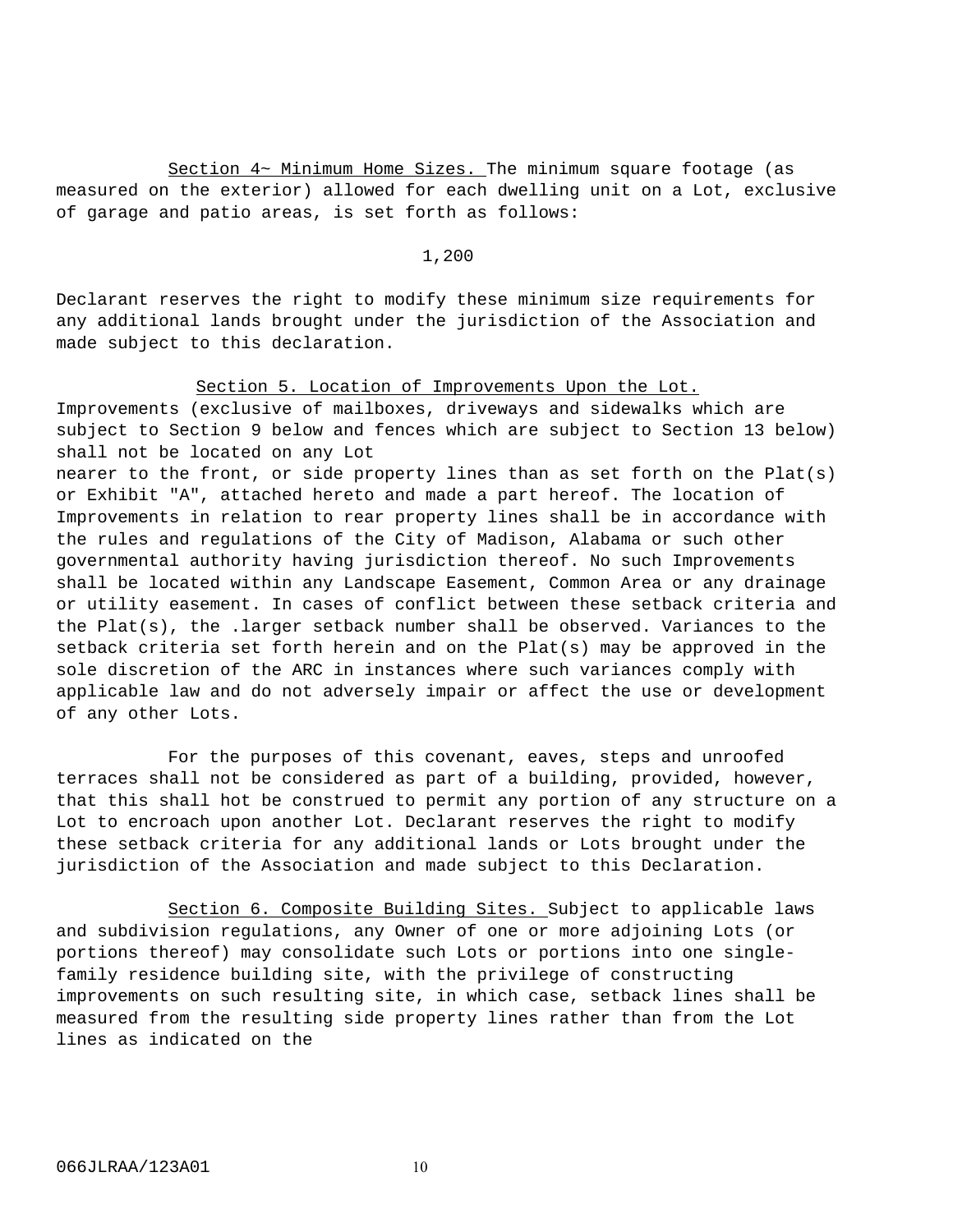recorded plat. Any such composite building site must have a frontage at the building setback line of not less than the minimum frontage for the most restrictive of the Lots composited.

Section 7. Utility Easements. Easements for the installation and maintenance of utilities are reserved as shown on the Plat(s); and no structures shall be erected therein. Neither Declarant, the Association, nor any utility company or governmental entity using the easements shall be liable for any damage done by them or their assigns, agents or employees to shrubbery, trees, flowers or any Improvements located on the land subject to said easements.

At Declarant's option, overground or underground electric power, gas, audio and video communication and telephone services shall be available to Lots in the subdivision, and the utility companies furnishing the service shall have easements as shown on the  $Plat(s)$ . The Owner of each Lot shall, at his own cost, furnish, install, own and maintain (all in accordance with the requirements of local governing authorities and the National Electrical Code) the overground or underground service cable and appurtenances from the point of the electric company's metering on customer's structure to the point of attachment at such company's installed transformers or energized secondary junction boxes, such point of attachment to be made available by the electric company at a point designated by such company at the property line of each Lot. The electric company furnishing service shall make the necessary connections at said point of attachment and at the meter. The Owner of each Lot shall, at his own cost, furnish, install, own and maintain a meter loop in accordance with the then current standards and specifications of the electric company for the residence constructed on such Lot. For so long as such overground or underground service is maintained, the electric service to each Lot shall be uniform and exclusively of the type known as single-phase, 120/240-volt, three-wire, 60-cycle alternating current.

Easements for the underground service may be crossed by driveways and walkways, provided prior arrangements are made with the utility companies furnishing electric, gas, audio and video communication and telephone services, including installation of any necessary conduit, as approved, under such driveways or walkways prior to construction thereof. Such easements for underground service shall be kept clear of all other improvements, including buildings, patios or other pavement, and neither Declarant,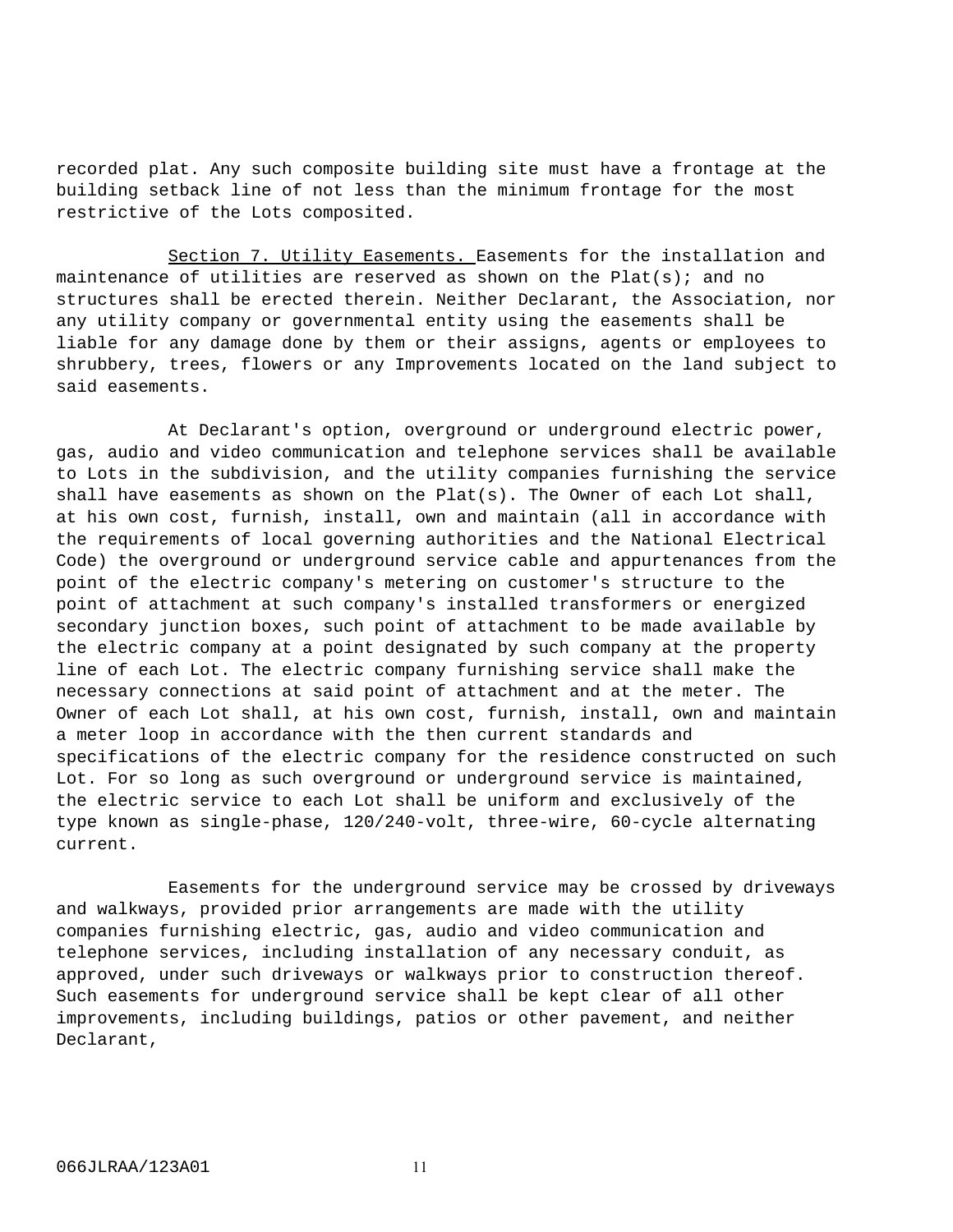the Association, nor any utility company using the easements shall be liable for any damage done by them or their assigns, agents or employees to shrubbery, trees, flowers or any Improvements (other than crossing driveways or walkways providing conduit has been installed as outlined above) located on the land subject to said easements.

Section 8. Landscaping. The Owner shall install landscaping in the front and side yards of the house in conformance with the Architectural Guidelines. This landscaping shall be installed within 90 days of substantial completion of construction of the building. The use of temporary plant retainer materials such as railroad ties and treated wood edging is expressly prohibited in the front and side yards. All areas not specifically prepared with bedding material, bedding out or shrub material shall be grassed in an approved method as provided for in the architectural Guidelines. The use of the front and side yards for agricultural purposes or for the use of unmanicured landscape materials such as native grasses and wildflowers is expressly prohibited when such yards are visible from the street.

Section 9. Mailboxes, Driveways and Sidewalks. Mailboxes shall be required for each single family residence constructed on any Lot or Lots, and only one mailbox per single family residence shall be allowed. All mailboxes shall be of a type and style as specified in the Architectural Guidelines and shall be located on the respective Lot asset forth in the Architectural Guidelines. Driveways shall be required for each single family residence located on any

Lot or Lots. Driveways shall be constructed of poured-in-place concrete material as specified in accordance with the Architectural Guidelines. Sidewalks shall be required for each single family residence located on any Lot or Lots. Sidewalks shall be constructed of poured-in-place concrete material as specified in accordance with the Architectural Guidelines and shall be uniform throughout the Properties. Asphalt shall be prohibited except in the Common Area.

Section 10. Prohibition of Certain Activities. No activity, whether for profit or not, shall be carried on any Lot which is not related to single-family residence purposes, except on those Lots which may be designated by Declarant, its successors or assigns to be used for sales offices, construction offices and storage facilities for a period of time commensurate with its home construction/sales program. Except for this temporary usage of selected lots,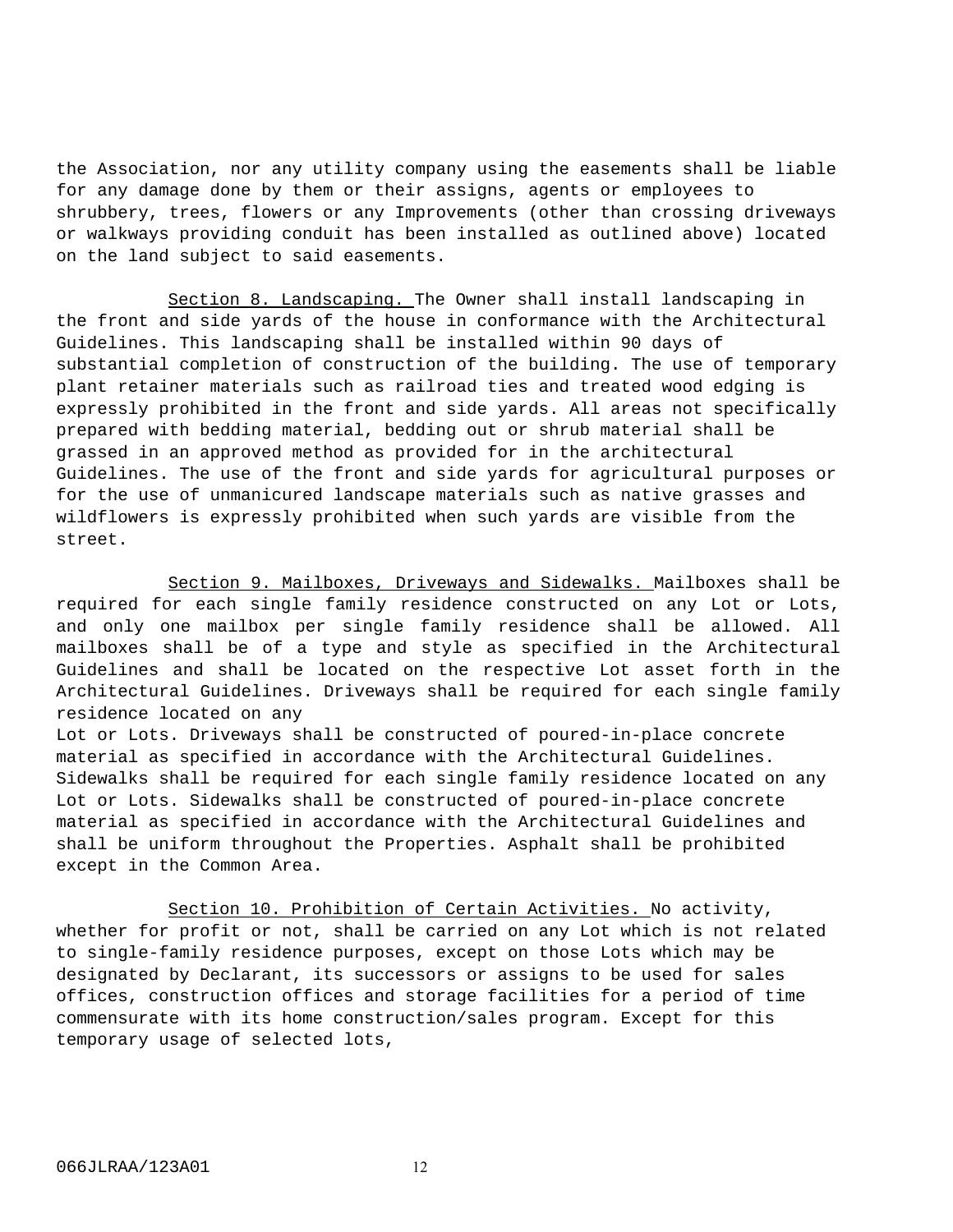no noxious or offensive activity of any sort shall be permitted, nor shall anything be done on any Lot which may be or become an annoyance or nuisance to the neighborhood, including but not limited to any mineral exploration, development or production.

Section 11. Temporary Structures. No structure of a temporary character, recreation vehicle, trailer, basement, tent, shack, garage, barn or other outbuilding shall be used on any Lot at any time as a residence. Outbuildings or structures, temporary or permanent, other than the main residence and garage shall be limited to eight (8) feet in height, shall be visually screened from public rights of way and must be approved in accordance with Section 2, Article V hereof. Temporary structures may be used as building offices and for other related purposes as provided in Section 10, Article V, hereof.

Section 12. Animal Husbandry. No animals, livestock or poultry of any kind shall be raised, bred or kept on any Lot except dogs, cats or other common household pets, provided they are not kept, bred or maintained for commercial purposes or in unreasonable numbers.

Section 13. Fences, Walls, Planters. No wall, fence or planter shall be erected or maintained on any Lot nearer to the front Lot line than five (5) feet behind the front line of the main structure. No side or rear fence, wall or hedge shall be more than eight (8) feet high and an average of six (6) feet, six (6) inches high. Side fences shall not be located on any Lot siding on a public street nearer than the building line setback shown on the recorded plat for said subdivision. No fences shall be located within any Landscape Easement or Common Area except for those that are installed by the Declarant. Declarant reserves the right to construct and locate fences adjacent to public rights of way along side setback lines and rear Lot lines or in between side Lot lines and side setback lines. Fences shall be constructed in accordance with the Architectural Guidelines.

Section 14. Visual Obstruction at Intersections. No landscaping or object shall be placed or located on corner lots which obstructs sight lines at elevations between two (2) and six (6) feet above the top of the street curb within the triangular area formed by the junction of street curb lines and a line connecting them at points twenty-five (25) feet from the junction of the street curb lines (or extension thereof).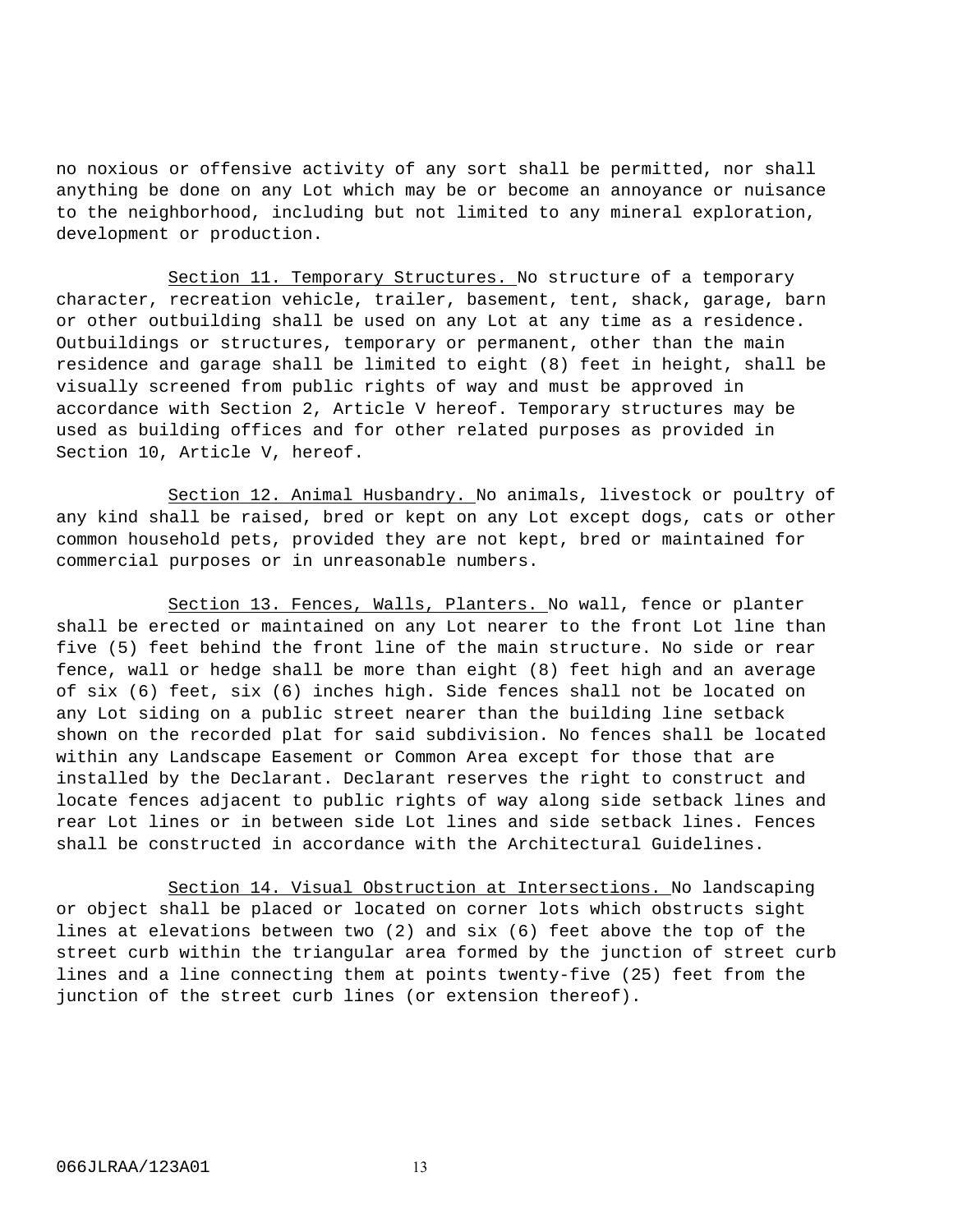Section 15. Visual Screening on Lots. The drying of clothes-in public view is prohibited, and the Owners or occupants of any Lots at the intersection of streets or adjacent to parks, playgrounds or other facilities where the rear yard or portion of the Lot is visible to the public shall screen clothes drying from public view in accordance with the Architectural Guidelines.

Section 16. Lot Maintenance. Ail Lots shall be kept at all times in a sanitary, healthful, safe and attractive condition, and the Owner or occupant of all Lots shall keep all weeds and grass, thereon cut below a height of six

(6) inches and shall in no event use any Lot for storage of material and equipment except for normal residential requirements and those requirements incident to construction of initial improvements thereon, or permit the accumulation of garbage, trash or rubbish of any kind thereon, and shall not burn any garbage, trash or rubbish except by use of an incinerator approved by the Association, and then only during such conditions as permitted by law. All yard equipment, woodpiles or storage piles shall be screened so as to conceal them from view of neighboring Lots, streets or other property.

In the event of default on the part of the Owner or occupant of any Lot in observing the above requirements and if such default continues after ten (10) days' written notice thereof, the Association may, without liability to the Owner or occupant in trespass or otherwise, enter the premises and cut, or cause to be cut, such weeds and grass, and remove or cause to be removed such garbage, trash and rubbish or do any other thing necessary to secure compliance with these restrictions, so as to place the premises in a neat, attractive, healthful, safe and sanitary condition, and may charge the Owner and/or occupant for the cost of such work. The Owner and occupant agree, by the purchase and/or occupation of the Lot, to pay such statement immediately upon receipt thereof, together with interest until paid at the rate specified in Article IV, Section 1 hereof. To secure the payment of such charges, a continuing lien is hereby retained in favor of the Association identical to the assessment lien set forth in Section 1, Article IV hereof.

# Section 17. Signs, Advertisements, Billboards.

No sign, advertisement, billboard or advertising structure of any kind shall be displayed to the public view on any portion of the Properties except one sign for each Lot, which sign shall be in accordance with the Architectural Guidelines, for the purpose of advertising the property for sale or rent, except signs used by Declarant, its successors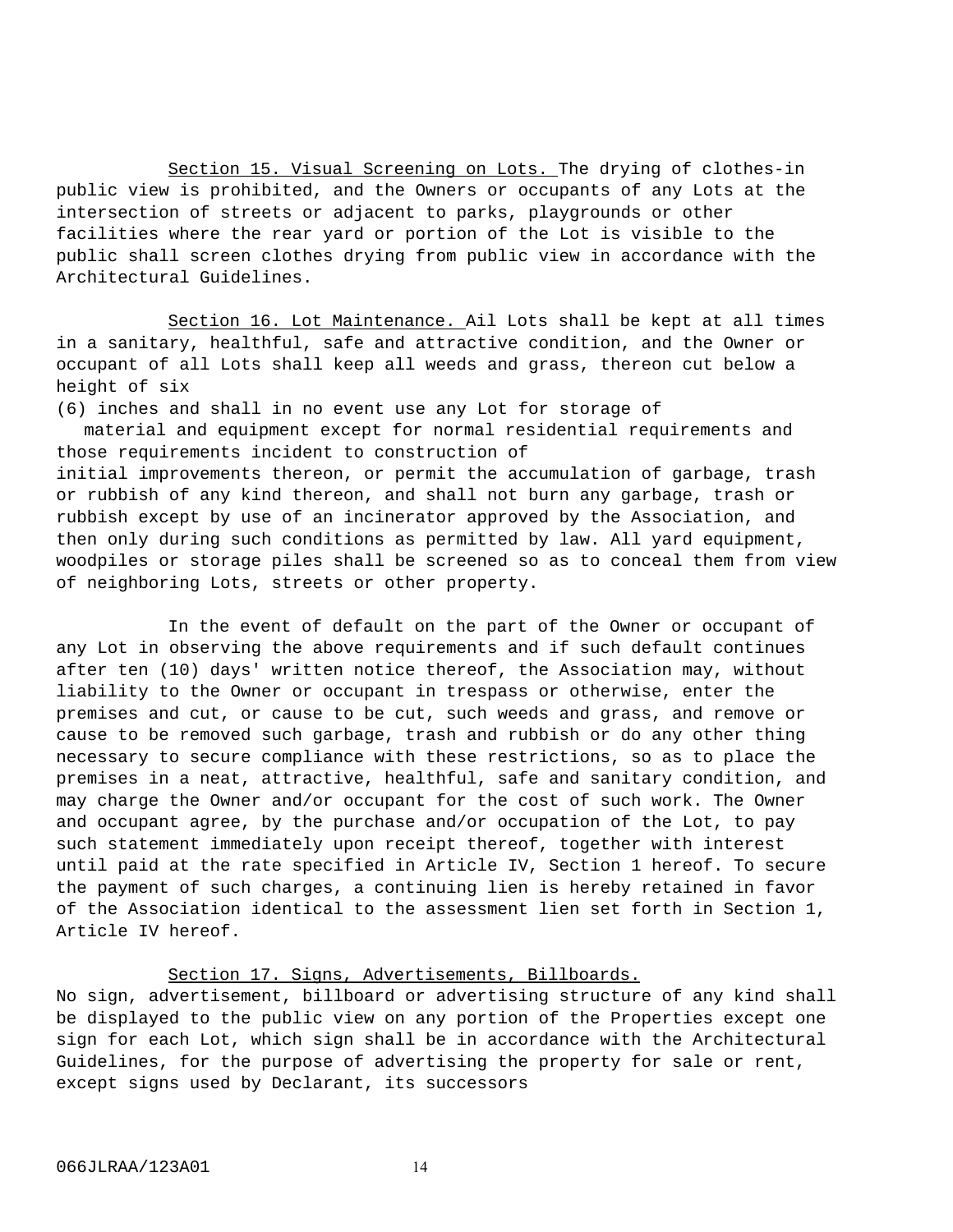or assigns, for a period of time commensurate with its home construction/sales program. The Association shall have the right to remove any sign, advertisement, billboard or advertising structure which is in violation of the foregoing and in so doing shall not be subject to any liability for trespass in connection therewith or arising from such removal.

Section 18. Removal of Dirt and Trees. The digging or removal of any dirt from any Lot is expressly prohibited except as necessary in conjunction with the construction (including swimming pools) and subsequent landscaping on the Lot. No trees with a caliper greater than twelve (12) inches shall be cut without the prior approval of the ARC except to remove dead or unsightly trees.

Section 19. Antennae. No electronic, radio, television or other type of device for transmitting or receiving signals shall be erected, constructed, placed or permitted to remain on any Lots, houses or buildings unless located to the rear of the house or the rear of the roof ridge line, or gable of the main structure so as to be hidden from sight when viewed from the fronting street on interior Lots or when viewed from the fronting street and the siding street on corner lots.

Section 20. Roofing Material. The roof of any building shall be constructed or covered, in accordance with the Architectural Guidelines, with (1) asphalt or composition type shingles, (2) wood shingles, (3) crushed marble, slag or pea gravel set in a built-up type roof on roof surfaces not visible from the fronting street, (4) concrete or clay tile or (5) slate. Any other type roofing material shall be permitted only at the sole discretion of the ARC.

Section 21. Storage of Automobiles, Boats, Trailers, Other Vehicles and Equipment. No automobiles, boats, trailers, campers, motorcycles, buses, trucks, tractors, recreational vehicles, inoperative vehicles, equipment or machinery of any kind, camp rigs off truck, boat rigging or any item deemed offensive by the ARC shall be stored permanently or semipermanently on any public street, right-of-way or driveway. Permanent or semipermanent storage of such vehicles or items must be screened from public view either within the garage or behind a solid fence. Semipermanent storage is defined as the storage without movement off the premises for a period exceeding 72 hours.

Section 22. Architectural Review Committee. The ARC shall be composed of three (3) or more individuals designated by Declarant, its successors and assigns and Declarant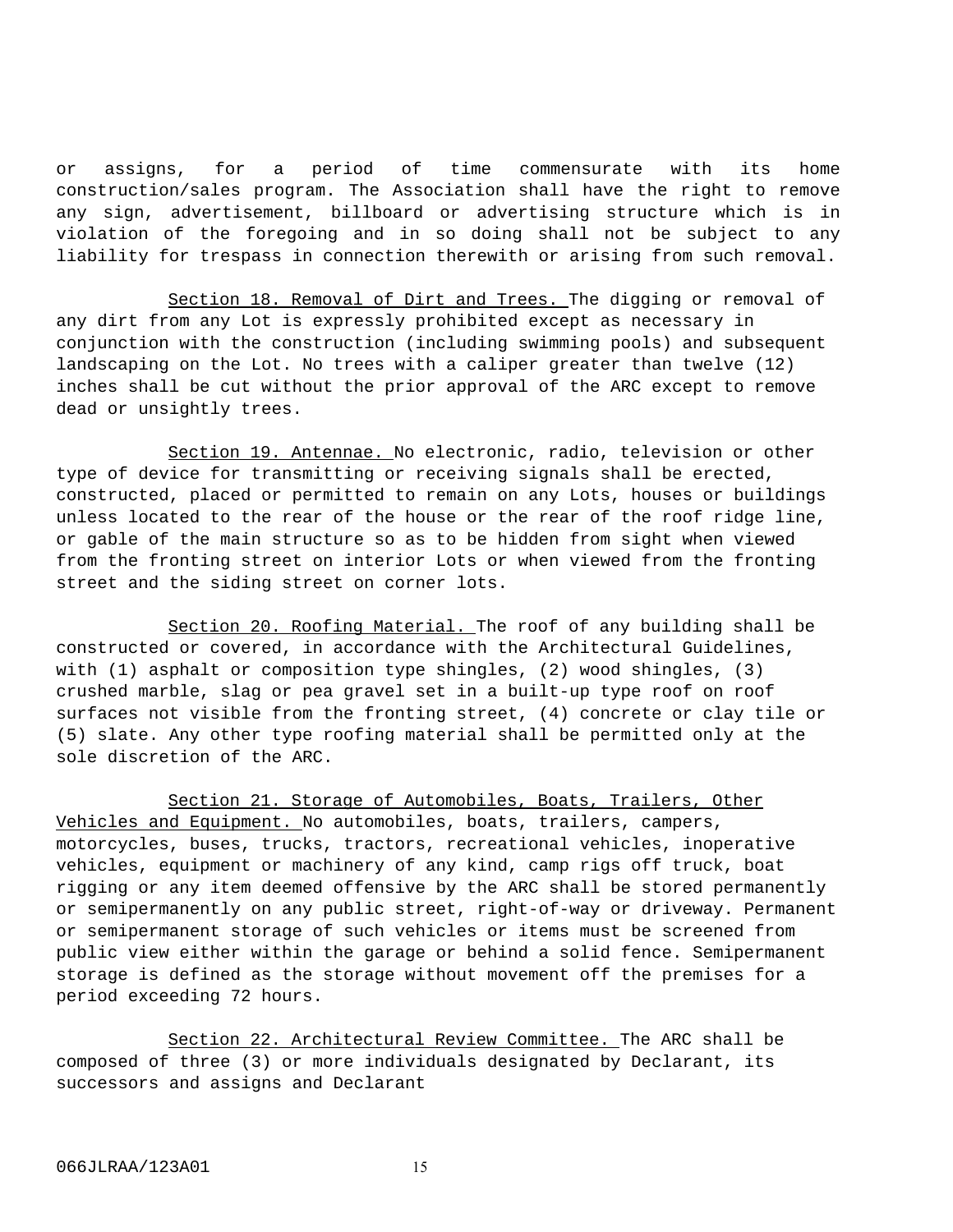reserves the right to appoint replacements as necessary by reason of resignation, removal or incapacity. Declarant hereby agrees to relinquish all ARC authority on or before seven (7) years from the date hereof, at which time full authority will become vested in the Association. The ARC may at any time appoint members to act in its behalf for matters other than new construction.

Section 23. Building Materials. All building materials, whether for initial or subsequent construction, shall be of high quality as determined by the ARC guided by industry standards and applicable local building codes. Buildings shall be a minimum of 50% brick, masonary, stucco or other similar material, exclusive of windows, doors and other openings.

Section 24 ..... Landscape Easements The Landscape Easements are reserved as shown on the  $Plat(s)$ . The Declarant shall initially landscape the areas within the Landscape Easements with such trees, grass, shrubs, trails, fencing, and signage as it shall deem necessary or desirable to enhance the overall development of the Properties. Thereafter, each owner of a Lot subject to a Landscape Easement shall be responsible for mowing and maintaining all grass within such Landscape Easement, except that the Association shall be responsible for mowing and maintaining all grass within such Landscape Easements that is not directly accessible to the Owner due to the fencing erected by Declarant thereon. The Association shall be responsible for the maintenance of all trees, shrubs, trails, fencing, signage and other matters relating to the Landscape Easements. No landscaping within a Landscape Easement shall be changed, removed or destroyed without the prior written approval of the Association The location of any sidewalk or driveway constructed on or across such Landscape Easements shall be subject to approval of the ARC. Neither the Declarant nor the Association shall be liable for any damage done by them or their assigns, agents or employees in the performance of their rights and obligations hereunder, so long as such damage was not caused by the intentional or grossly negligent conduct of such entities.

Section 25. Guns. The use of firearms in any area of the Properties is prohibited. The term "firearms" includes "B-B" guns, pellet guns, and firearms of all types.

Section 26. Artificial Vegetation, Exterior Sculpture, and Similar Items. No artificial vegetation shall be permitted on the exterior of any property. Exterior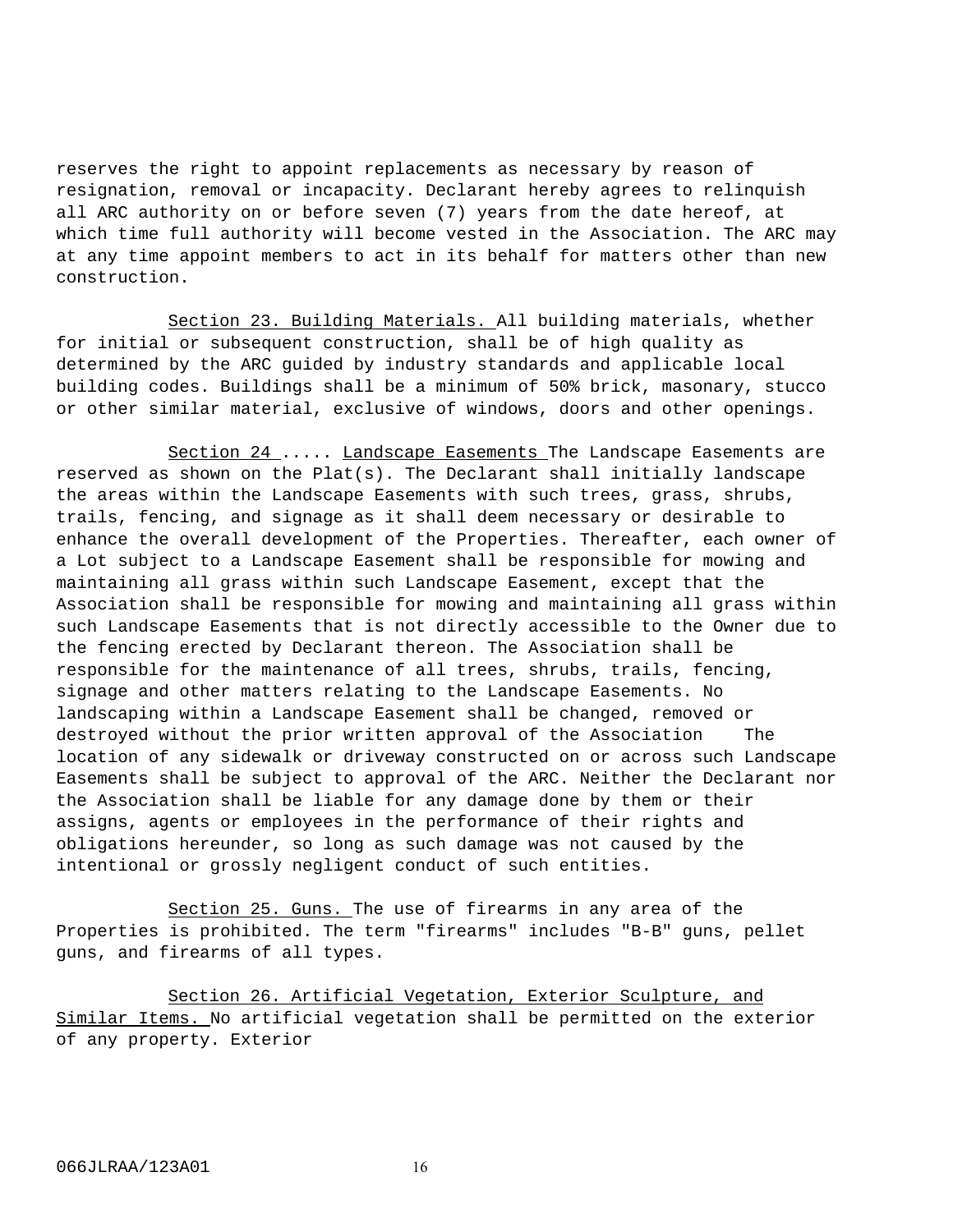sculpture, fountains, flags, and similar items must be approved by the ARC.

# ARTICLE .VI

#### GENERAL PROVISIONS

Section 1. Enforcement. The Association, Declarant or any Owner shall have the right to enforce, by any proceedings at law or in equity, all restrictions, conditions, covenants, reservations, liens or charges now or hereafter imposed by the provisions of this Declaration. Failure by the Association, Declarant or by any Owner to enforce any provision of this declaration does not constitute a waiver of the right to do so thereafter-

Section 2. Severability. Invalidation of any one of these covenants or restrictions shall in no wise affect any other provision, which shall remain in full force and effect..

Section 3. Amendment. The covenants and restrictions of this Declaration shall run with and bind the Properties for a term of thirty (30) years from the date hereof, after which time they shall be automatically extended for successive periods of ten (10) years. This Declaration may be amended during the first thirty (30) year period by an instrument signed by Owners having not less than seventy-five percent (75%) of the votes in the Association, and thereafter by an instrument signed by Owners having not less than fifty percent (50%) of the votes. Notwithstanding the foregoing, this Declaration may be amended unilaterally at any time and from time to time by Declarant (a) if such amendment is necessary to bring any provision hereto into compliance with any applicable governmental statute, rule, or regulation or judicial determination which shall be in conflict therewith; (b) if such amendment is necessary to enable any reputable title insurance company to issue title insurance coverage with respect to the Lots and residences subject to this Declaration; (c) if such amendment is required by an institutional or governmental lender or purchaser of mortgage loans, including, for example, the Federal National Mortgage Association or Federal Homes Loan Mortgage Corporation, to enable such lender or purchaser to make or purchase mortgage loans on the Lots and residences subject to this Declaration; or (d) if such amendment is necessary to enable any governmental agency (including without limitation the Federal Housing Administration or the Veterans Administration) or reputable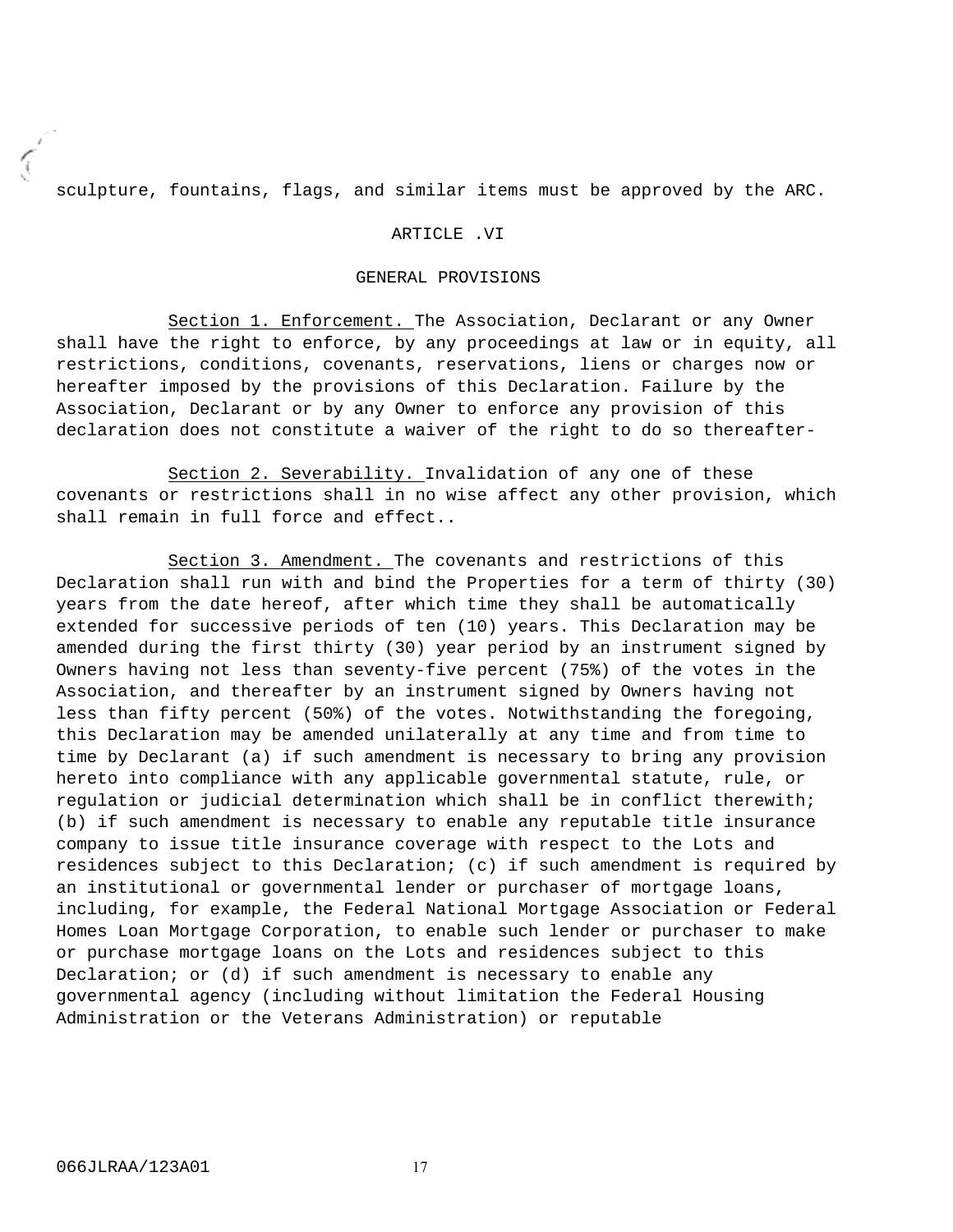$, \sim$ <sup>0</sup>'

private insurance company to guarantee or insure mortgage loans on the Lots and residences subject to this Declaration; provided, however, such amendment shall not adversely affect the title to any Owner's property unless any such Owner shall consent thereto in writing.

Section 4. Books and Records. The books, records and papers of the Association shall, during reasonable business hours, be subject to inspection by any members. The Articles of Incorporation, By-Laws and this Declaration shall likewise be available for inspection by any member at the office of the Association.

Section 5. Notices. Any notice required to be sent to any Owner under the provisions of this declaration shall be deemed to have been properly sent if and when mailed, postpaid, to the last known address of the person who appears as Owner on the records of the Association at the time of such mailing.

Section 6. Good Faith Lenders Clause. Any violation of these restrictions shall not affect any lien or deed of trust of record held in good faith upon any Lot or any part thereof, which liens may be enforced in due course, subject to the covenants, conditions, reservations and restrictions contained herein.

Section 7. Mergers. Upon a merger or consolidation of the Association with another association as provided in its Articles of Incorporation, its Properties, assets, rights and obligations may be transferred to another surviving or consolidated association or, alternatively, the assets, rights and obligations of another association may be added to the Properties and to the assets, rights and obligations of the Association as a surviving corporation pursuant to a merger. The surviving or consolidated association shall administer any restrictions or declarations governing the properties or the merged, acquired or consolidated associations, under one administration. No such merger or consolidation shall effect any revocation, change or addition to this Declaration.

Section 8. Conflict With Deeds of Conveyance. If any part of this Declaration shall be in conflict with any covenant, condition or restriction within a previously recorded deed of conveyance to any portion of the Properties, the covenants, conditions or restrictions within the prior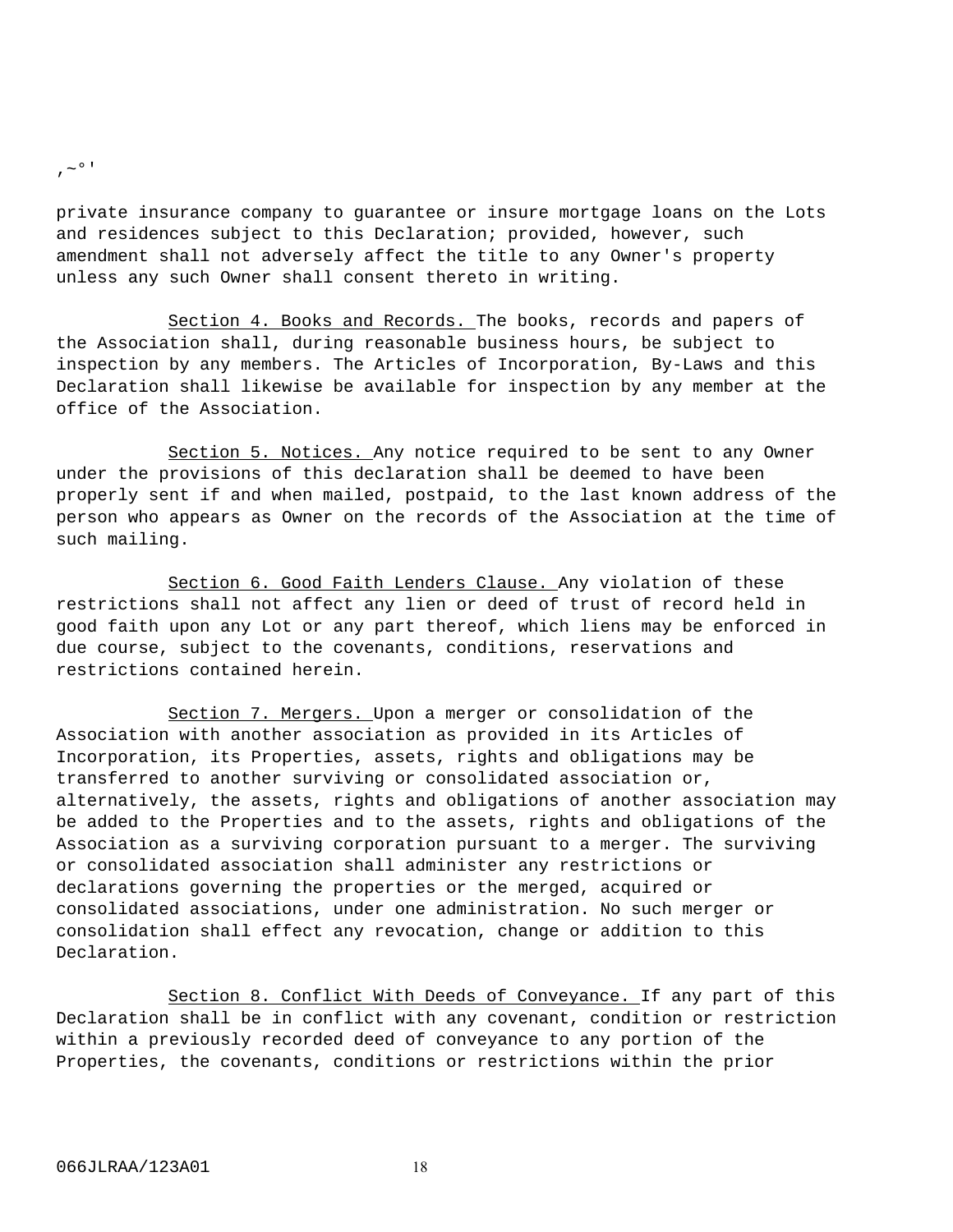deed of conveyance shall govern only to the extent of such conflict.

Section 9. Initial Construction period. Each Owner shall commence construction of improvements on or before six (6) months from the date of conveyance to such Owner of an unimproved Lot and shall diligently thereafter proceed to final completion (meaning ready for occupancy) within six (6) additional months (plus a period of time equal to the duration of delays caused by reason of fire, act of God, shortage of labor or material, strike, lockout, casualty or other condition/occurrence beyond Owner's control). In the event that Owner should fail to perform as set forth above, Owner will, upon request of Declarant, its successors and assigns, and upon tender to Owner in cash of a sum equal to ninety (90) percent of the purchase price paid by Owner to Declarant for the Lot reconvey same to Declarant, its successors and assigns by Warranty Deed free and clear of any liens and encumbrances other than any express lien created against said Lot for the purpose of financing the improvements, if any, referred to above. This conditional option to repurchase, as reserved, shall be exercised by Declarant on or before fifteen (15) months from the date of conveyance (plus a period of time equal to-the duration of construction delays beyond Owner's control heretofore described) at which time, if not exercised, said option shall terminate, if Owner should execute a deed of trust to secure a construction loan made to Owner and informs Declarant in writing of the name and identity of such Mortgagee, then at any time when Declarant considers that Owner is in default under the terms of this paragraph, Declarant shall give written notice thereof to Mortgagee at the address furnished, and Mortgagee shall thereupon have a reasonable time within which to foreclose its lien, acquire title to and possession of the Lot and comply with the provisions of this paragraph; while Mortgagee is attempting in good faith to accomplish the foregoing, Declarant will not exercise its conditional repurchase option.

Section 10. Governing Law. This Declaration shall be construed under and governed by the laws of the State of Alabama.

Section 11. Section Headings, Interpretation. The section headings used herein are for reference only and shall not enter into the interpretation or construction hereof. Whenever the singular is used herein it shall also include the plural, and the masculine gender shall include the feminine and neuter genders, and vice versa.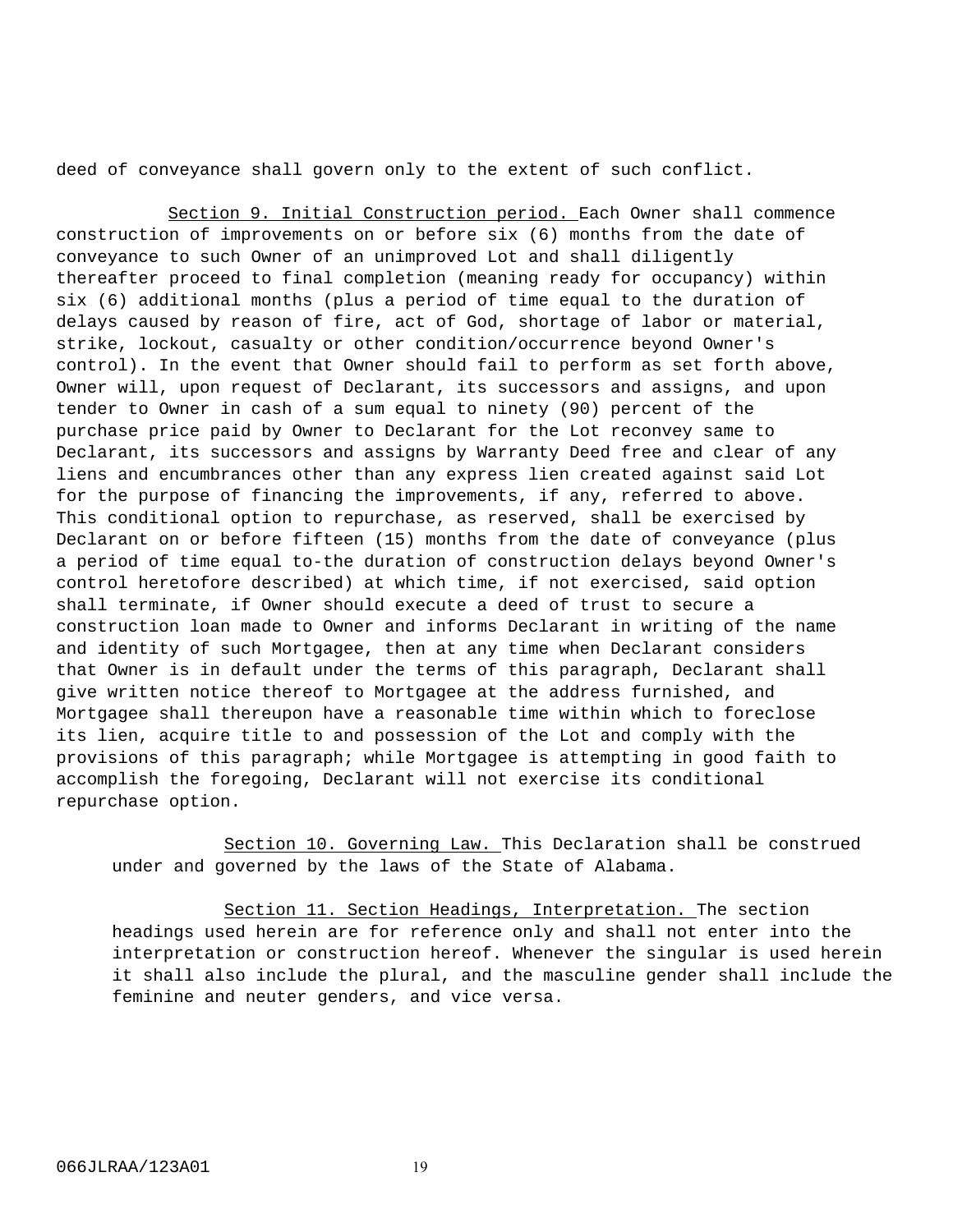Section 12. No Partnership. The Owners shall not be deemed partners of each other or partners with Declarant solely by virtue of being Owners or the Declarant hereunder.

# Section 13. Covenants Running With the Land.

Each and every declaration, covenant, condition and restriction set forth herein are for the benefit of all Owners, their successors and assigns and shall be deemed to be covenants running with the land. Each Owner shall be deemed to have assumed all obligations of this Declaration relating thereto.

Section 14. Addition of Remaining Property. Declarant owns certain lands adjacent to the Properties, as shown on the preliminary plat approved by the Planning and Zoning Board of the City of Madison, attached hereto as Exhibit "B" and such preliminary plat includes lands not yet subject to this Declaration (hereinafter referred to as the "Remaining Properties"). It is Understood and agreed that subjecting the Remaining Properties to this Declaration, if and when developed, will enhance the overall development plan for the Properties. Therefore, at any time from and after the date hereof so long as Declarant, its successors or assigns owns any Lot, Declarant, its successors or assigns, in its sole and absolute discretion, may amend, modify or supplement this Declaration by subjecting the Remaining Properties or a portion thereof, from time to time, to this Declaration, by recording an instrument setting forth such amendment, modification or supplementation with the Judge of Probate of Madison County, Alabama and from and after the date of such filing such Remaining Properties or portion thereof, shall be deemed to be subject to this Declaration.

Section 15. Modifications. Declarant reserves the right to modify and change the conditions contained in Article V for any additional lands brought under the jurisdiction of the Association and made subject to the Declaration if such modifications and changes, in Declarant's sole judgement and discretion, will enhance the overall development plan for the Properties or if Declarant deems such modifications to be necessary or otherwise desirable for the development of such additional lands.

Section 16. Subordination of Liens. SouthTrust Bank of Huntsville, National Association, with offices in Huntsville, Alabama, as lien holder of the herein above described Properties, has caused its name to be signed and its 'seal to be affixed, and the same to be done and attested by the signature of its duly authorized officer for the purpose of consenting to and ratifying, confirming and adopting this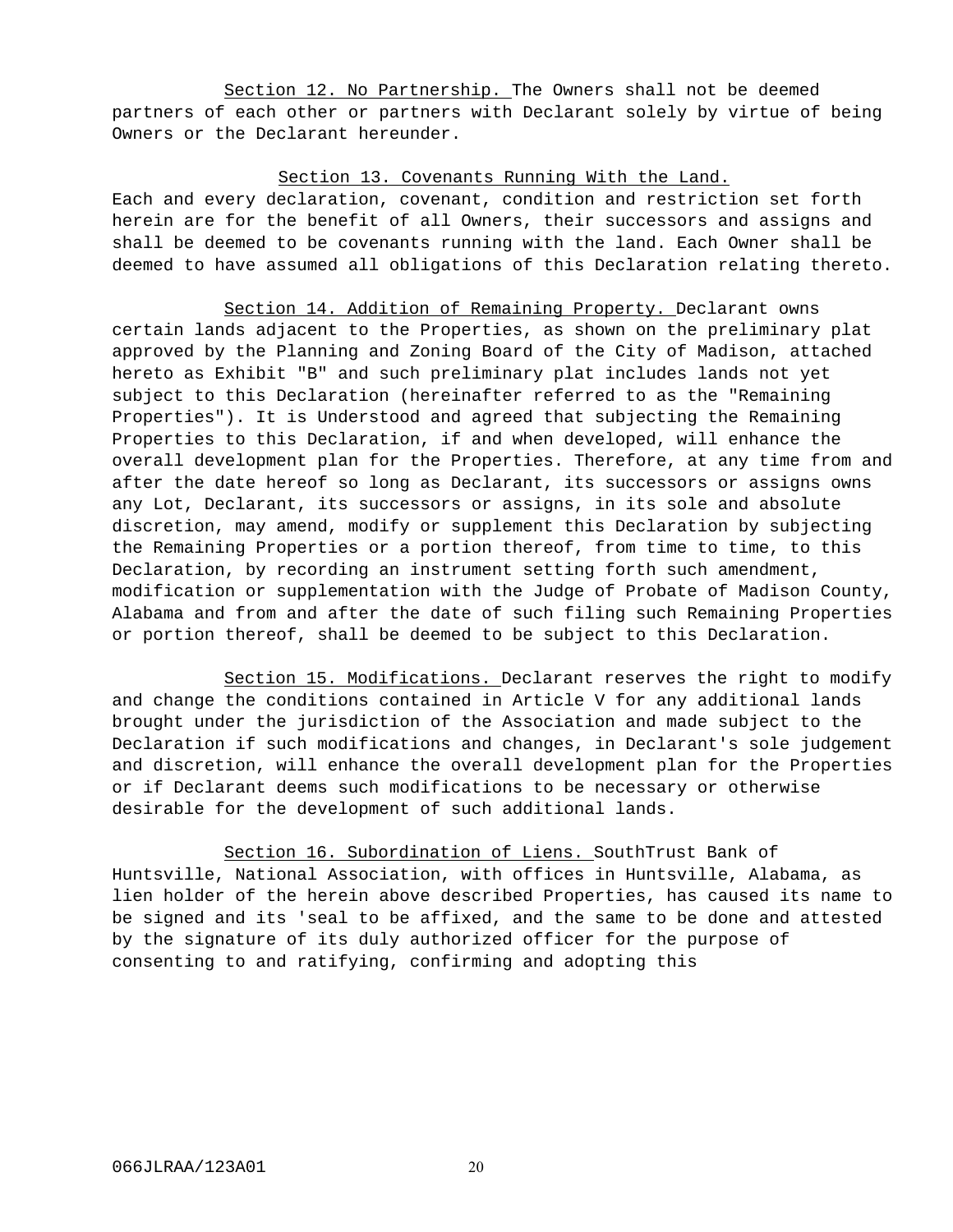Declaration of Covenants, Conditions and .Restrictions and for the purpose of subordinating its lien to the same.

Section 17. Notice of Association. Upon request, each Owner shall be obligated to furnish to the Association the name and address of the holder of any mortgage encumbering such Owner's Lot and resident.

Section 18. Notice of Sale. If an Owner sells his or her Lot and residence, the Owner shall give to the Board, in writing, the name of the purchaser and such other information as the Board may reasonably require.

Section 19. Indemnification. The Association shall indemnify every officer and director of the Association against any and all expenses, including attorney's fees, imposed upon or reasonably incurred by any such officer or director in connection with any action, suit, or other proceeding (including settlement of any suit or proceeding, if approved by the then Board of Directors) to which he or she may be a party by reason of being or having been an officer or director of the Association. The officers and directors of the Association shall not be liable for any mistake or judgment, negligent or otherwise, except for their own individual willful misfeasance, malfeasance, misconduct, or bad faith. The officers and directors of the Association shall have no personal liability with respect to any contract or other commitment made by them, in good faith, on behalf of the Association (except to the extent that such officers or directors may also be members of the Association), and the Association shall indemnify and forever hold each such officer and director free and harmless against any and all liability to others on account of any such contract or commitment. Any right to indemnification provided for herein shall not be exclusive of any other rights to which any officer or director of the Association, or former officer or director, may be entitled. The Association shall maintain adequate general liability and officers' and directors' liability insurance to fund this obligation, if such coverage is reasonably available.

21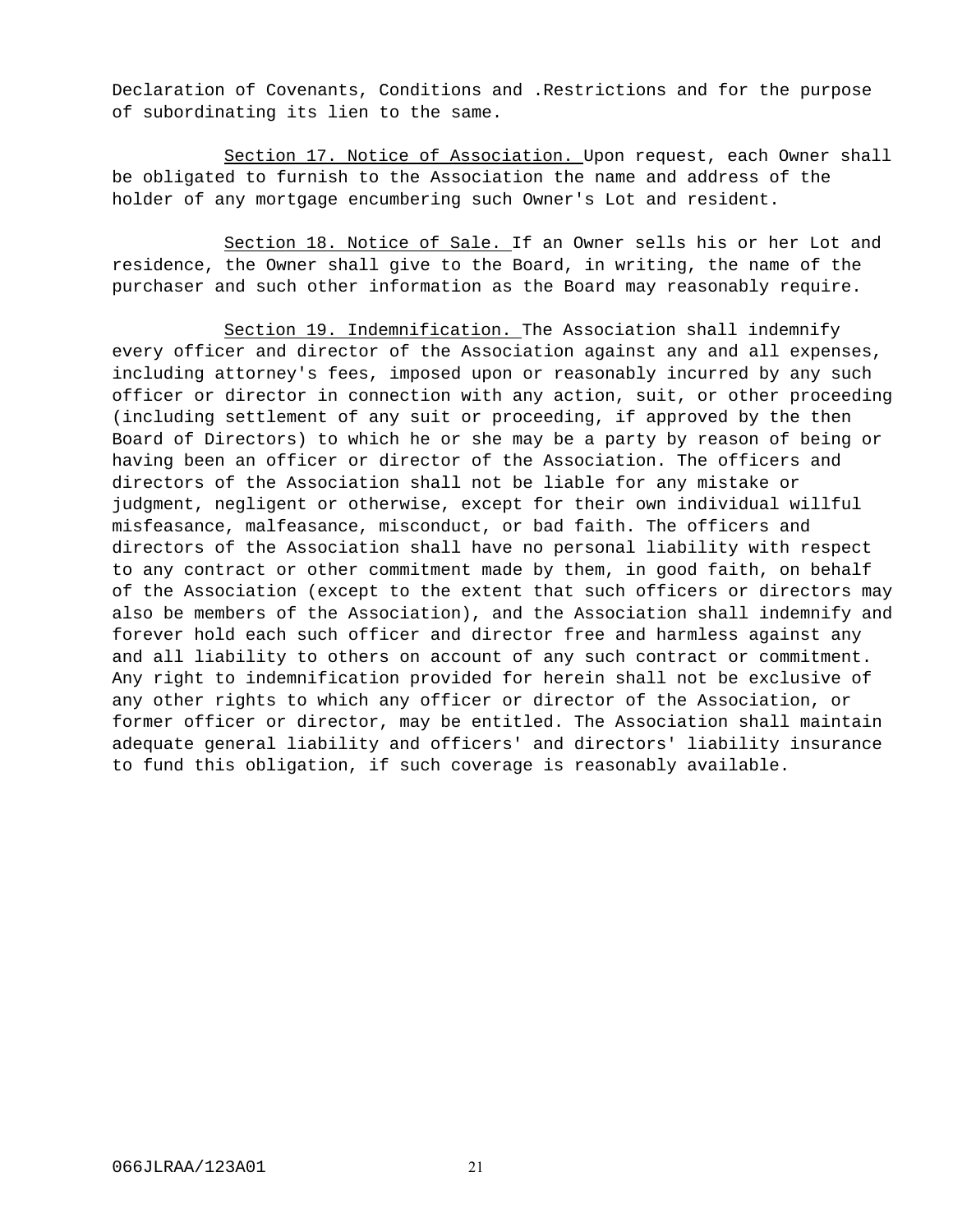IN WITNESS WHEREOF, the undersigned, being the Declarant herein, has hereunto set its hand and seal this 10<sup>th</sup> day of March, 1989.

# WALL TRIANA LIMITED PARTNERSHIP

ATTEST:

etary

By: OVERBROOK DEVELOPMENT CORPORATION, Partner General

By President

SOUTHTRUST BANK OF HUNTSVILLE, NATIONAL ASSOCIATION

By Wice Preef ent.

ATTEST:

 $\bar{z}$ 

Secretary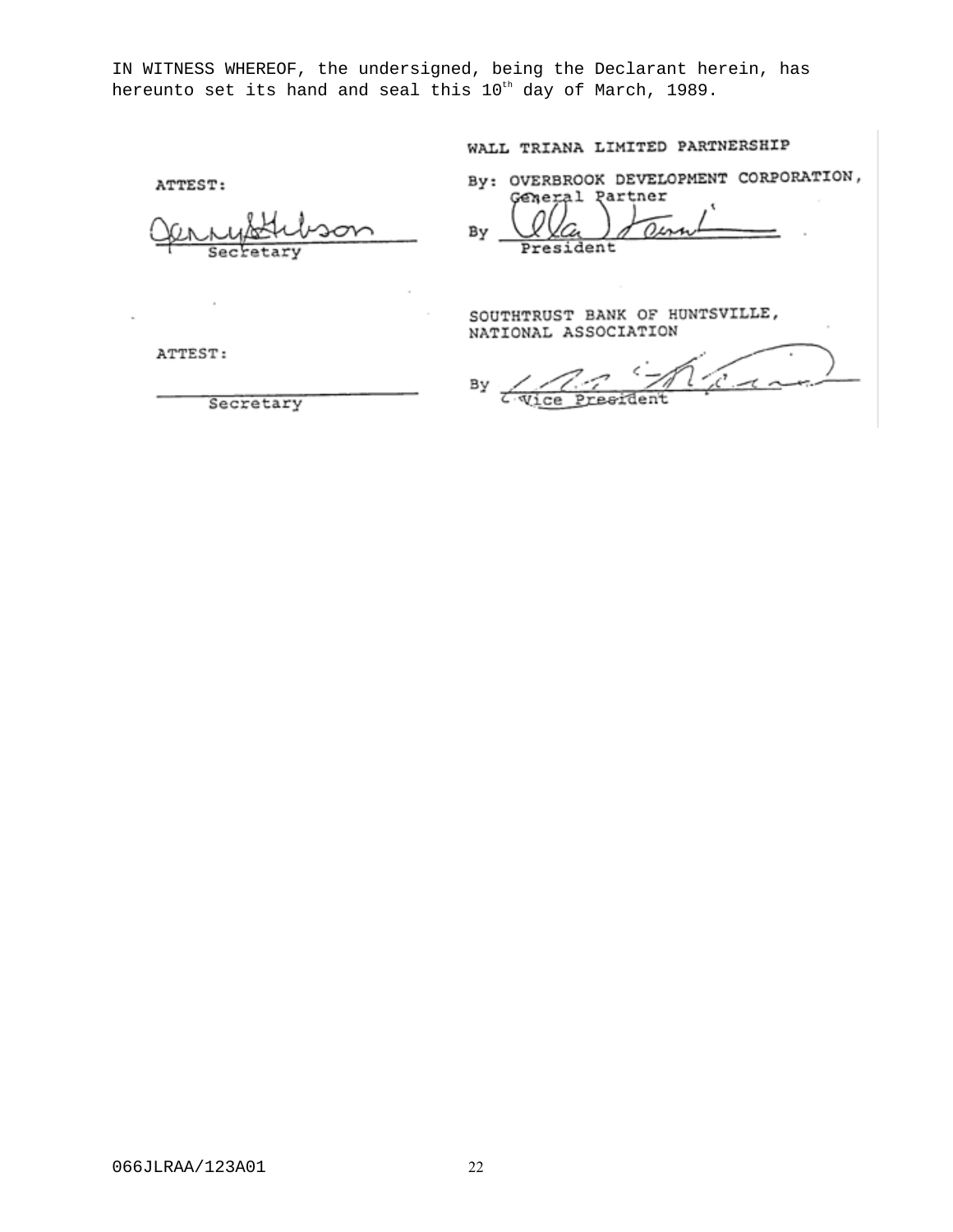STATE OF TEXAS S **§** COUNTY OF HARRIS §

BEFORE ME, the undersigned authority, on this day personally appeared Alan D. Feinsilver, known to me to be the person whose name is subscribed to the foregoing instrument as President of Overbrook Development Corporation, General Partner of WALL TRIANA LIMITED PARTNERSHIP, and acknowledged to me that he executed the same for the purposes and consideration therein expressed and as the act and deed of said WALL TRIANA LIMITED PARTNERSHIP, which company acted therein in the capacity therein stated.

GIVEN UNDER MY HAND AND SEAL OF OFFICE this the 10<sup>th</sup> day of March, **1989.**

Clarence 7. My Jugar<br>Notary Public In and for

State of Texas

STATE OF ALABAMA **§ §** COUNTY OF MADISON **§**

BEFORE ME, the undersigned authority, on this day personally appeared William T. Morrow, known to me to be the person whose name is subscribed to the foregoing instrument as Vice President of SOUTHTRUST BANK OF HUNTSVILLE, NATIONAL ASSOCIATION, and acknowledged to me that he executed the same for the purposes and consideration therein expressed and as the act and deed of said SOUTHTRUST BANK OF HUNTSVILLE, NATIONAL ASSOCIATION.

GIVEN UNDER MY HAND AND SEAL OF OFFICE this the 13 day of March, 1989.

> nulissa Wach Madison County, Alabama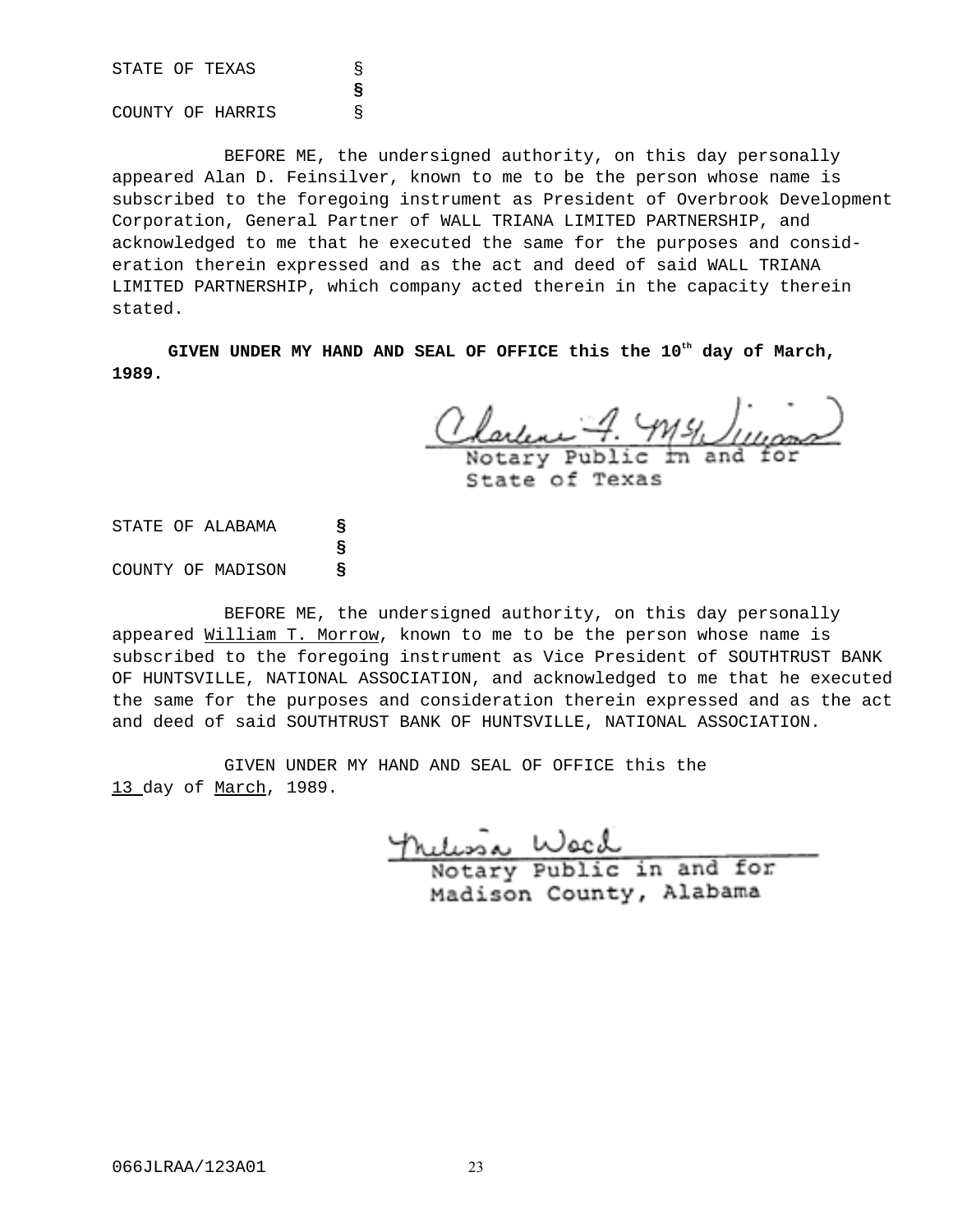# **EXHIBIT'A-**

PARK MEADOW SETBACK REQUIREMENTS Page I of 2

| <b>BLOCK</b>                               | LOT            |                | SETBACK (FT.)    |             | NUNBER                   | <b>NUMBER</b>                         | <b>FRONT</b>   | SIDE                           | CORNER         |
|--------------------------------------------|----------------|----------------|------------------|-------------|--------------------------|---------------------------------------|----------------|--------------------------------|----------------|
| <b>NUNBER</b><br><b>CORNER</b>             |                | <b>NUMBER</b>  | <b>FRONT</b>     | <b>SIDE</b> |                          |                                       |                |                                |                |
| <b>BLOCK</b>                               | LOT            |                | SETBACK (FT.)    |             |                          |                                       |                |                                |                |
| 1<br>1                                     | 49<br>50       | 35<br>35       | 10<br>$10\,$     | 35          | 7<br>7                   | $\sim$<br>22                          | 35<br>35       | 10<br>$10$                     |                |
| 1<br>1                                     | 51<br>52       | 35<br>35       | 10<br>10         |             | $\overline{7}$<br>$8\,1$ | 23<br>35<br>$\sqrt{2}$                | 35<br>10<br>35 | $10$<br>10                     | 35             |
| 1<br>1<br>1                                | 53<br>54<br>55 | 35<br>35<br>35 | 10<br>10<br>10   |             | 8<br>8<br>$\,8\,$<br>8   | 3<br>$\overline{4}$<br>5              | 35<br>35<br>35 | 10<br>10<br>$10$               |                |
| $\mathbf 1$<br>$\mathbf 1$<br>$\mathbf{1}$ | 56<br>57<br>58 | 35<br>35<br>35 | 10<br>$10$<br>10 |             | 8<br>8<br>8              | 6<br>$\sqrt{ }$<br>8                  | 35<br>35<br>35 | 10<br>$10$<br>10               |                |
| 1<br>$1\,$                                 | 59<br>60       | 35<br>35       | 10<br>10         | 35          | 8<br>8<br>8              | 9<br>10<br>11                         | 35<br>35<br>35 | $10$<br>1 <sub>0</sub><br>$10$ |                |
| $1\,$<br>$\mathbf{1}$<br>$\mathbf{1}$      | 61<br>62<br>63 | 35<br>35<br>35 | 10<br>10<br>10'  | 35          | 8<br>8<br>$\,$ $\,$      | 12<br>13<br>14                        | 35<br>35<br>35 | 10<br>10<br>10                 |                |
| $\sim\!1$<br>$1\,$<br>$\mathbf{1}$         | 64<br>65<br>66 | 35<br>35<br>35 | 10<br>$10$<br>10 |             | 8<br>8<br>8              | 15<br>16<br>17                        | 35<br>35<br>35 | 10<br>10<br>10                 | $\overline{2}$ |
| 3,<br>$\ensuremath{\mathsf{3}}$            | 9<br>$10$      | 35<br>35       | 10<br>10         | 35          | 8<br>8<br>S              | $18$<br>19<br>20                      | 35<br>35<br>35 | $10$<br>10<br>10               |                |
| 3<br>3                                     | $11\,$<br>13.  | 35<br>35       | $10$<br>10       |             | 8<br>$\,$ 8 $\,$         | 21<br>\$<br>$\mathbf{u}$ $\mathbf{u}$ | 35<br>35<br>35 | 10<br>10                       |                |
| 6<br>712                                   | 6<br>35        | 35<br>10       | 10 3S<br>35      |             | 8<br>8                   | $\sim$<br>24<br>25                    | 35<br>35       | 10<br>10<br>10                 |                |
| 7<br>7<br>7                                | 13<br>14<br>15 | 35<br>35<br>35 | 10<br>10<br>$10$ |             | 8<br>8<br>8              | 26<br>27<br>2S                        | 35<br>35<br>35 | 10<br>10<br>10                 |                |
| 7<br>7<br>7                                | 16<br>17       | 35<br>35       | $10\,$<br>10     | 35          | 8<br>8<br>$\bf 8$ .      | 29<br>30<br>31                        | 35<br>35<br>35 | $10\,$<br>10<br>$10\,$         |                |
| 7 <sup>1</sup><br>7                        | 18<br>19<br>2O | 35<br>35<br>35 | 10<br>$10$<br>10 | 35          | 8<br>8                   | 32<br>33                              | 35<br>35       | $10$<br>10                     | 3              |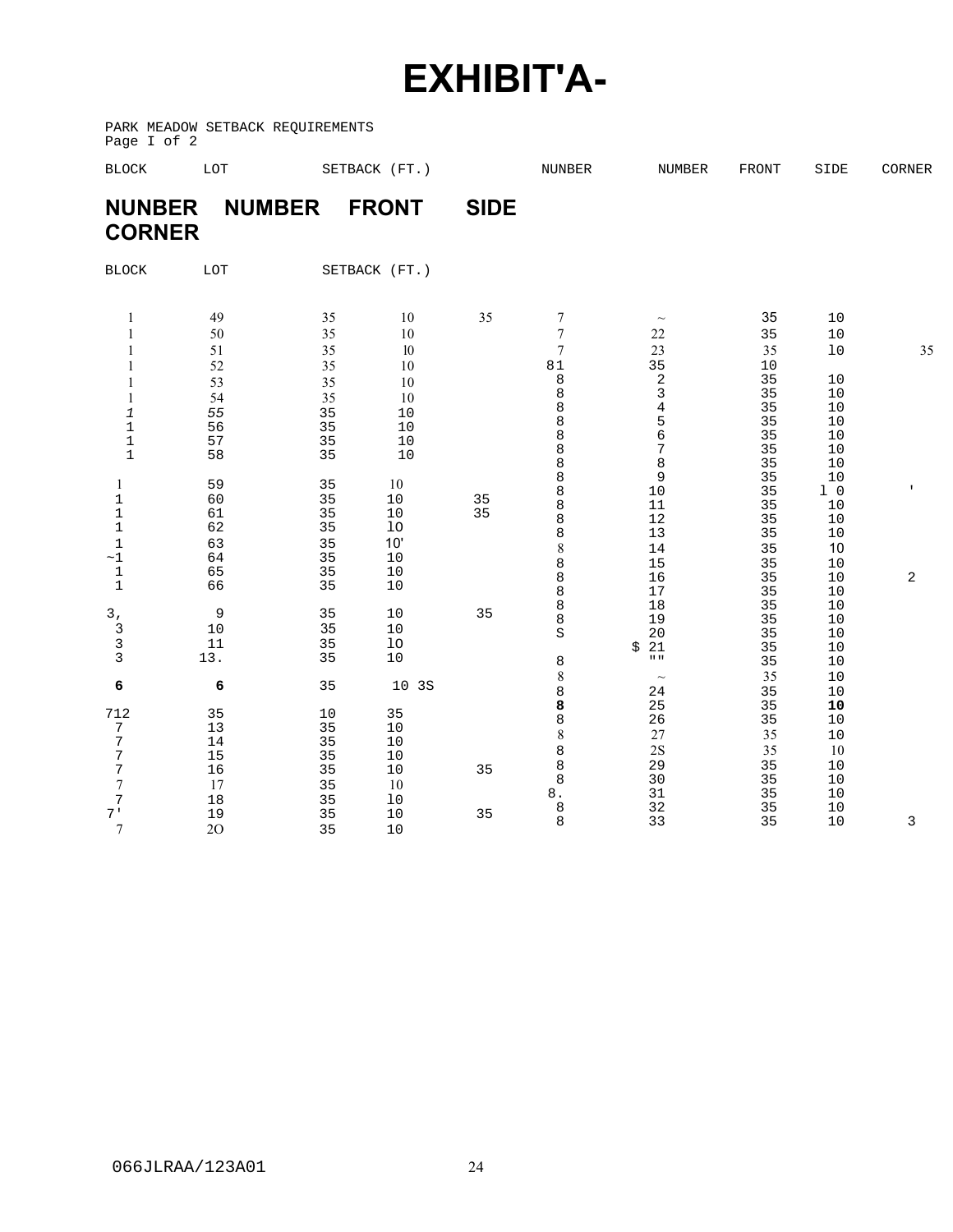# -. . . . . . . . . **E EXHIBIT A**

#### PARK MEADOW SETBACK REQUIREMENTS Page 2 of 2

| <b>BLOCK</b>  | LOT                                        | SETBACK (FT.) |                |               |
|---------------|--------------------------------------------|---------------|----------------|---------------|
| <b>NUNBER</b> | <b>NUMBER</b>                              | <b>FRONT</b>  | SIDE           | <b>CORNER</b> |
| 9             | $\mathbf{1}$                               | 35            | 10             | 35            |
|               |                                            | 35            | 10             |               |
| 9<br>9        | $\frac{2}{3}$                              | 35            | 10             |               |
|               |                                            | 35            | 10             |               |
|               | $\begin{array}{c} 4 \\ 5 \\ 6 \end{array}$ | 35            | 10             |               |
|               |                                            | 35            | 10             |               |
| 999999        | $\overline{7}$                             | 35            | 10             |               |
|               | 8                                          | 35            | 10             |               |
|               | 9                                          | 35            | $10$           |               |
| 9             | $10$                                       | 35            | 10"            |               |
|               | 11                                         | 35            | 10             |               |
| 9999          | 17                                         | 35            | 1 <sub>0</sub> |               |
|               | 13                                         | 35            | 10             |               |
|               | 14                                         | 35            | 10             |               |
| 9<br>9        | 15                                         | 35            | 10             |               |
|               | 16                                         | 35            | 10             |               |
| 9             | 17                                         | 35            | 10             |               |
| 9<br>9        | 18                                         | 35            | 10             | 35            |
|               | 19                                         | 35            | 10             | 35            |
| 9             | 20                                         | 35            | 10             |               |
| 9.            | 21                                         | 35            | 1 <sub>0</sub> |               |
| 9             | 2.!                                        | 35            | 10             |               |
| 9             | Z3                                         | 35            | 10             |               |
| 10 1          | 35                                         | 10            |                | 35            |
| 10            |                                            | 35            | 10             |               |
| 10            | $\begin{array}{c} 2 \\ 3 \\ 4 \end{array}$ | 35            | 10             |               |
| 10            |                                            | 35            | 10             |               |
| 10            | S                                          | 35            | 10             |               |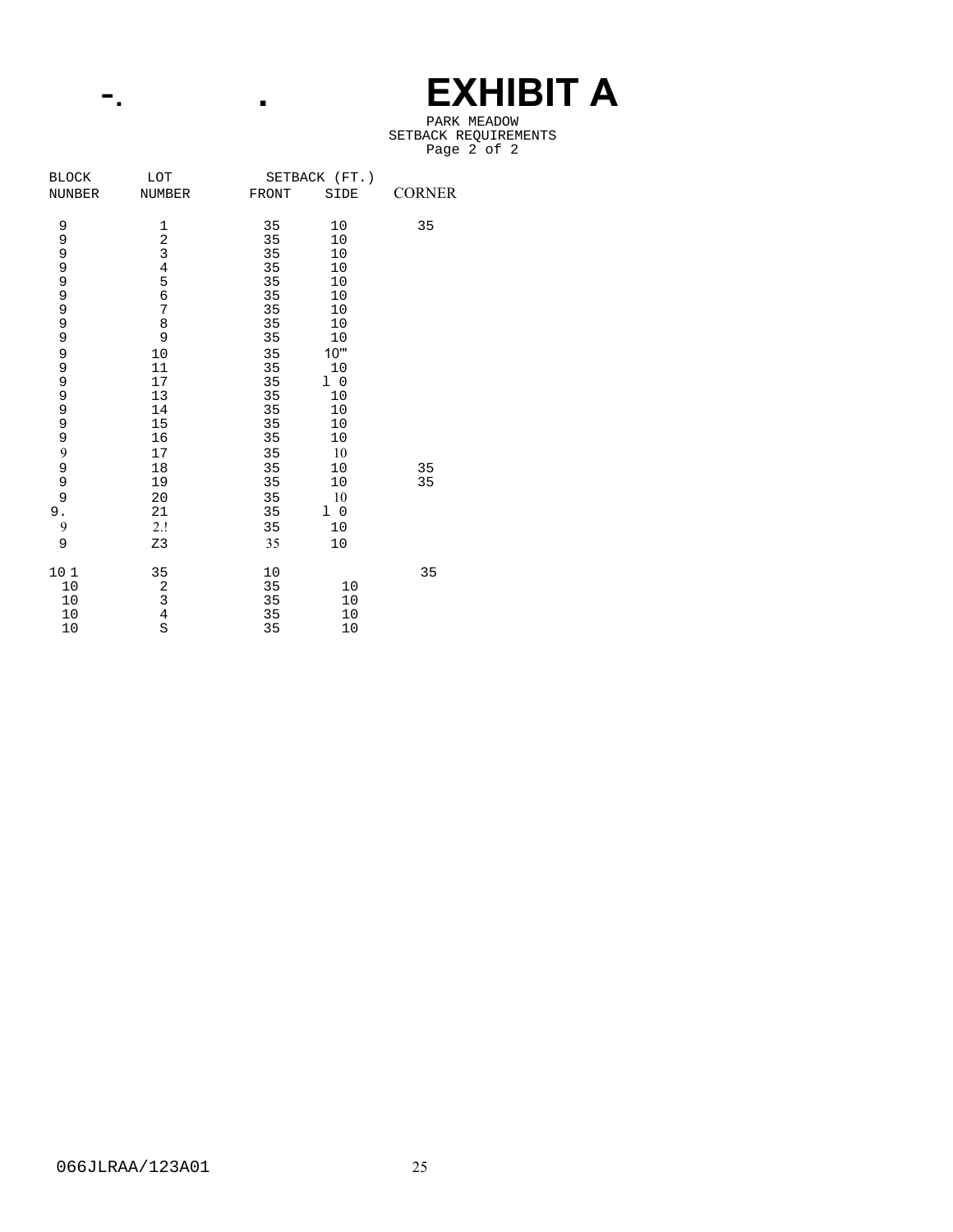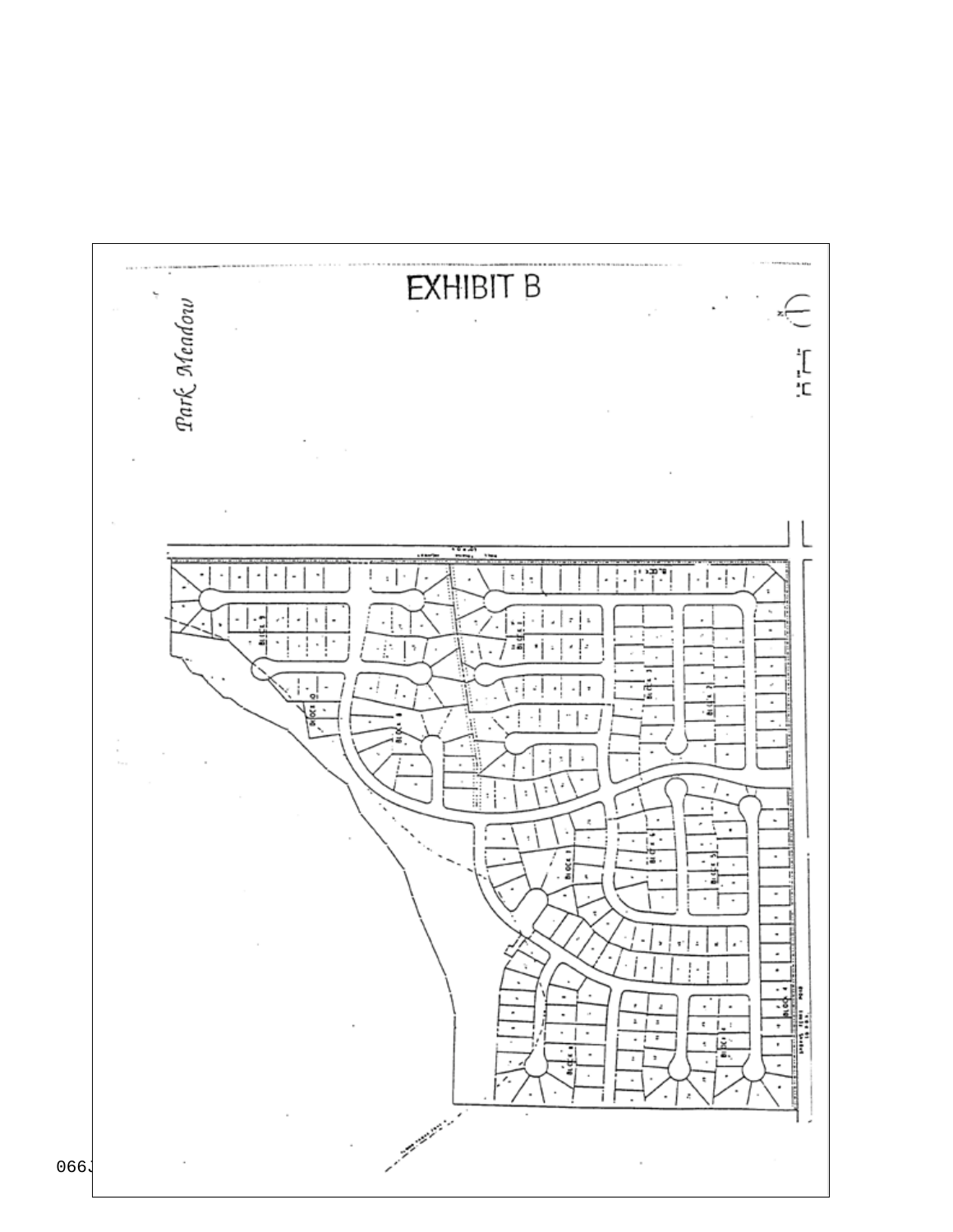# **Park Meadow**

Architectural - Guidelines

September 11, 1989 Revised January 9, 1989

Prepared for: 0verbrook Development Corporation

Prepared By: Smith Locke Asakura Inc. Landscape Architects and Planners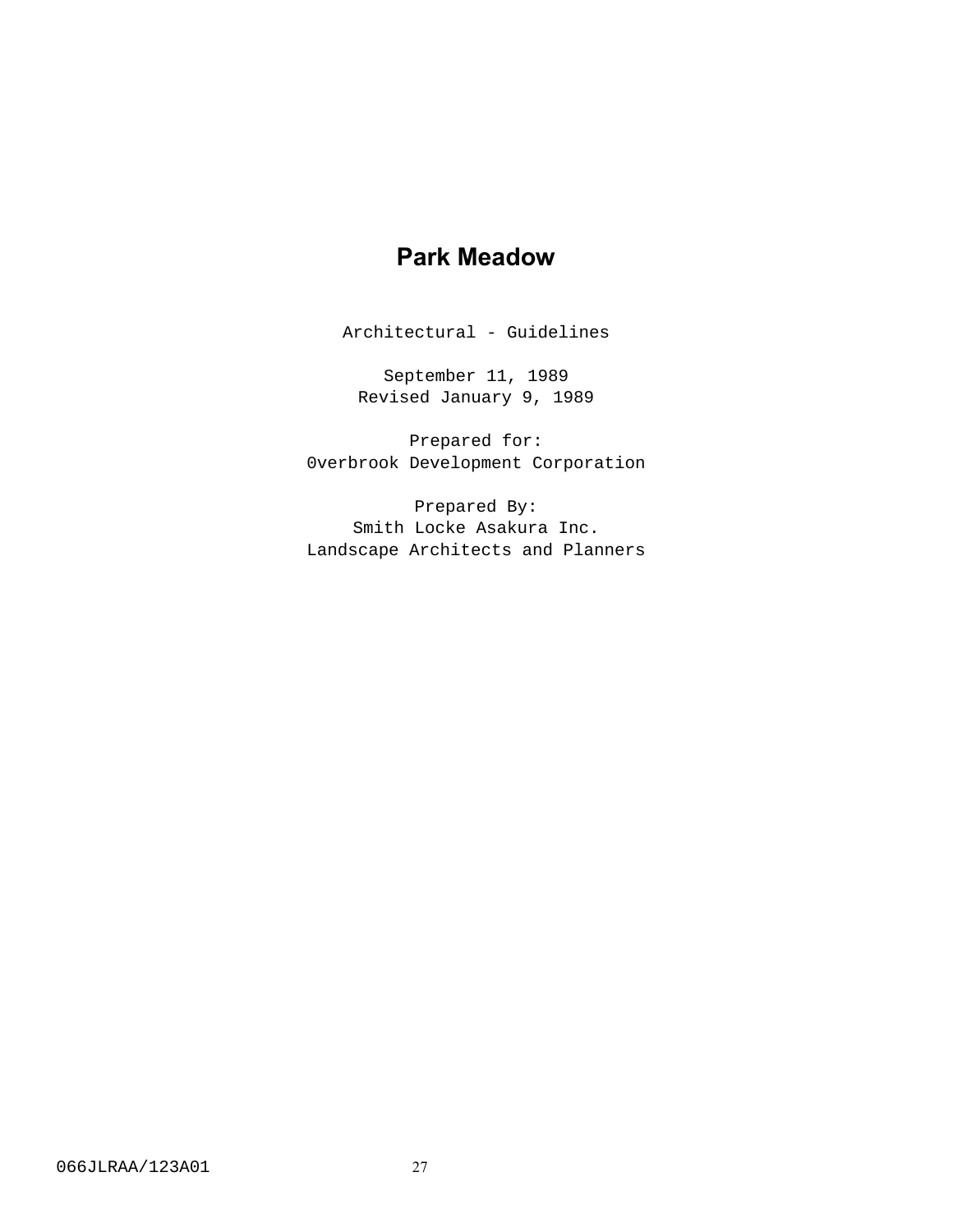# Park Meadow



development, while providing adequate flexibility. The desired quality will be achieved through adherence to the design criteria set forth in these guidelines. Specifically, setback conditions, minimum grades, site access, utility screening, site lighting, and architectural controls have been established to produce a high level of quality and positive neighborhood environment.

These Architectural Guidelines (Guidelines ) are a supplement to the Declaration of Covenants, Conditions and Restrictions( CC&R'S ).for the Park Meadow subdivision. In the preparation of submittals to the Architectural Review Committee (ARC) the Applicant shall adhere to the contents of both documents as both documents shall be use a to evaluate the submissions to the ARC. In the event of a conflict between the provisions of the CC&R'S and these Guidelines the provisions of the CC&R'\$ shall govern. In the event of a conflict in the use o~ terms in these Guidelines which are defined in the CC&R'S the definition in the CC&R'S shall govern. The intent of the Architectural Guidelines is to insure a high quality of

The Architectural Review Committee will uniformly apply these guidelines as well as consider variances as a result of specific site constraints which might make absolute adherence to thee guidelines an undue burden on the Owner or Homebuilder.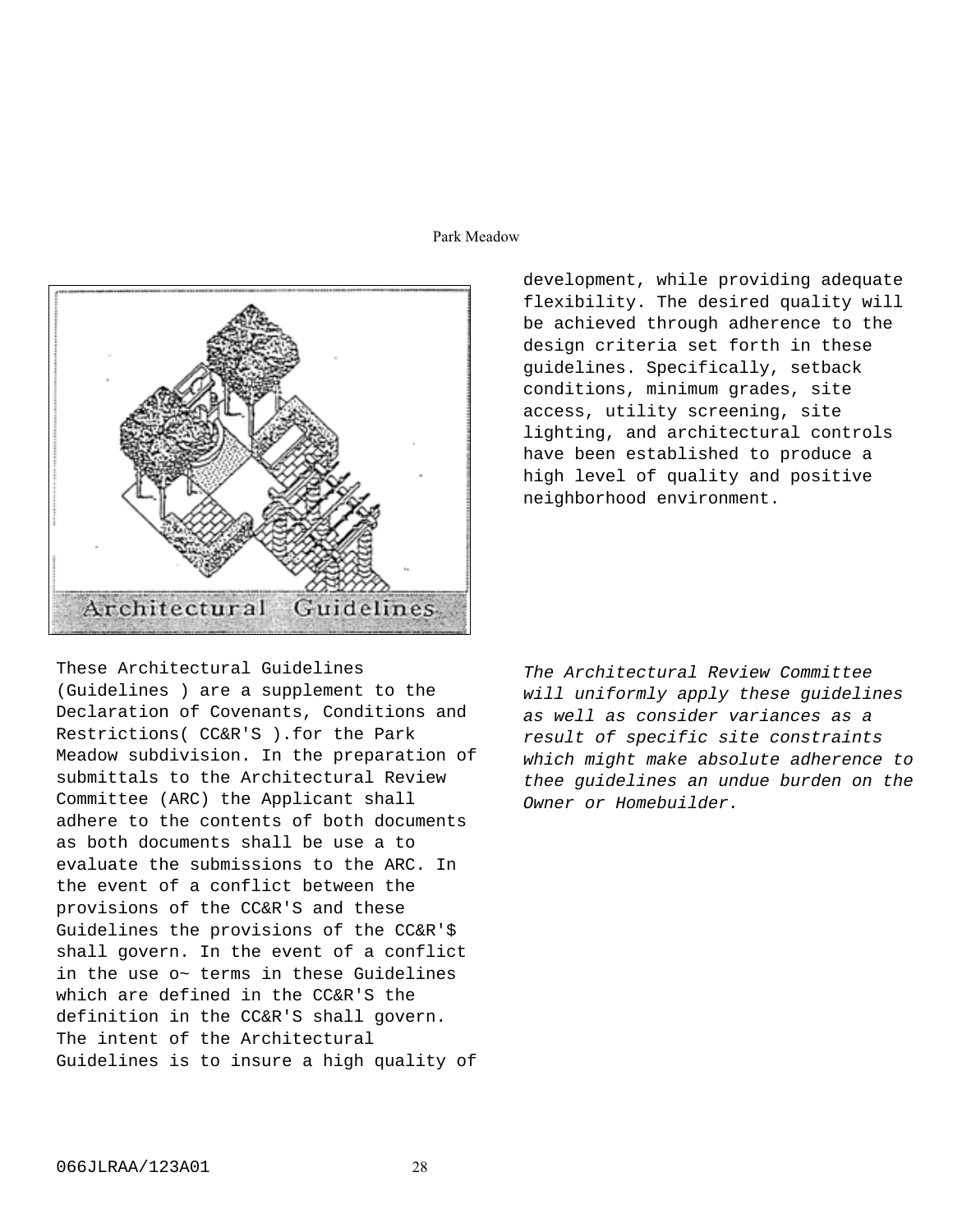

# **1.ARCHITECTURAL REVIEW COMMITTEE PLAN APPROVAL PROCESS**

A. Approval Procedures

The design of all Improvements must be approved by the Architectural Review Committee prior to construction.

The Owner shall submit the applicable plans to the Architectural Review Committee according to the following procedures. These procedures are intended to enhance the processing of the submittal and minimize the chances of miscommunication between the Owner and the Architectural Review Committee.

B. Plans are to be delivered to:

Architectural Review Committee C/O Overbrook Development Corporation Two Lakeview Place, Suite 602 15 Century Blvd. Nashville, Tennessee 37214

C. Information

All requests for information and clarification should be directed to the Declarant.

Overbrook Development Corporation C/O Overbrook Development Corporation Two Lakeview Place, Suite 602 15 Century' Blvd.

Nashville, Tennessee 37214

D. The Submittal

The Owner shall state in writing with submittals that all applicable codes, ordinances, covenants, conditions and restrictions have been adhered to or.. The Owner shall identify and quantify areas which would require a variance and state the reasons for the requests and provide a copy of prior approval with plan submittal(s).

E. Architectural Review Committee Response

The ARC shall provide a response in writing within 30 calendar days of plan submittal. An ARC representative shall meet with the Owner within 14 days of response to discuss any Owner issues.

F. Submittals shall conform to the following format:

1. Two bound blue or blackline copies of the plans and documents identified for the applicable submission. The submission shall be identified as to whether it is Final or Field.

2. Names, addresses and phone numbers of key project personnel.

3. Letter of transmittal.

4. All plans are to be dated.

5. All Lots shall be numbered on plans consistant with the Plat to better communication between the ARC and the Owner.

**G**. Master Submittals:

Master submittals and approvals for multi lot building programs will be considered by the ARC in order to avoid a duplication of effort while preserving the integrity of the approval process.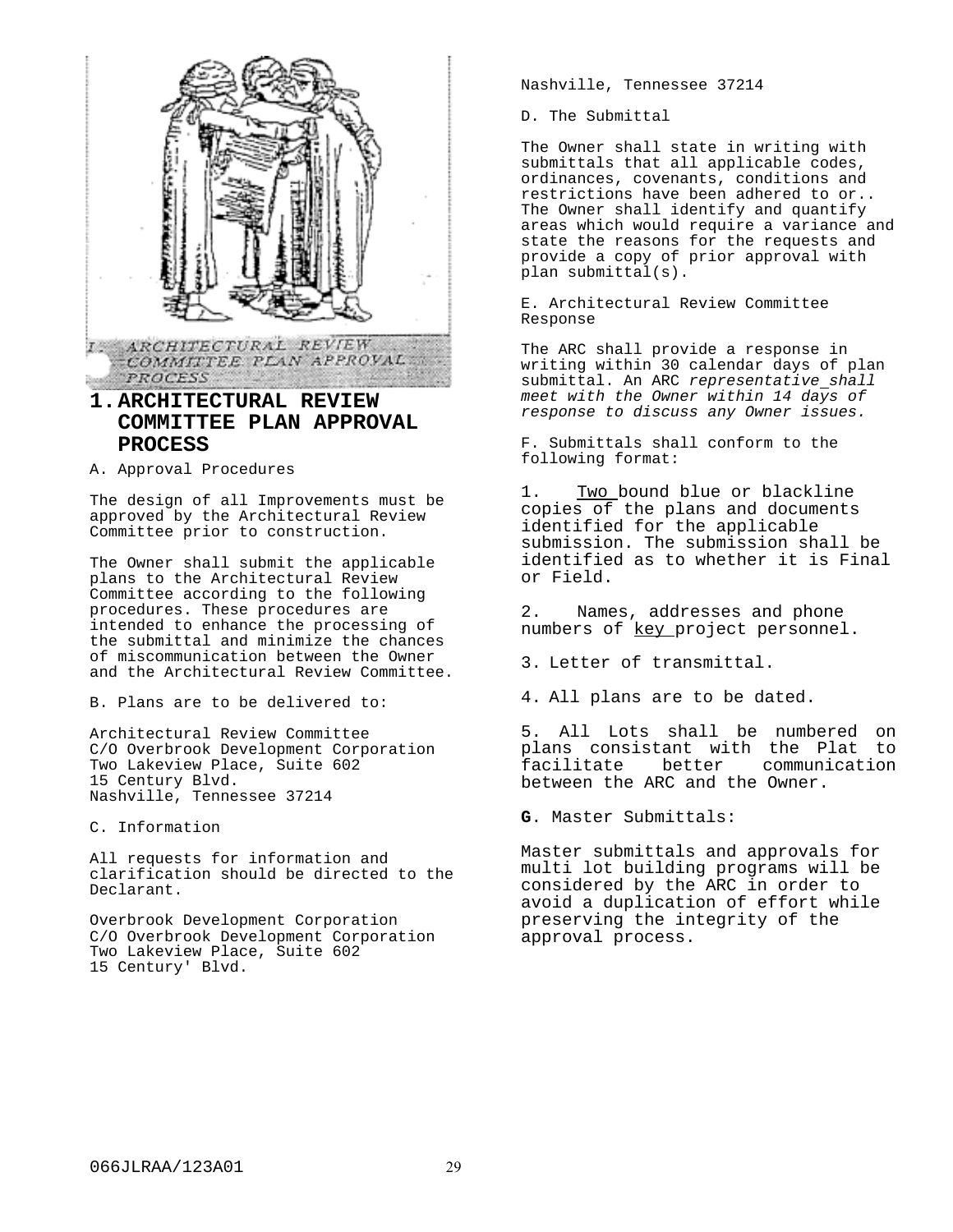# **2. FINAL REVIEW SUBMITTAL**

Required Drawings:

- A. Site Plan
- 1. Existing contour grades.
- 2. Indicate trees with 12" or greater diameter measured at 2"-0" above natural grade outside of building envelop and show grading or retainer wall provisions for the preservation of trees.
- 3. Street names, easements, north arrow and graphic scale, indicate property lines, building setbacks, and utility connections.
- 4. Include all structures, walks, patios, pools, driveways, fences and walls.
- 5. Lot drainage provisions including any culverts and swales shall be shown. Existing and finished grades should be shown at Lot corners and comers of Improvements.
- 6. Show required fencing and landscape screening.
- 7. Minimum scale 1"= 20' -0".
- B. Final Foundation Plans
- 1. Designed and sealed by a structural engineer registered in Alabama.
- 2. Name and address of Engineer.
- C Final Floor Plans
- 1. Include all structures including garage, and patio covers.
- 2. All necessary measurements and dimensions must be shown.
- 3. Indicate room names, appliances and connections, special features, lighting and electrical.
- 4. Include square footage of every level and total square footage. Garage and patio area separate.
- 5. Minimum scale 1/8" = 1'.
- D. Final Exterior Building Elevations
- 1. show all exterior building elevations.
- 2. Include all structures including garage.
- 3. Indicate roof height and slope-
- 4. Show all necessary measurements and dimensions.
- 5. Description of material and finishes must be indicated.
- 6. Detailing must convey finished look of house.
- 7. Minimum scale  $1/8" = 1'.$

# **3.FIDEL REVIEW**

The purpose of the field review process is to insure that trees are adequately preserved and the general street edge character of the development is maintained in accordance with the CC & R 'S and the Architectural Guidelines.

The Owner must notify the ARC for the approval of staking of structures and driveways prior to construction.

Notifications are made to the ARC in writing and allow one week from receipt of notification for response. The one week response time can be waived at the discretion of the ARC at the final review process.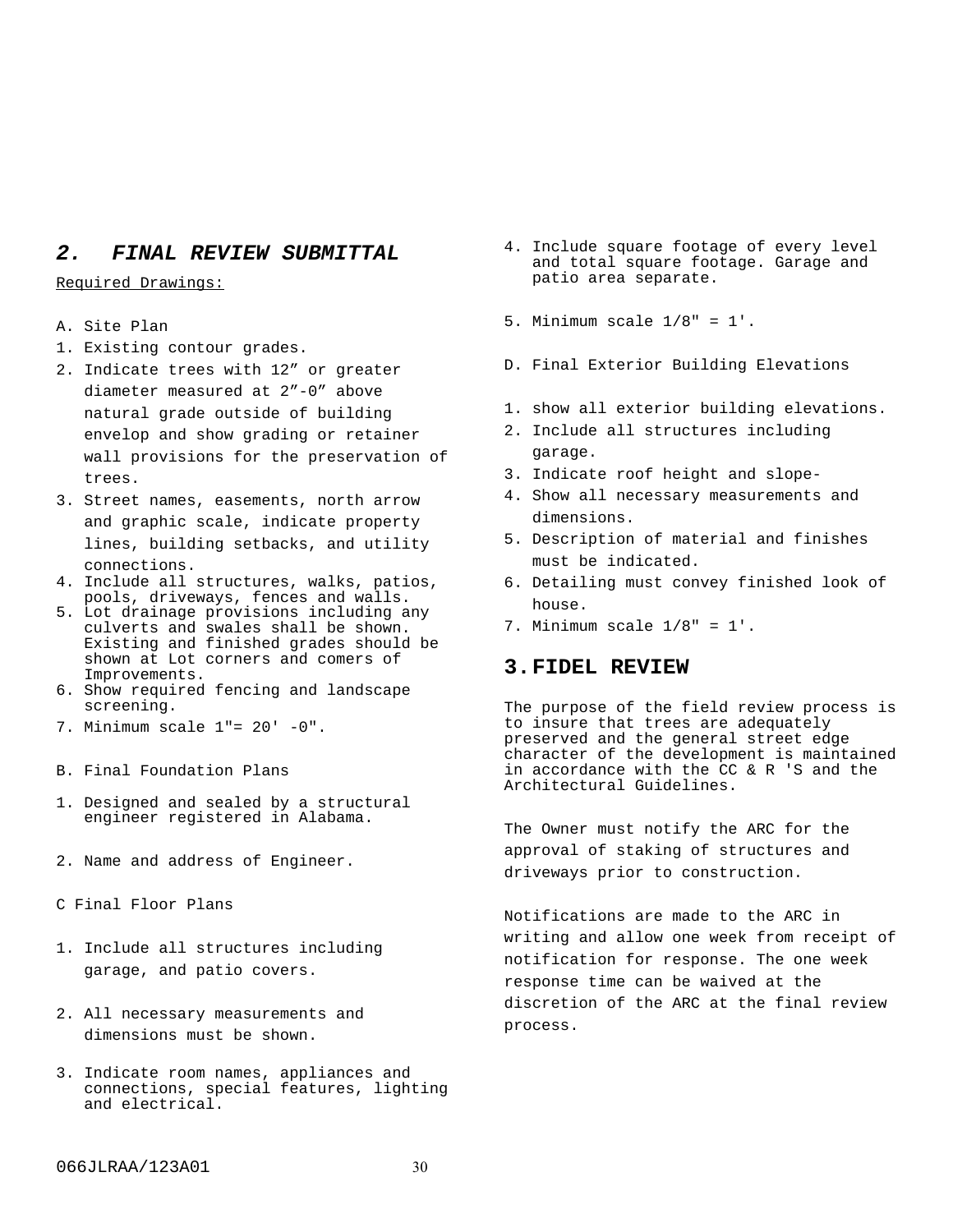# **4.SITE CRITERIA AND SETBACK STANDARDS**

A. Garage Orientation, Driveways, Curb Cutes and Sidewalks.

- 1. Garages, driveways and motor courts in the front yard shall be constructed to minimize the visual effects of excess pavement.
- 2. A maximum of one curb cut per lot is required. Driveways shall be no wider than 18 feet. Illustration 1.
- 3. Materials: broom finished3000 psi. concrete, pebble finish, exposed aggregate or patterned concrete, brick

or stone.

- 4. Color. natural concrete or earth colors only. Unusual or bright colors will not be approved.
- 5. Driveway pavement may not be closer than 5' from any side or rear property line to allow for suitable planting and/or fencing. Illustration1.
- 6. Side walks along the street frontages are required on each Lot as indicated on Illustration 2 by Owners as houses are constructed. The sidewalks shall be 4'-0' in width, constructed of 3000 psi concrete.





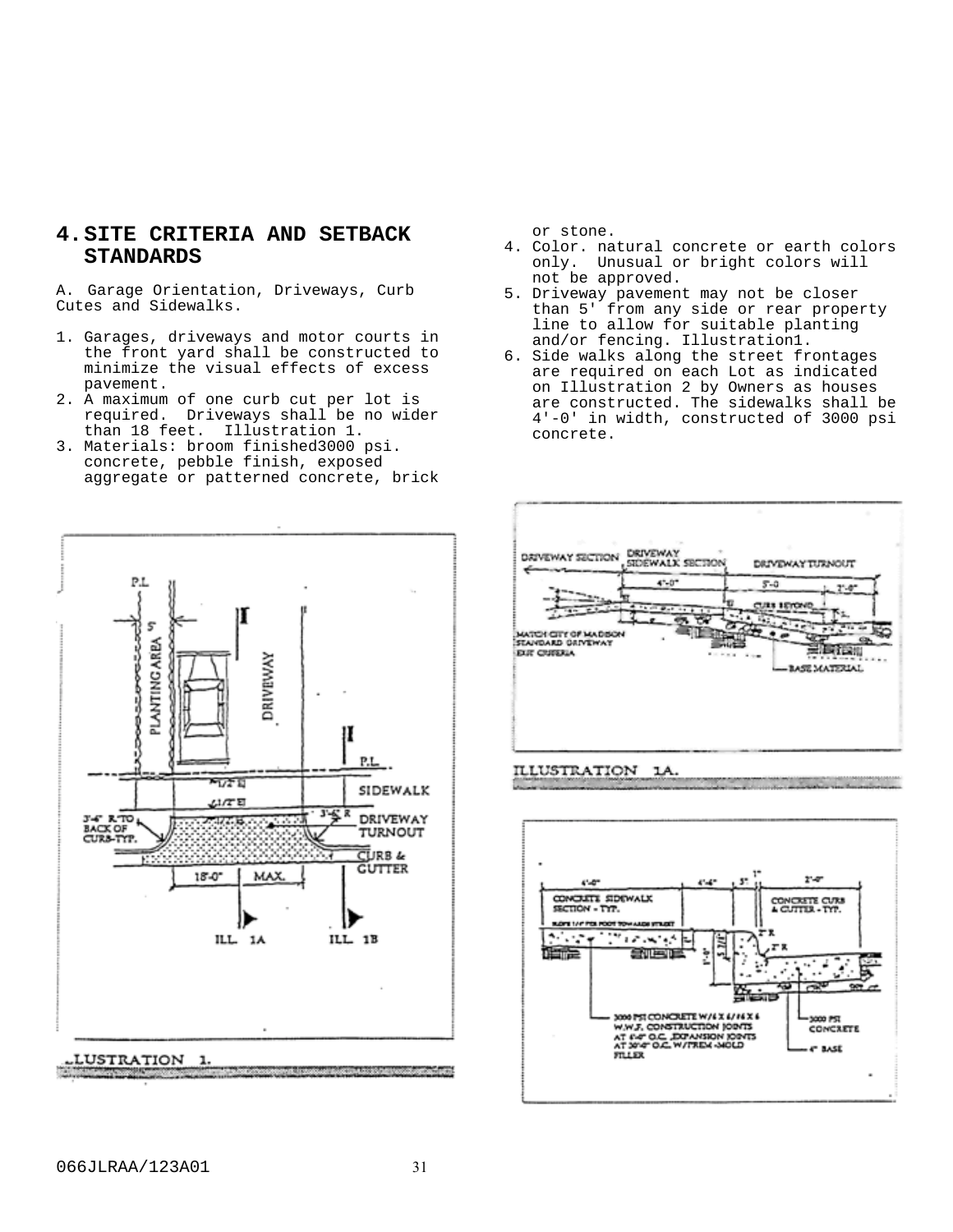Additionally 3'-0" wide sidewalks shall be constructed from the front entry door out to either the street frontage sidewalk or the driveway. Illustration 3.





# B. Lighting

- 1. Exterior lighting fixtures visible from any street should be of incandescent light source and generally in keeping with the style of the architecture. The ARC must approve all yard lights not attached to the residence as part of the plan review process.
- 2. Front yards may be accent lighted, however "subgrade" type tree uplights are preferred.

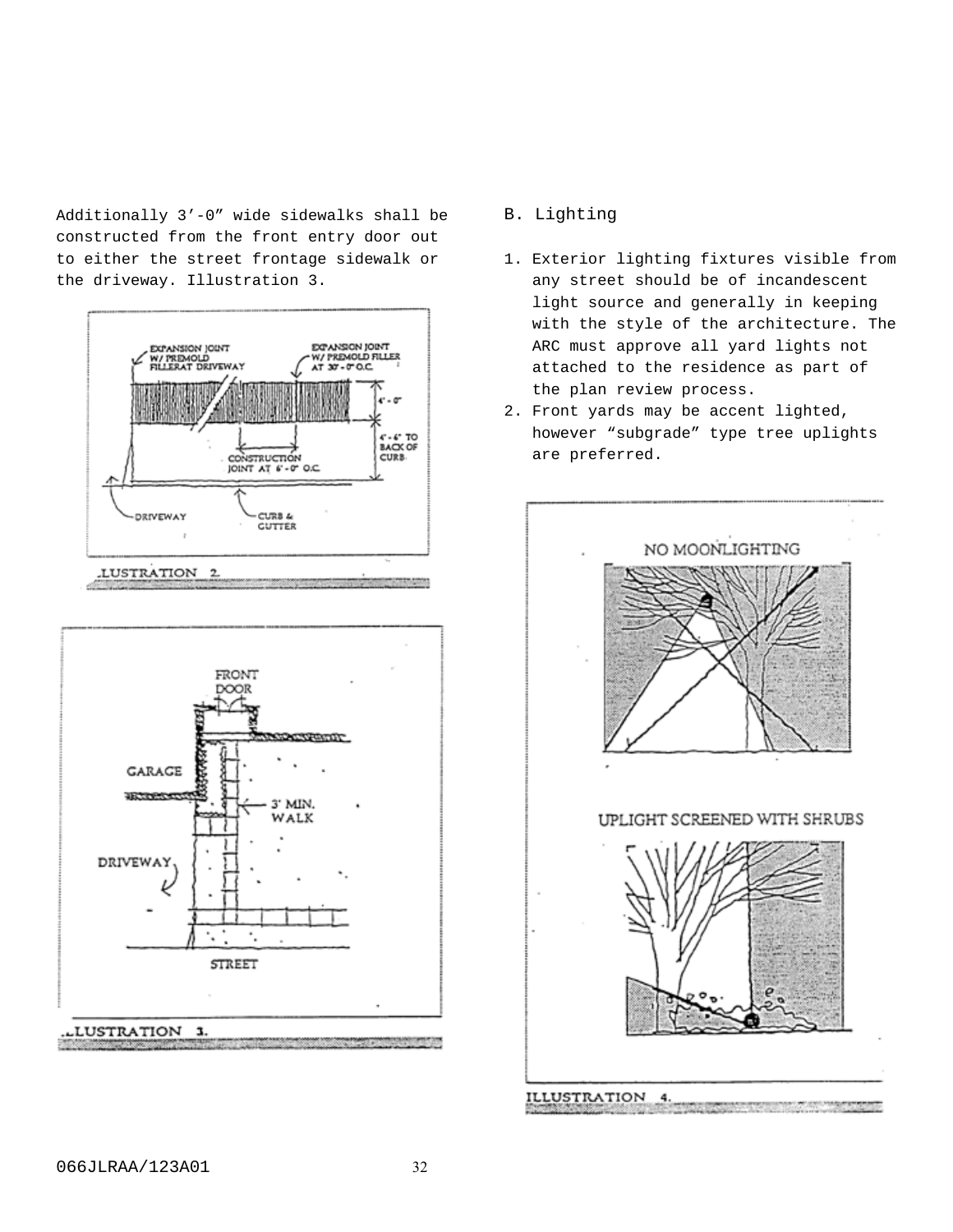# C. Mail Box and Address Numbers

- 1. Freestanding curbside individual mailboxes shall be constructed in accordance with the Park Meadow standard mailbox in Illustration 5.
- 2. House Numbers: Street addresses are required for each residence. A standard size must be located on the mailbox support as shown in Illustration 5.



#### D. Screening

- 1. Fences
- a) Location: Any fence facing the street not constructed by the Declarant must be a Type A fence as indicated in Illustration 7. The fence shall be set back a minimum of five feet from the front building comer on all Lots and shall not project beyond either street building setback lines on all comer Lots. Illustration 6.



# ILLUSTRATION 6.

- b) Material: All fences visible from public rights-of-ways shall adhere to the following standards as shown in Illustration6.
- 1) Street fronting or siding, and also rear for lots on Wall Triana Highway and Brown's Ferry Road(By Builder or Homeowner ) - Type A
- 2) Interior, rear, side property fences not visible from street. (By Builder or Homeowner) -Type B
- c) No chain link fences shall be allowed except those placed in the Common Areas by the ARC or Declarant or those not visible from the public rights-of-ways.
- d) No fence is allowed forward of the front face of the dwelling unit except low decorative walls if approved by the ARC.
- e) Fences should be designed so that the average height taking grade differences into consideration, is 6'- 4' for the entire perimeter of each fenced Lot. In no cases shall a fence on a Common Area exceed the Type B standard requirements- Under unique specific circumstances the ARC may consider approval of fences which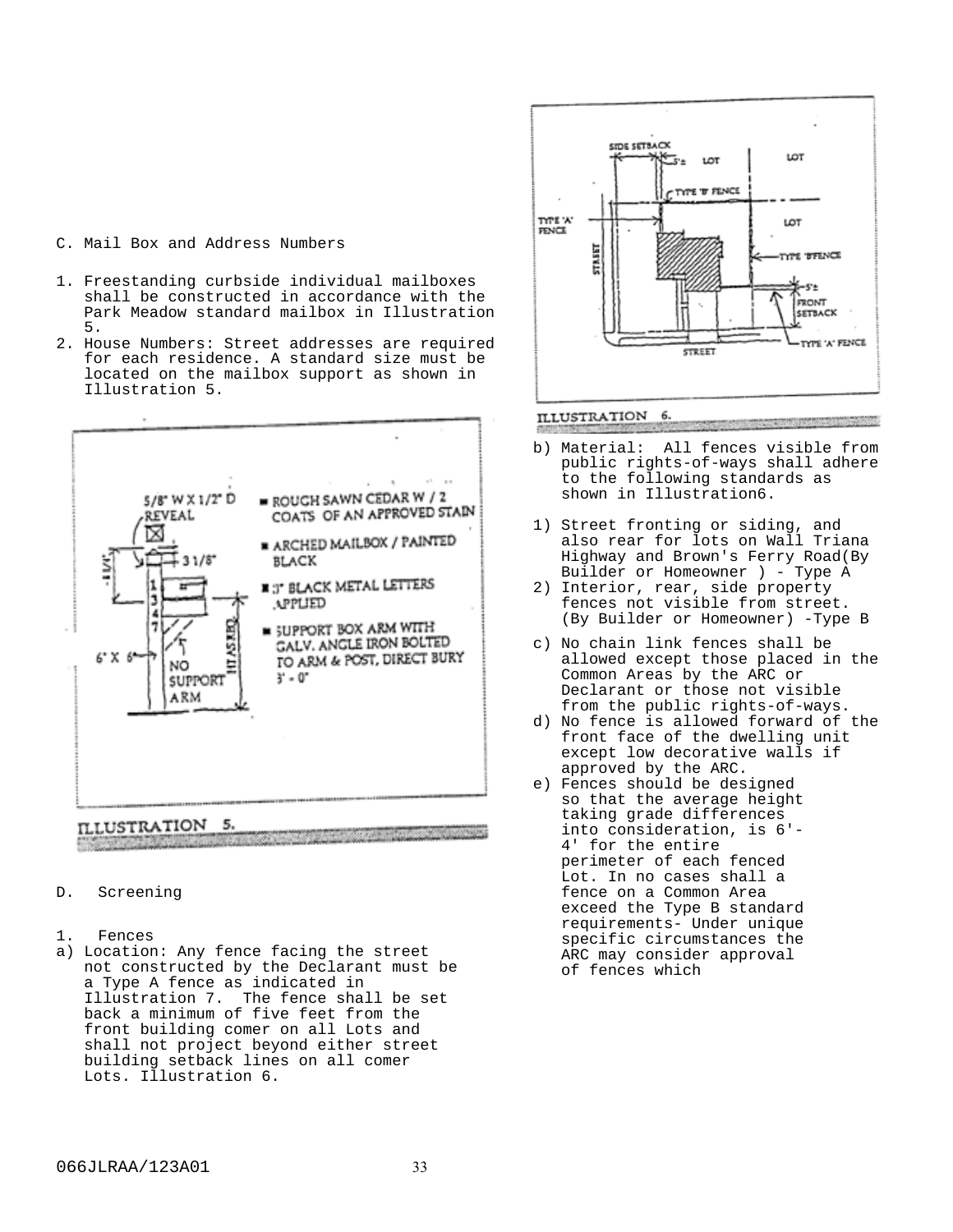

LLUSTRATION 8. TYPE 'B' FENCE ALL NO. A LEFTER FOUR AS WELL AS **A CONTRACTOR CONTRACTOR** 



reach the maximum height allowed in the CC&R's if warranted by adverse site conditions. Illustration 9.

- 2. Antenna and Aerials Satellite dishes, UHF-VHF, and other electronic broadcasting and receiving devices installed on a lot shall not be visible from the fronting or siding streets contiguous with the Lot. In no case shall the antennae project above the roof line of the house.
- 3. Air Conditioning Equipment and Roof Vents Air Conditioning compressors shall be placed on a Lot in such a manner that they are not visible from a public right of way. No roof top or window air conditioning units or Roof Vents will be allowed to be visible from the fronting street. Illustration 10.
- 4. Clothes Drying The drying of cloths is allowed only if equipment including lines, racks, poles, and other apparatus are not visible from the surrounding rights of way.
- 5. Recreational Vehicle Storage Recreational vehicles may not be stored on premises if visible from a public right of way longer than 72 consecutive hours in the from driveway or on a public street. Violators are subject to towing without notice and fines consistent with local ordinances as well as expenses incurred by the ARC related to the removal of illegally parked-<br>stored vehicles. The storage of stored vehicles. recreational vehicles is allowed in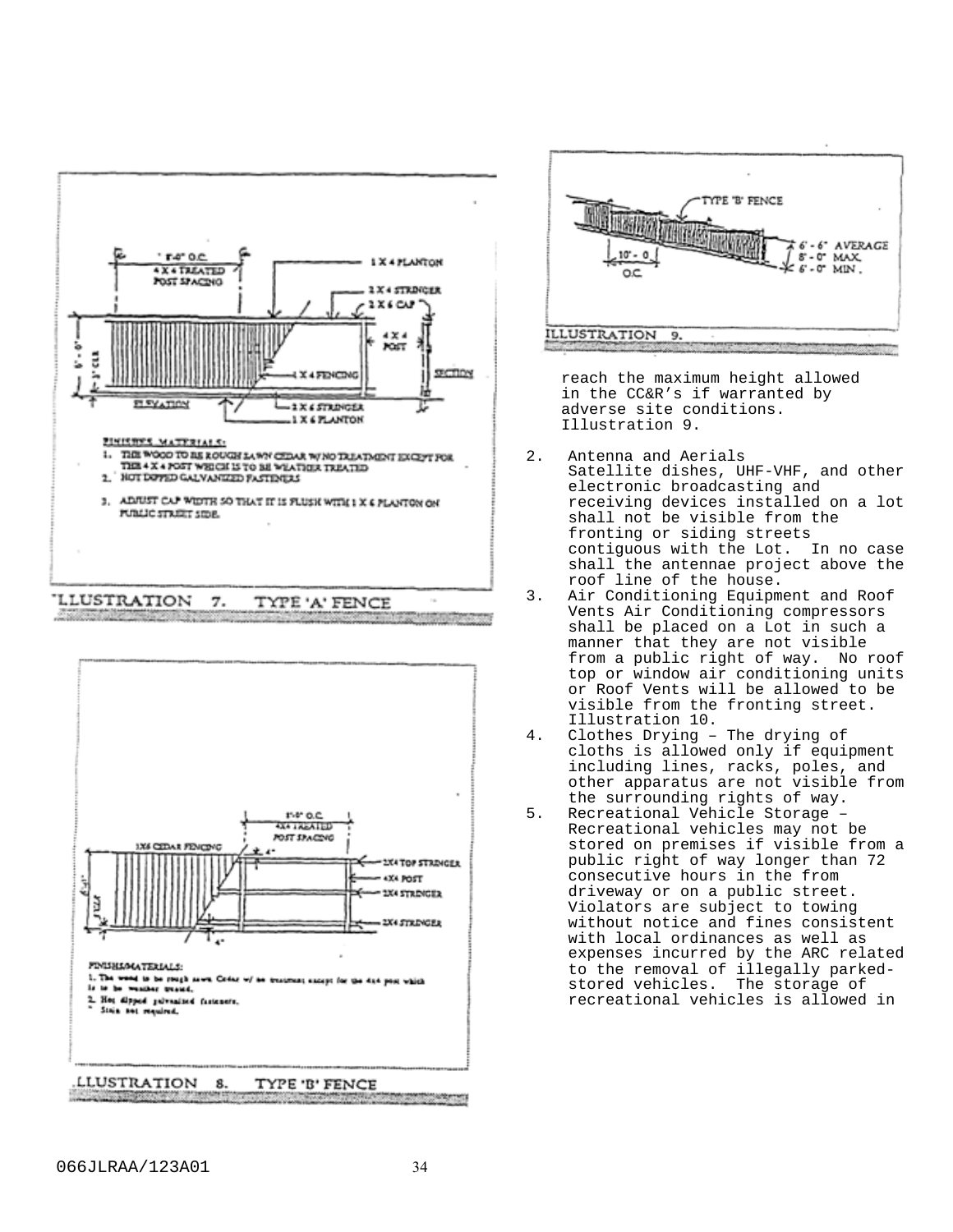

rear yeards, but only if properly screened from public view in a manner acceptable to the ARC.

# E. Trash Collection

Each Owner is responsible for keeping the front yard clean and neat before and after every trash collection. Trash containers, if used, shall be removed from public view on the same day after pick up.

- F. Grading
- 1. All fill and cut slopes must be adequately landscaped in accordance with the Architectural Guidelines.
- 2. No retaining wall shall exceed 4ft. if visible from the streets.
- 3. Maintain a minimum cross slope in landscape areas of 2% and 1% in swales.



4. Transitions shall be gentle and natural in appearance and relate to the existing conditions of the site in a reinforcing manner. Illustration 11.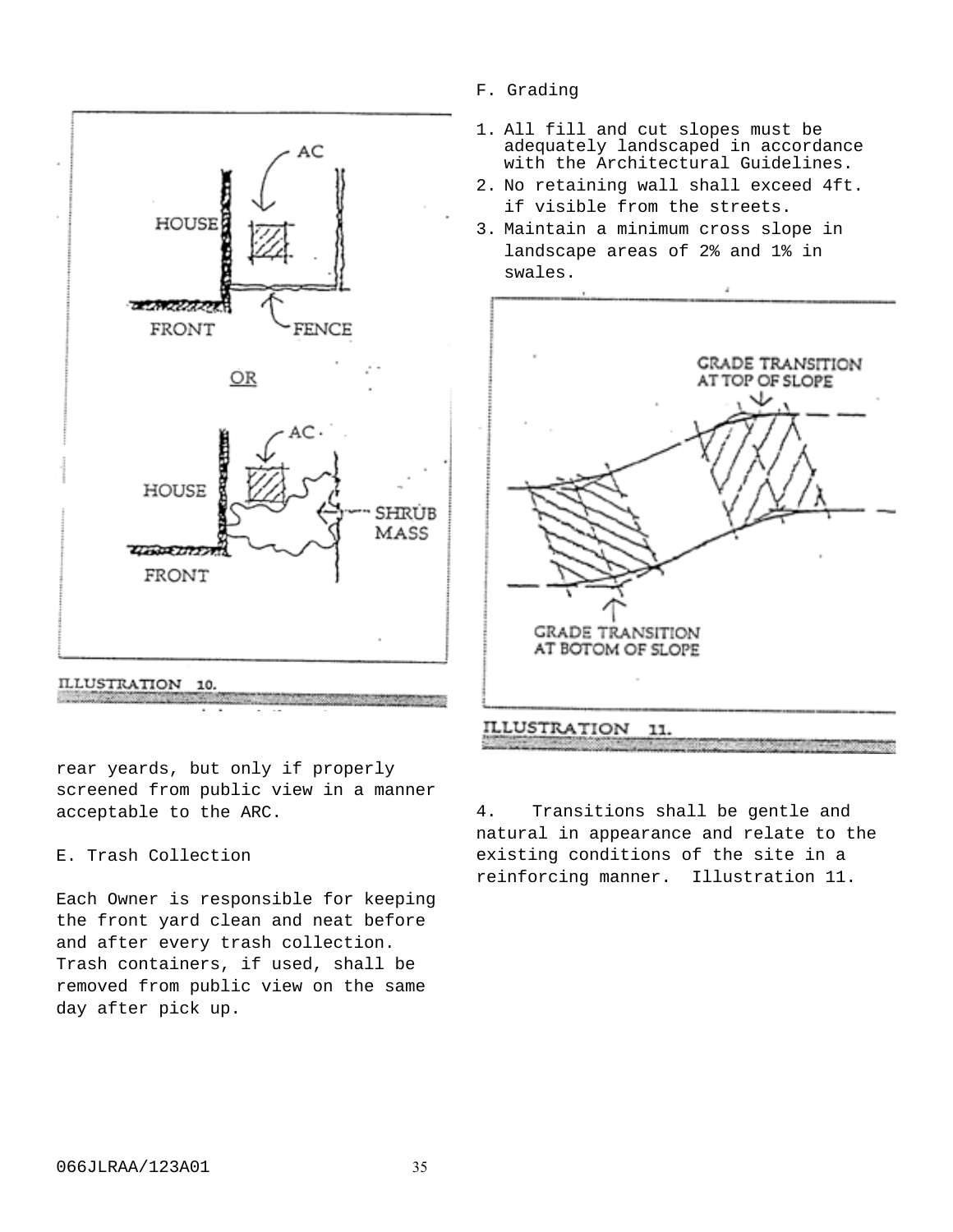# G. Setbacks

Buildings and Fences shall be sited within the setback lines as provided for on the recorded Flat and as further clarified in the CC &: R'S, these Guidelines and in Illustrations 12 and 13.



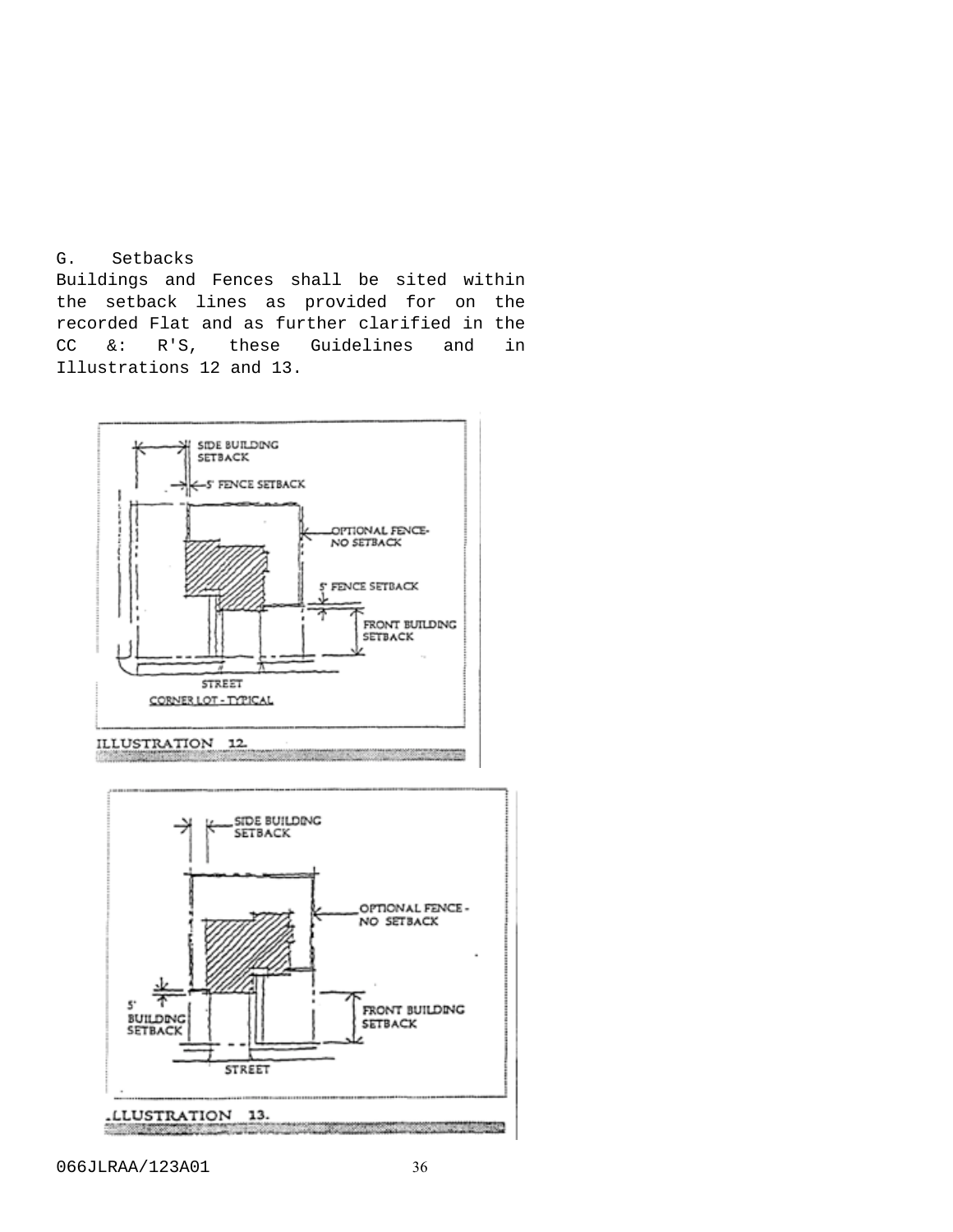

# **5. TREE PRESEVATION AND LANDSCAPE STANDARDS**

A. Tree Removal

No trees with a trunk caliper of 12" or larger measured at a point 2'--0" above grade may be removed from the front or rear yards outside the Improvements envelope as shown in Illustration 14 without prior approval of the ARC.



.LLUSTRATION 14.

B. Tree Protection

Every precaution must be taken to insure the health o~ the existing trees in accordance with section 6 of these guidelines. If deemed necessary the ARC may require the construction of wooden barriers or chain link fencing and other markers to keep construction traffic off of the dripline area of the trees.

C. Street Trees In/ill

In order to achieve the overall image of the wooded community, street edge must be well vegetated with indigenous native trees. Where the native vegetation has been lost or is sparse, planting with .approved tree species is required. The trees shall be planted in a random natural way to blend with existing adjacent stands of trees and/or consistent with the intent shown in Illustration 15. Planting and maintenance of the planted trees are the responsibility of each Owner.

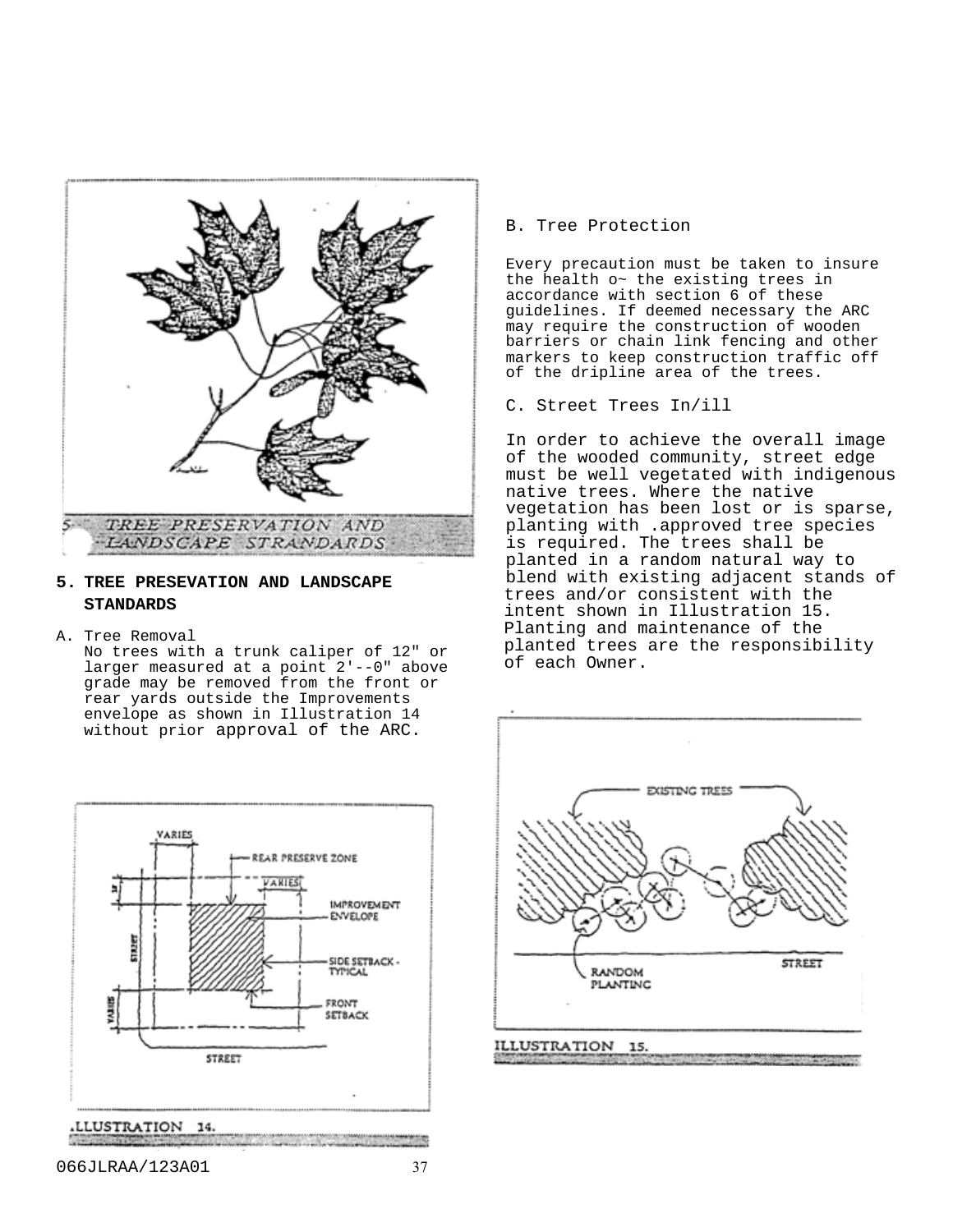# D. Front Yard Landscaping

Owners who are constructing more than one house at a time may submit a prototypical plan, in detail, for a specific house with a schedule of materials for additional houses which are simultaneously being built in lieu of detailed plans for each Lot. These plans shall conform to the street planting criteria in Illustrations 16 and 17 below as well as select plants from the approved Park Meadow plant material list, Table 1.

It is recommended that no more than two species of trees and three species of shrub material from the approved plant list should be used. Flowering trees and groundcovers must be used near the house. The approved lawn seed mix for turf must be used as described in table 2. Trees shall be planted in accordance with the street planting standards indicated on Illustration 18. A minimum of two street trees with a minimum caliper size of 2 1/2"-3', a height of 8'-10', and a spread of 3'-5' shall be planted per lot consistent with the species indicated in Illustration 18.

Builders may request a site review of any significant, existing tree material for exemption from the previous tree planting requirement by a representative of the ARC.

E. There are no rear yard landscaping requirements other than to seed the ground with the approved seed mix on a Lot prior to occupancy or within 30 days of substantial completion of the house with the Park Meadow approved seed mix Table 2.



# F. Retaining Wails

Retaining walls may be used to protect the existing trees in front yards where it is warranted by site conditions or grading.

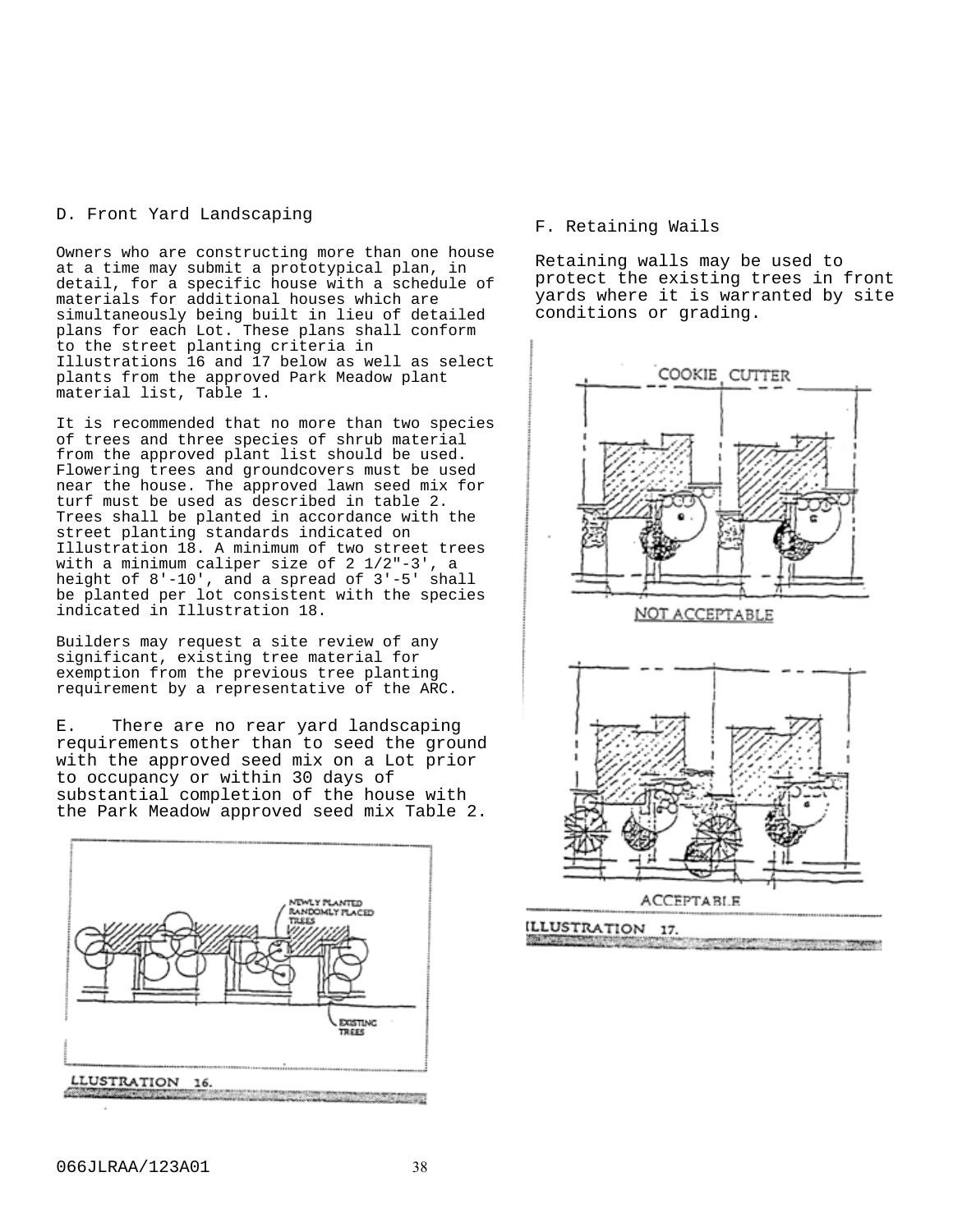

| <b>SYMB</b><br>OL | <b>STREETS</b>                                                                                                     | PLANTMATERIAL                                                                                                                                                             | PLANTING FORM                                   |
|-------------------|--------------------------------------------------------------------------------------------------------------------|---------------------------------------------------------------------------------------------------------------------------------------------------------------------------|-------------------------------------------------|
| $\mathbb{A}$      | North Interlaken Drive<br>North Rock Hampton<br>Drive                                                              | Pinus strobus / White Pine<br>Acer rubrum 'Drummondi' / Swanp<br>Red Oak<br>Fraxinus pennslyvanica / Green<br>Ash<br>(Seedless variety)<br>Platanus acerifolia/Plane Tree | Informal planting<br>(See Illustrations 16 &17) |
| B                 | South Interlaken Drive<br>South Rock Hampton<br>Drive<br>Chaparral Circle                                          | Pinus sylvestris / Scotch Pine<br>Fraxinus pennstyvanica / Green<br>Ash<br>(Seedless variety)<br>Picea abies / Norway Spruce<br>Acer platanoides / Norway Maple           | Informal planting<br>(See Illustrations 16 &17) |
| $\mathcal{C}$     | Park Meadow Drive<br>(Block 10, lots 11,12)<br>Block 8, lots 1,10<br>Block 1 lots61-66<br>Block $3,$ lot $9)$      | Quercus palustris / Pin Oak<br>Quercus phellos/Willow Oak                                                                                                                 | Informal planting<br>(See Illustrations 16 &17) |
| $\mathcal{D}$     | (By Declarant)<br>Wall Triana Highway<br>Brown's Ferry Road<br>Park Meadow Drive (Re-<br>maining lots in phase. I) |                                                                                                                                                                           |                                                 |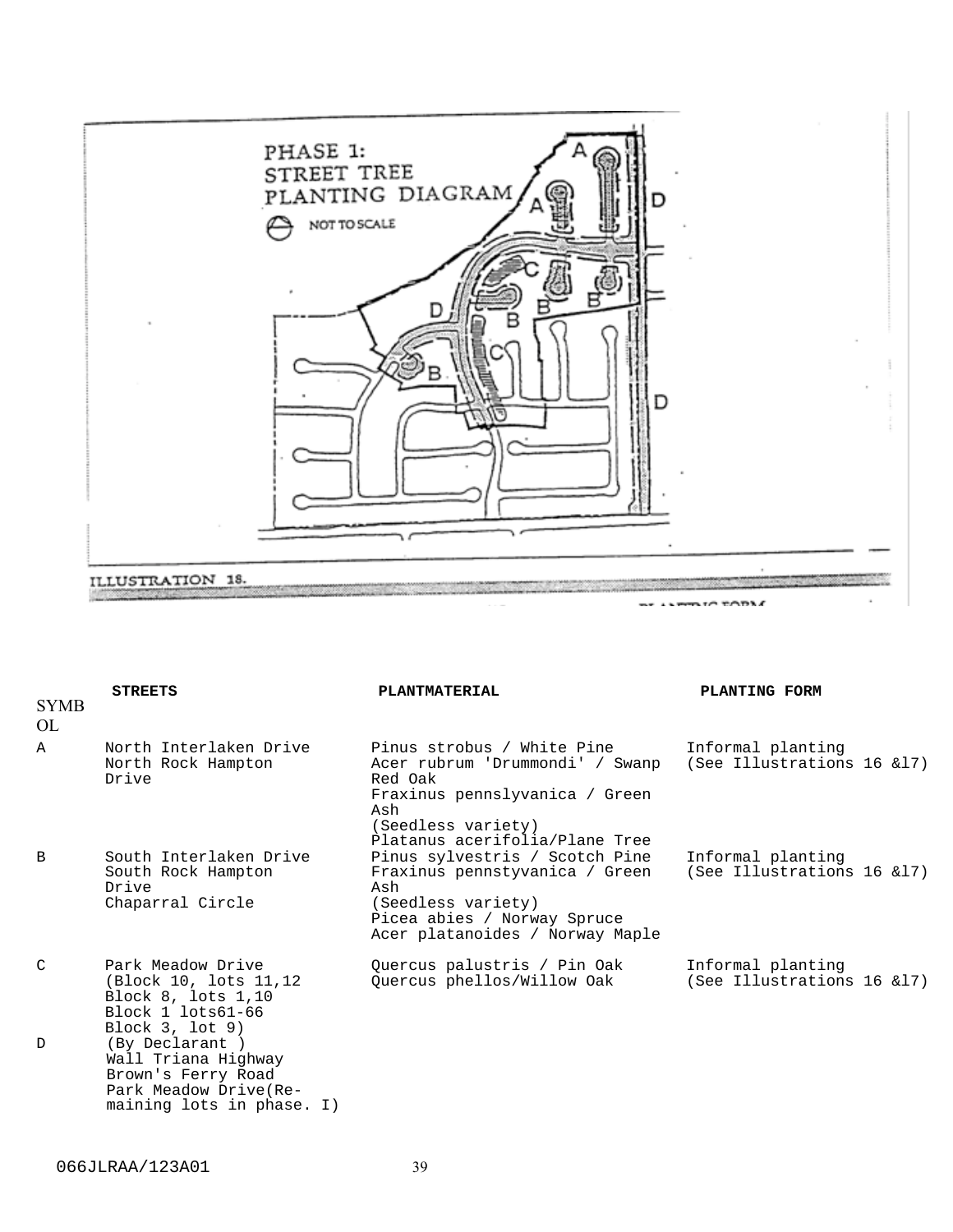# **6. SIGNAGE STANDARDS**

- A. Builders may place no more than three directional signs within the Park Meadow community to direct customers to their product or model home. The design and placement of these signs shall be approved in writing by the ARC based on a plan submitted by the applicant.
- B. Builders may place one FOR SALE or FOR RENT sign on a Lot for the purposes of selling or renting that Lot. Signs shall not exceed 3 square feet in area. Illustration 19.
- C. Homeowners may place one FOR SALE OR FOR RENT sign per Lot for the purposes of resale or renting their property on which the signs are placed. Off premise signs are specifically prohibited, in Park Meadow. The signs shall be limited in size to 3 square feet in area and shall be the then prevailing industry standard in height.

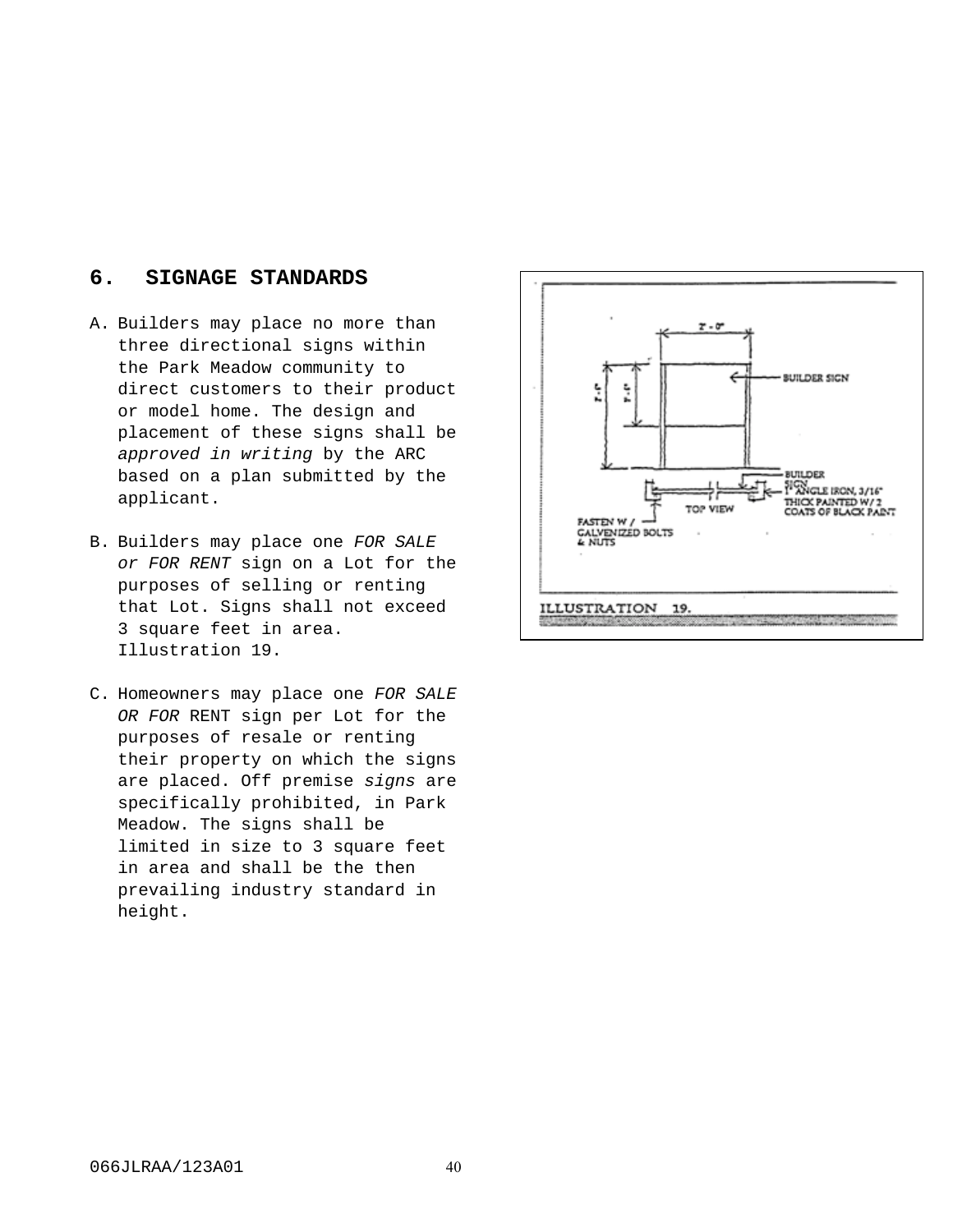

# **7. BUILDING GUIDELINES**

The building guidelines are intended to provide a range of options to produce a consistent level of quality in the homes in Park. Meadow. While these building guidelines encourage consistency in quality they are intended to produce a variety of styles and architectural character through the adaptation of house designs utilizing the criteria contained herein. When evaluating house plans which have been submitted, the ARC will consider the degree to which both the specific criteria as well as the overall design philosophy of the building guidelines have been followed in determining the acceptability of the submittals. Accommodation to specific conditions or proposals which warrant variance from these building guidelines can be made when in the opinion of the ARC equal or exceed the intended design quality without unacceptable conflicts with the building guidelines.

A. Main Entry

All of the below features should be incorporated into the design of the houses in order to enhance the desired continuity in the neighborhood.

- 1. A sense of entry can be enhanced by massing major roof forms over the main entrance.
- 2. Steps up to the entrance threshold would create the necessary transition between the street, the front yard, and into the house.

3. A front porch or recess can add depth to the facade, focusing upon the main entrance and create a sense of arrival and provide shelter from the elements.

## B. Roofs/Dormers

Simplicity in the overall building form is desirable to provide visual continuity throughout the. neighborhood.

1. Roofs As a Unifying Element

Major roof masses which slope toward the street are preferred. Any departure from this is to be subtle and simple in form and design. In order to achieve a varied mix of architectural styles in the community, a variety of roofs and materials are acceptable unless they are<br>not compatible with the general not compatible with the general character of the architectural style.

a) Generally, gable and hip roofs shah have a minimum allowable pitch of 5/12.

b) The preferable roof material is \$\$340 composition.

c) Color of roofs must be in a darker range and in harmony with other houses.

C. Garages and Garage Doors

Garages and garage doors should be designed to be compatible with the materials used on the residence and be devoid of windows and other architectural embellishment.

A garage should be designed with an architectura2 continuity to the residence through form, materials and detailing.

- 1. Off-street storage of a minimum four cars per dwelling are required, two of which shall be parked in the garage and the other two on the driveway.
- 2. Electric garage door openers are recommended.
- 3. Interior walls of garage shall be finished.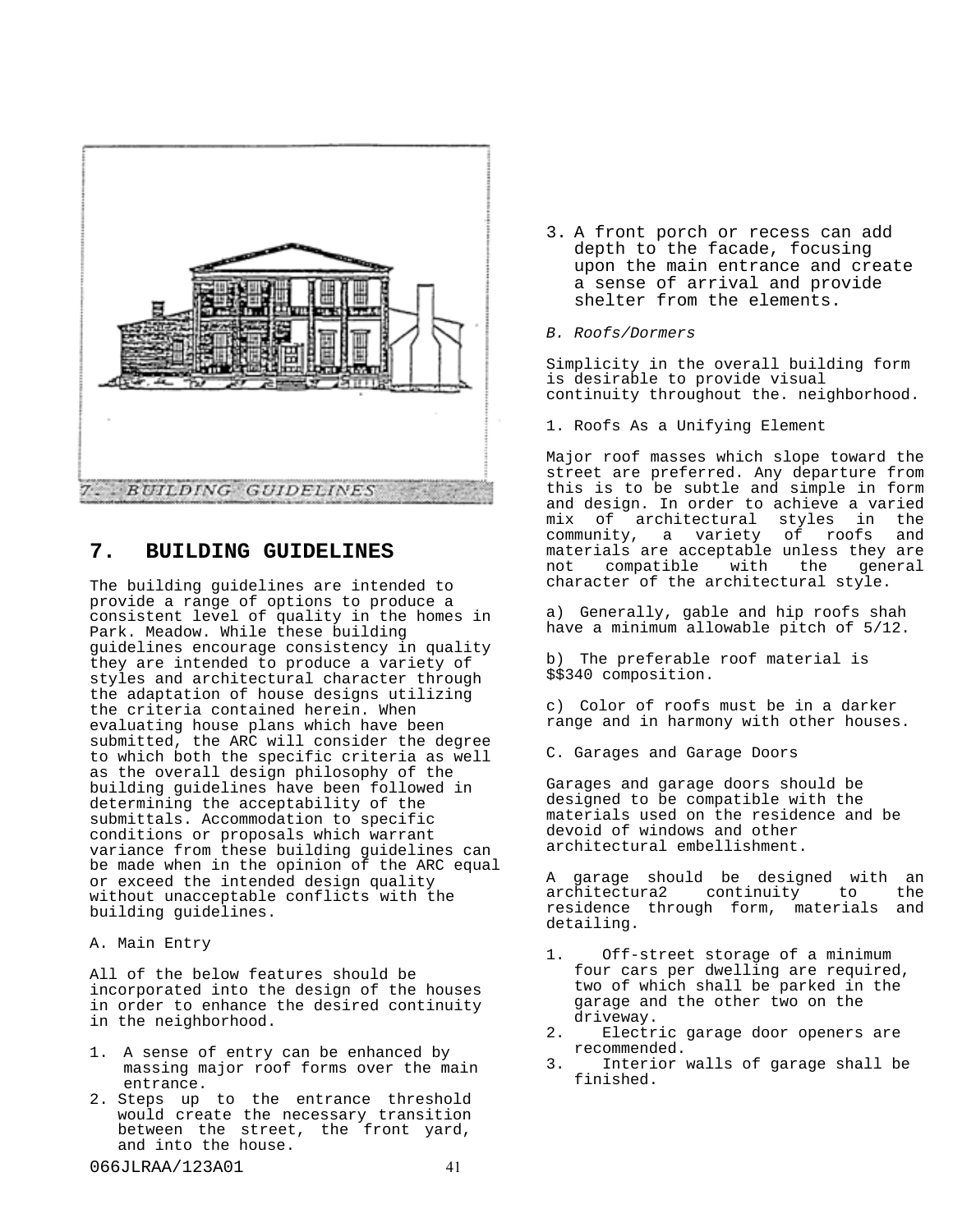D. Chimneys

It is recommended that when a residence incorporates a fireplace into the plan, chimney structure should be expressed on the exterior of the residence in an architecturally integrated manner.

E. Windows

Window size. proportion, and placement are critical in a well balanced facade design.

- 1. Windows arranged in groups, rather than random singular placement,<br>create visual interest and are create visual interest encouraged.
- 2. Single windows should be used to create an overall pattern or style on the façade.
- 3. Tall windows, stopping only' 6' to 18" above the floor, create a feeling of spaciousness and a look of elegance.
- 4. Casement and double hung windows are preferred.
- 5. Windows with mullion divisions (small panes) are encouraged.
- 6. All window frames and trim must be of a complementary color to the house and be approved by the ARC.
- 7. Windows may be of wood or metal. Clear or mill finished is discouraged.
- 8. Reflective glass of any type is prohibited.
- F. Materials and Uses

Materials should be used with restraint in regard to both color and diversity of material types. The intent is to cream a continuity of materials throughout the neighborhood.

- Acceptable materials: stone, brick, horizontal lap siding, resawn vertical siding, shingle siding and stucco.
- 2. Prohibited Exposed Materials: particle board, plywood or other composite materials, diagonal siding, and rough sawn siding in any form.
- 3. All mortar joints in masonry CONSTRUCTION are to be tooled or flush. Mortar to be natural grey or color to compliment masonry color subject to ARC approval.
- 4. All brick work must convey the image of high quality. The use of quality new brick is preferred**.**
- 5. Al wood or shingle siding shall be stained or painted. Natural weathering is prohibited.
- 6. Soft, subdued paint colors should be used. Bold, primary, or unusual colors are prohibited.
- 7. Exterior siding materials or a material compatible to the architecture shall be used to face all exposed foundation concrete to within 6" of finished grade. Concrete grade beams to have rubbed finish.
- G. Additional Requirements
- 1. Fire and Burglar Alarms Burglar and fire alarm systems are allowed
- 2. Burglar bar's are prohibited where visible from the street.
- H. Site Maintenance During Construction
- 1. Maintenance of a Lot in clean and well ordered condition and protection of existing vegetation is the responsibility of the Owner during construction.
- 2. Each Lot shall be maintained in a neat. dean, orderly condition by the Owner during construction and until the house is occupied. Stumps, felled trees, building debris, etc., must be removed from each Lot by the Owner as often as necessary to maintain attractiveness of the construction site. Debris, including concrete washout, may not be dumped or burned in any area of the development.
- 3. Erosion Control

The builder is responsible for minimizing on-site erosion and preventing mud from flowing into the street and adjacent Lots.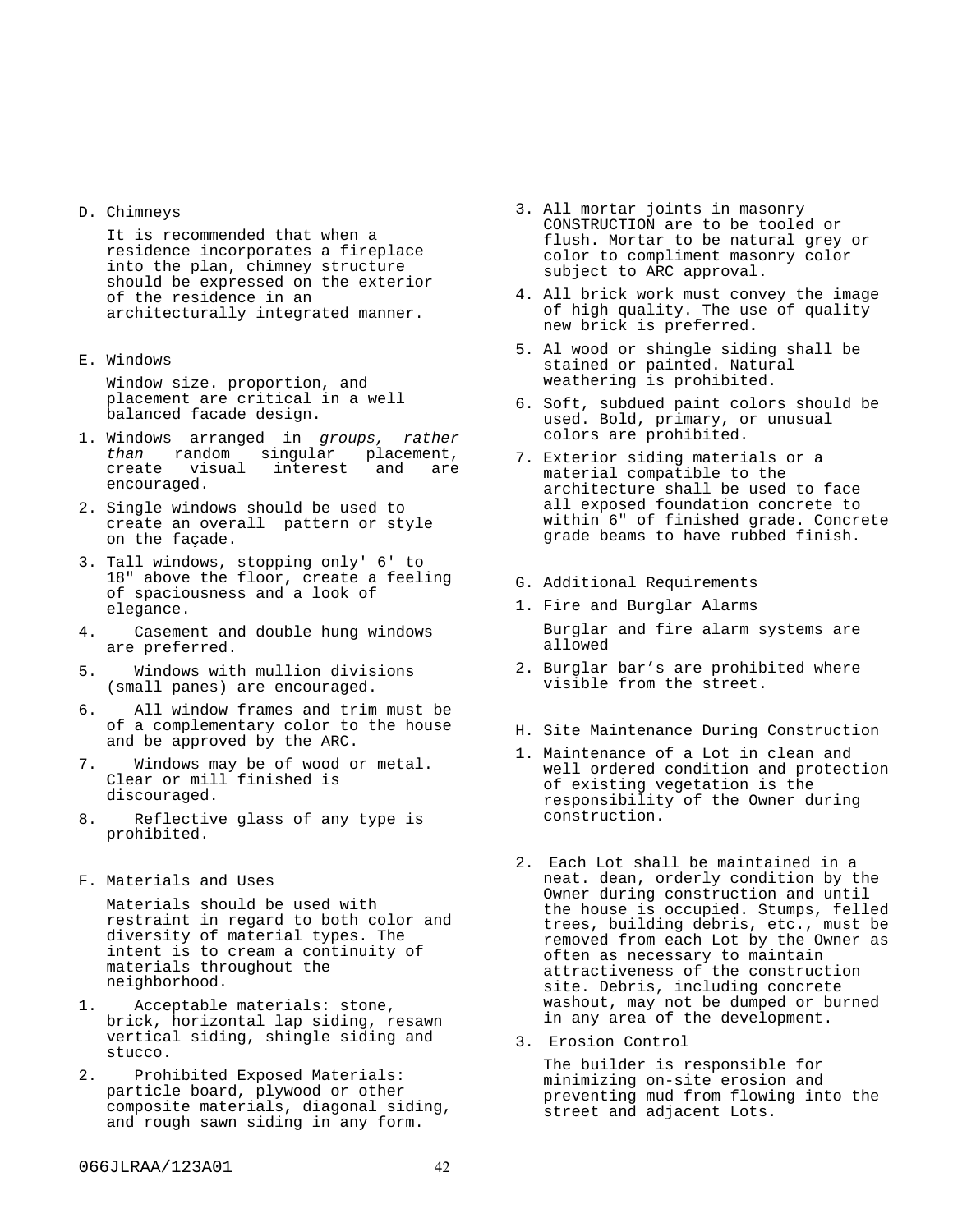# I. Exterior Equipment

- 1. Solar collectors are restricted to the rear of the house only so as not to be visible from the public rights-of-ways. Location and design must be approved by the ARC Skylights shall only be allowed where they are low in profile and "integrated" with the architectural scale and proportions of the structure on which they are to be built.
- 2. All vent stacks, ventilators, etc. shall be mounted on the rear side of the roof so as not to be visible from the right-of-ways.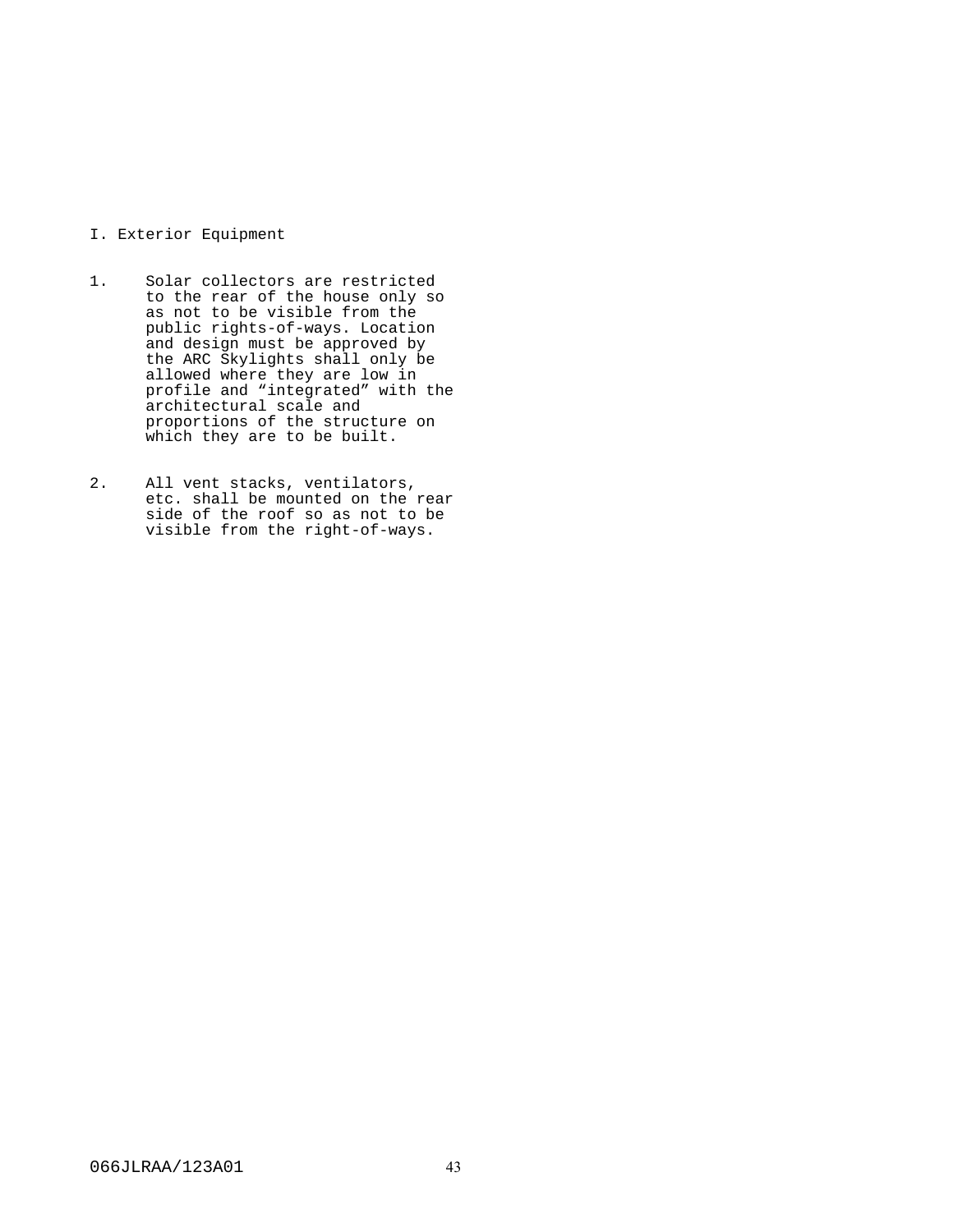# FABIOD T

# **Park Meadow Plant List**

# TREES

# **Deciduous**

Bur Oak Cedar Elm Green Ash(Seedless varieties) Pin Oak Sugar Maple London Plane Tree Water Oak Weeping Willow Japanese Zelkova

Evergreen Atlantic Cedar Black Pine Deodar' Cedar Norway Spruce Scotch Pine White Pine

#### ORNAMENTAL TREES

# **Deciduous**

Crepe Myrtle European/River Birch Flowering Crabapple Flowering Dogwood Flowering Hawthorne (fungus resistant varieties) Kwanzan Flowering Cherry Redbud

# **Evergreen**

Cherry Laurel English Holly Savannah or American Holly

# SHRUBS

Deciduous Burning Bush Glossy Abelia\* Inkberry Holly Japanese Holly Korean Spice Viburnum Rose of Sharon Russion Olive Vanhoutte Spirea Winterberry Holly

# Evergreen

Azalea - Kenamc Hybrids Burford Holly Compact Ptitzar Juniper Cotoneaster horizontalis Firethorne(shrub form') Fraser Photinia Japanese Boxwood Japanese Yew Mountain Laurel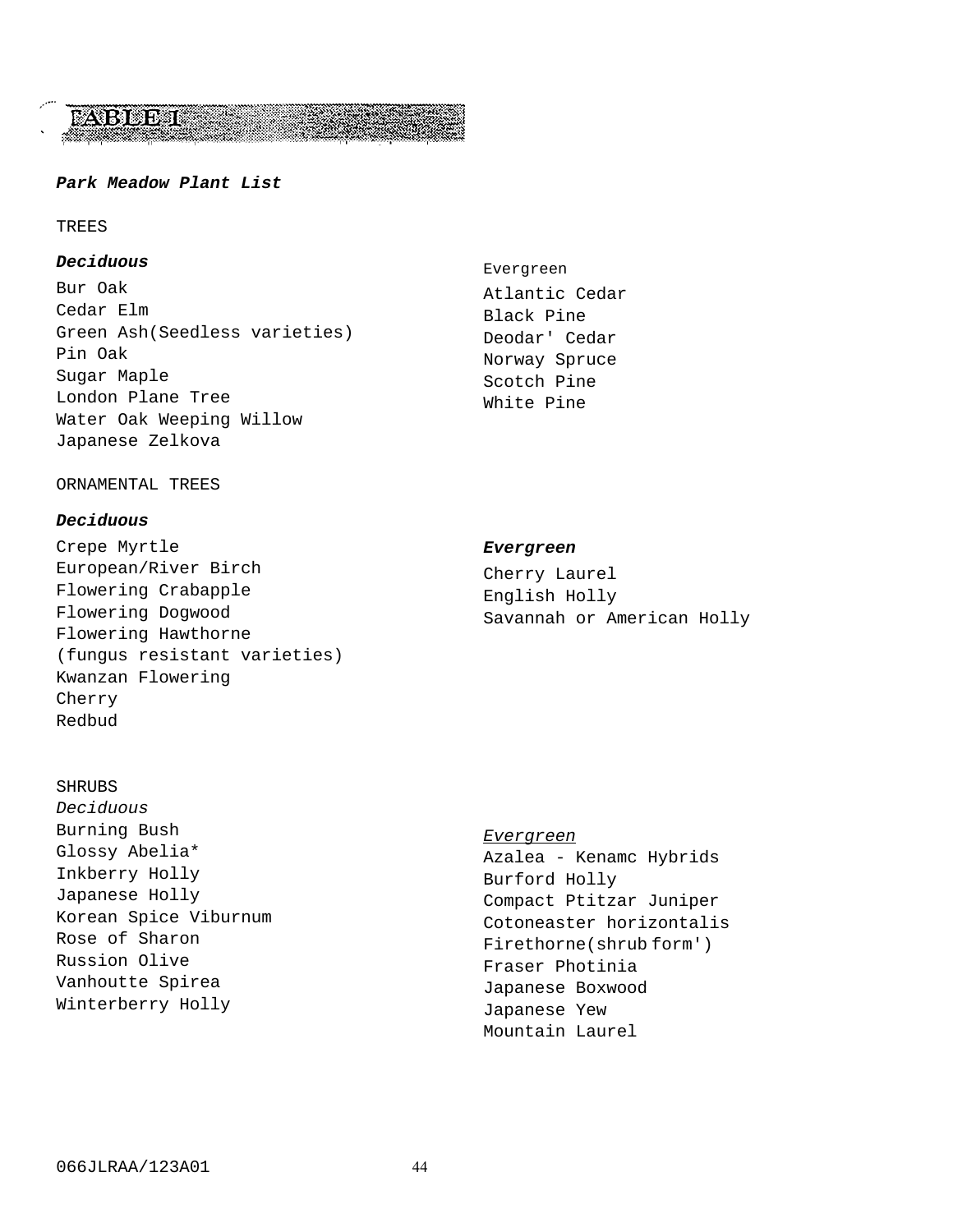# VINES/GROUND COVER

ABLE 1

Asian Jasmine Bar Harbor Juniper Carolina Jessamine Clematis Crossvine English Ivy Honeysuckle Liriope Monkey Grass(ophiopogon) Periwinkle(Vinca minor) Sargent's Juniper Shore Juniper Spotted Deadnettle Wintercreeper

# BULBS/TUBERS

Bearded Iris Daylily Hyacinth Narcissus spp. Tulip

# ANNUALS

```
Begonia(summer)
Mums(fall/winter)
Pansies (fall/winter)
Petunia (summer) Salvia (summer)
Verbena (summer)
Vinca sp.(summer/fall)
```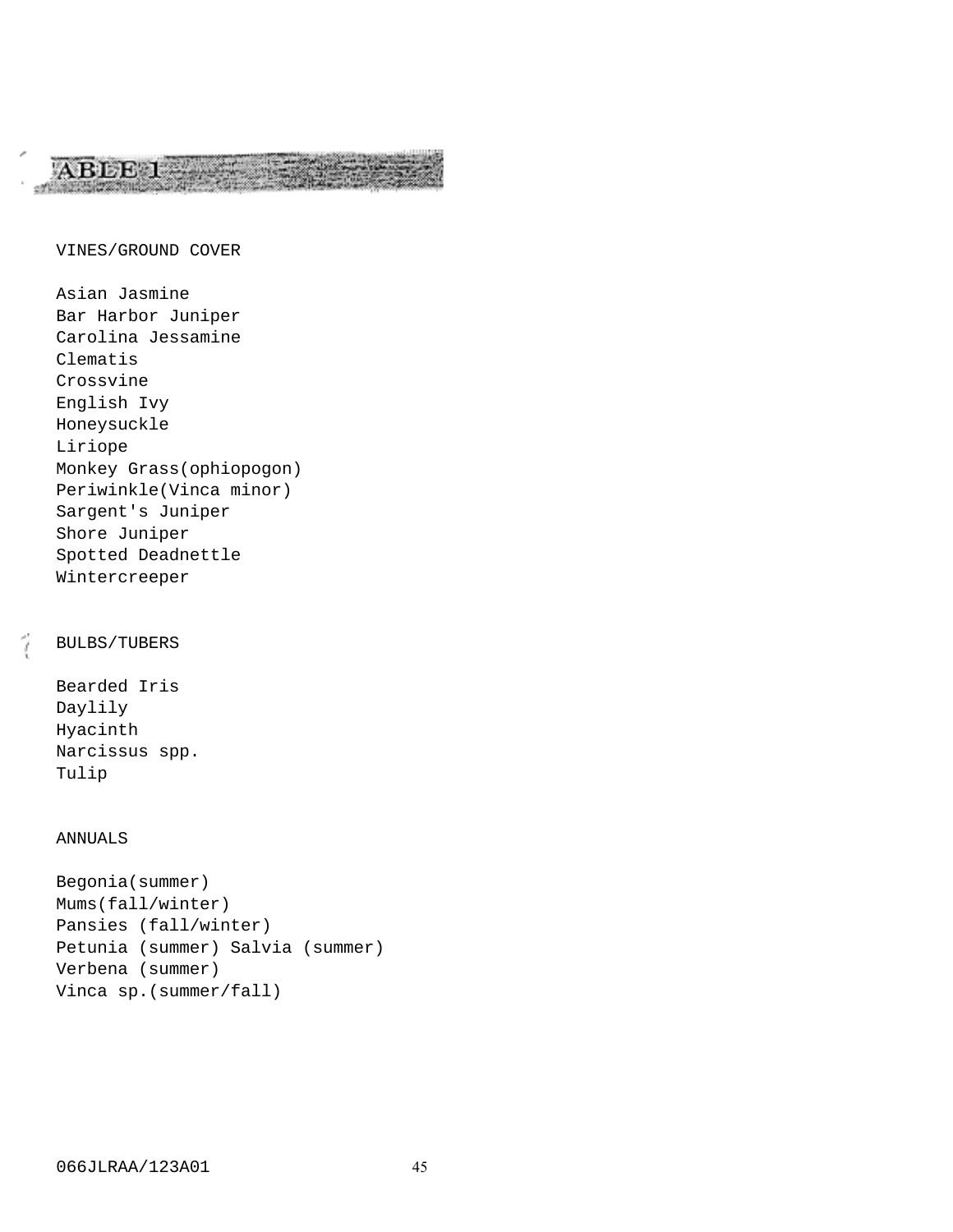# $\mathcal{L}$ ABBI 3

# Park Meadow Turf Seed Mix

| <b>TURF SEED</b>             | Min. $%$       | Live Seed         |  |  |
|------------------------------|----------------|-------------------|--|--|
|                              | Pure Live Seed | Pounds Pure       |  |  |
|                              |                | Required Per Acre |  |  |
| Fescues:*                    |                |                   |  |  |
| 20% Bonanza                  | 85             | 37.5              |  |  |
| $20\%$ Mesa                  | 85             | 37.5              |  |  |
| 20% Mustang                  | 85             | 37.5              |  |  |
| 30% Tempo                    | 85             | 87.5              |  |  |
| 5% Creeping Red              | 85             | 25                |  |  |
| <b>Bluegrass</b>             | 85             | 25                |  |  |
| -% Barrow Kentucky Bluegrass |                |                   |  |  |

# ad>PLY BETWE2EN SEPTE/vIBER-NOVEMBER., AND/OR MARCH-MAY Verify availability with local suppliers, alternates may be submitted for review

| Winter Rye<br>Linn Perennial Rye      | 85 | 200 |
|---------------------------------------|----|-----|
| APPLY BETWEEN SEFI~MBER 15-DECEMBER 1 |    |     |

# NOTE:

Seed is availble from Green Seed Company, P.O. Box 1678, Gallatin, TN, 37066, Contact Dick Owens

# SOD

Sod shall be a minimum of two (2) years old and contain 50-70% Fescues and  $10-40%$  Blue Grass (Sod is available from Thomas Brothers Grass Farms, Nashville, TX, Contact Mr. Odcll Graber (615) 356-2571)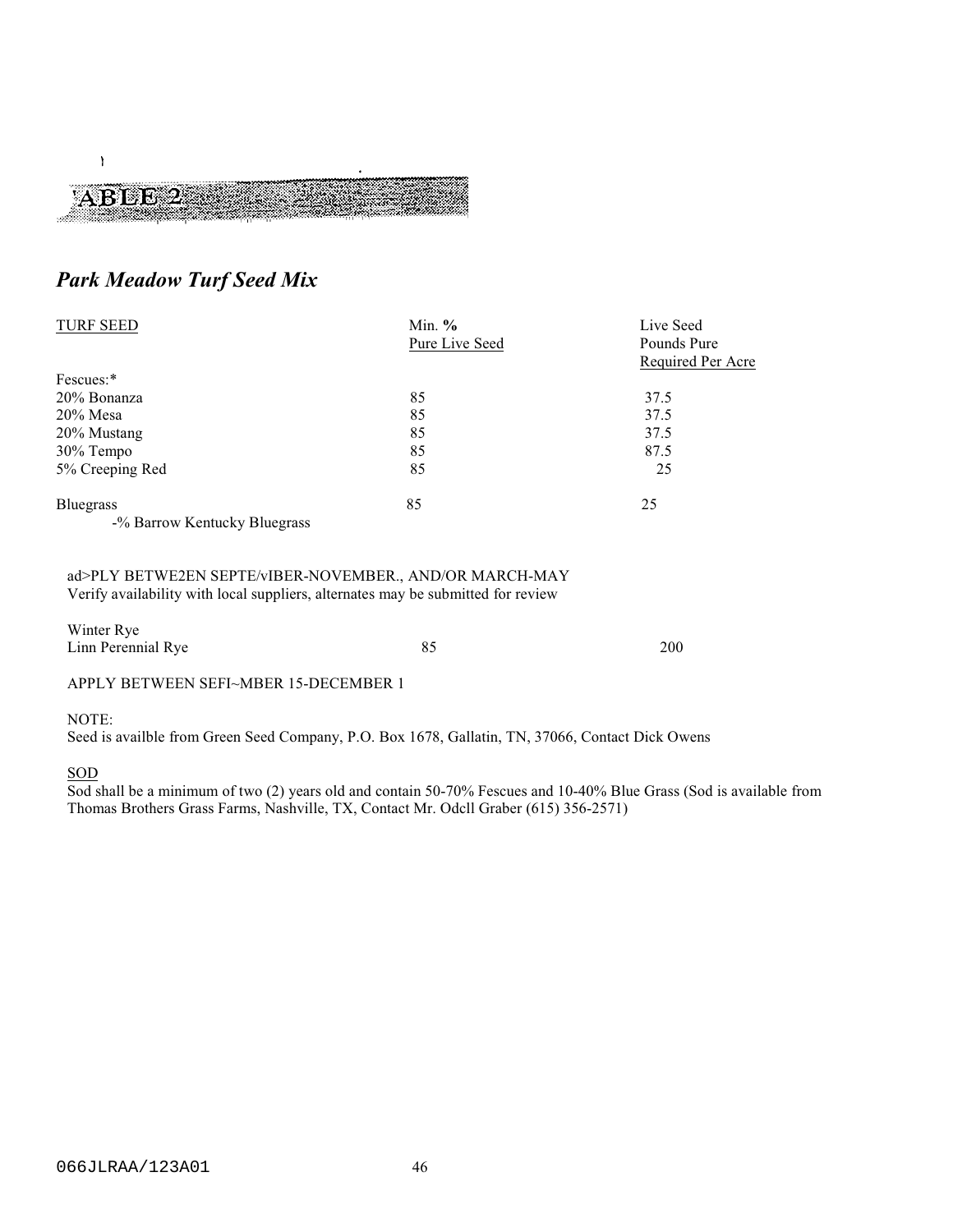# **ARTICLES OF INCORPORATION**

# **OF**

# **PARK MEDOW HOMEOWNERS ASSOCIATION**

"Corporation"), a corporation organized and existing under and by virtue of the Alabama Nonprofit Corporation Act, as Amended (the "Act"), does hereby certify that the Articles of Incorporation set forth below have been duly adopted in accordance the Act.

#### ARTICLE I

The name of the corporation is PARK MEADOW HOMEOWNERS ASSOCIATION.

#### ARTICLE II

The corporation is a nonprofit corporation.

#### **ARTICLE III**

The name and address of the incorporator of the corporation is Alan D. Feinsilver, Five Post Oak Park, Suite 2150, Houston, Texas 77027.

The location and mailing address of the registered office of the corporation is Sirore, Permutt, McDermott, Slepian, Friend, Friedman, Held & Apolinsky, P.C., 100 Washington Street, Suite 200, Huntsville, Alabama 35801 and its registered agent at the office is Tobin K. Clark.

#### ARTICLE IV

The period of duration of the corporation shall be perpetual.

#### ARTICLE V

The purpose for which the corporation is organized is to assess and collect a maintenance charge against the residential lots situated inthe residential subdivision known as Park Meadow, Block 1, Lots 49-66; Block 3, Lots 9-12; Block 6, Lot 6; Block 7, Lots 12-23; Block 8, Lots 1-33; Block 9, Lots '1-23; Block 10, Lots 1-5, as shown by the plat thereof recorded in Plat Book 22, Pages 80-81 in the Office of the Judge of Probate of Madison County, Alabama (hereinafter sometimes called the "Properties"), in accordance with the provisions of the Declaration of Covenants, Conditions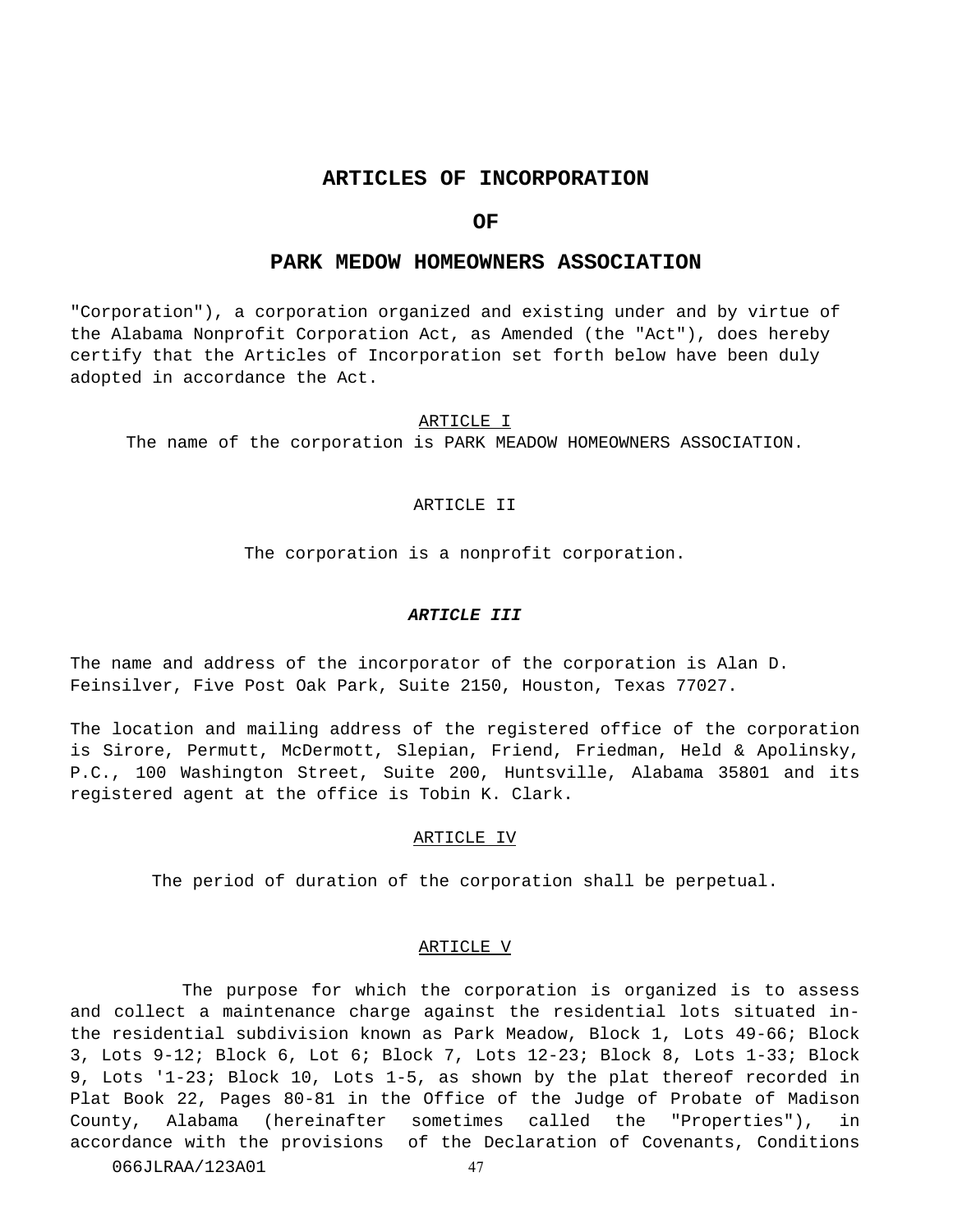and Restrictions ("Declaration") pertaining to said subdivision and filed of record in Book \_\_\_, Page \_\_\_, in the Office of the Judge of Probate of Madison County, Alabama (said Declaration being incorporated herein by this reference as though set forth herein verbatim), together with the residential lots situated in any subsequently developed lands which are duly annexed to said Properties in the manner specified in said Declaration (hereinafter referred to as an "annexed subdivision") and to use the maintenance fund thereby created to provide and pay for such services and things as the Board of Directors of the Corporation shall deem necessary or advisable from time to time for the maintenance, improvement and general benefit of said Properties and any annexed subdivision, including the approaches thereto and adjacent streets and rights-of-way, all to be in accordance with the provisions of said Declaration and the deed restrictions covering any duly annexed subdivision, and to do all such other acts and things which the corporation shall deem reasonable or necessary in connection with the foregoing purposes and to do all such other acts or things as may be allowable under applicable law, including the Act, as amended from time to time.

# ARTICLE VI

The corporation is to have members. Membership shall not terminate upon the death or termination of existence of any member. Each membership is transferable, but only to the extent set forth in Article VII hereof.

#### ARTICLE VII

Every person or entity owning of record or hereafter acquiring either the entire fee title or an undivided interest in the fee title to any residential lot which is situated in the initial subdivision or an annexed subdivision shall be a member of this corporation. (The foregoing is not intended to include persons or entities holding an interest in a lot merely as security for the performance of 'an obligation.) Membership shall be appurtenant to and may not be separated from ownership of any lot.

This corporation shall have two classes of members, designated as Class A and Class B, said classes and their voting rights being defined as follows:

Class A members shall be all of the owners of residential lots situated in the initial subdivision and any annexed subdivision, other than Class B members. Voting rights of Class A members shall be limited to one vote for each lot owned. If any lot is owned by more than one person or entity, all such persons or entities shall be members and the vote to which such lot is entitled shall be exercised as the owners of such lot may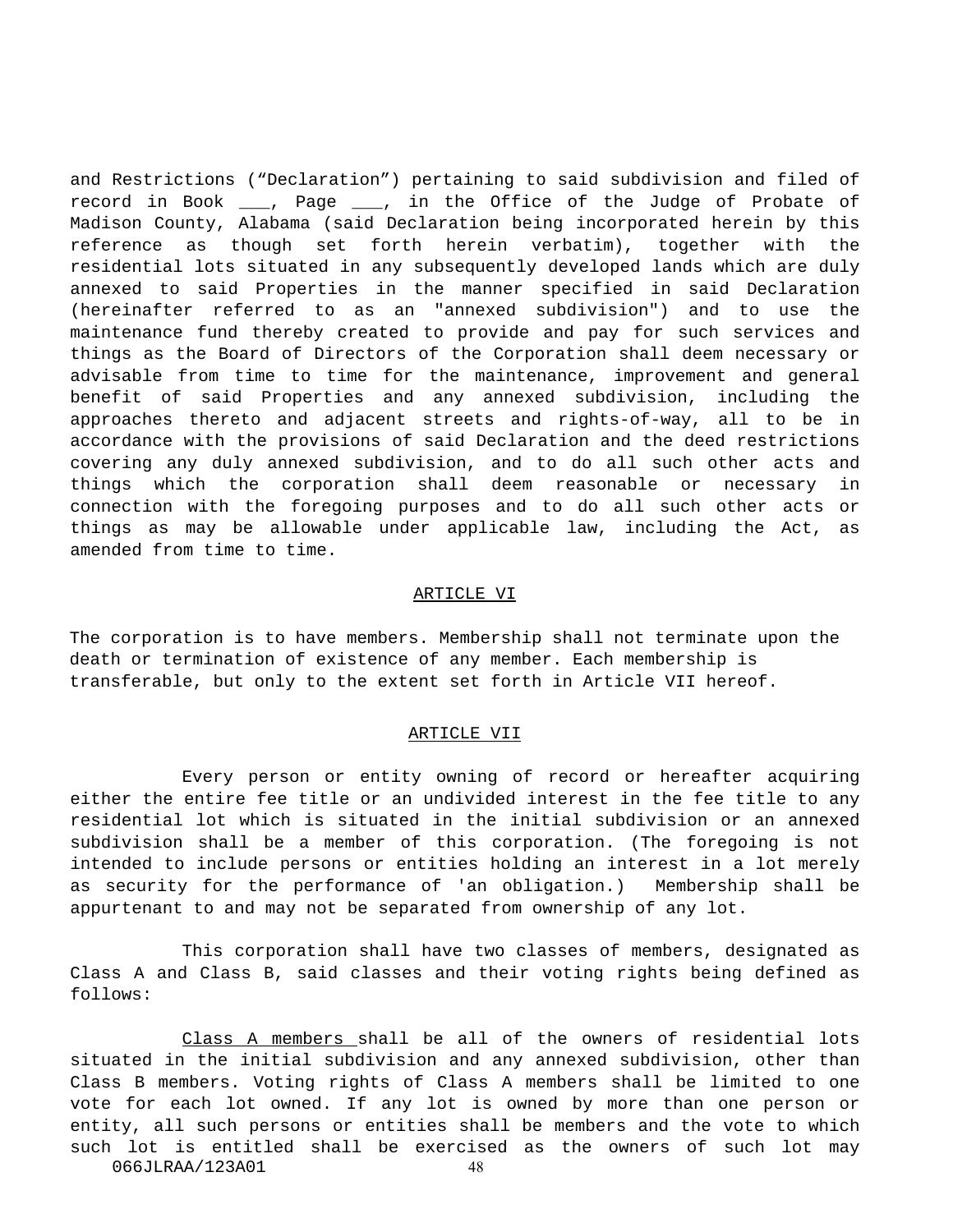determine among themselves.

The Class B member or members shall be Wall Triana Limited Partnership, a Connecticut limited partnership, the developer of the aforenamed initial subdivision, and the successors and assigns of such developer. The Class B membership shall be entitled to three (3) votes for each residential lot owned. Class B membership shall cease and be converted to Class A membership on the happening of either of the following events, whichever happens earlier: (a) when the total votes outstanding in the Class A membership equal the total votes outstanding in the Class B membership, or (b) December 31, 1995. It is specifically provided, however, that at any time other residential subdivision areas are duly annexed to the initial subdivision in accordance with the provisions of the aforesaid Declaration, the voting rights as to all lots owned by the Class B membership shall (if previously converted automatically to one vote per lot) revert to three (3) votes for each lot owned until such time as the total votes outstanding in the Class A membership throughout the initial subdivision and all annexed subdivisions (collectively) equal or exceed the total votes outstanding in the Class B membership throughout such total area, at which time Class B voting rights shall be automatically converted again to one (1) vote for each lot owned.

#### ARTICLE VIII

Any Director elected by the members of the corporation may be removed from the Board, with or without cause, by a majority .vote of those members of the corporation who were entitled to vote for the election of such Director, and in the event of such removal of a Director, a successor shall be elected to service for the unexpired term of such removed Director by a special election to be held by those members who were entitled to vote for the election of the Director so removed.

No Director shall receive compensation for any service rendered to the corporation. However, any Director may be reimbursed for actual expenses incurred in the performance of services on behalf of the corporation.

The Directors shall have the right to take any action in the absence of a meeting which they could take at a meeting by obtaining unanimous consent of all the Directors, provided that the action so taken is stated in writing, signed by all the Directors, and recorded in the minutes of the corporation. Any action so taken and recorded shall have the same effect as though taken at a meeting of the Directors.

The number of Directors constituting the initial Board of Directors shall be three (3) and the names and addresses of the persons who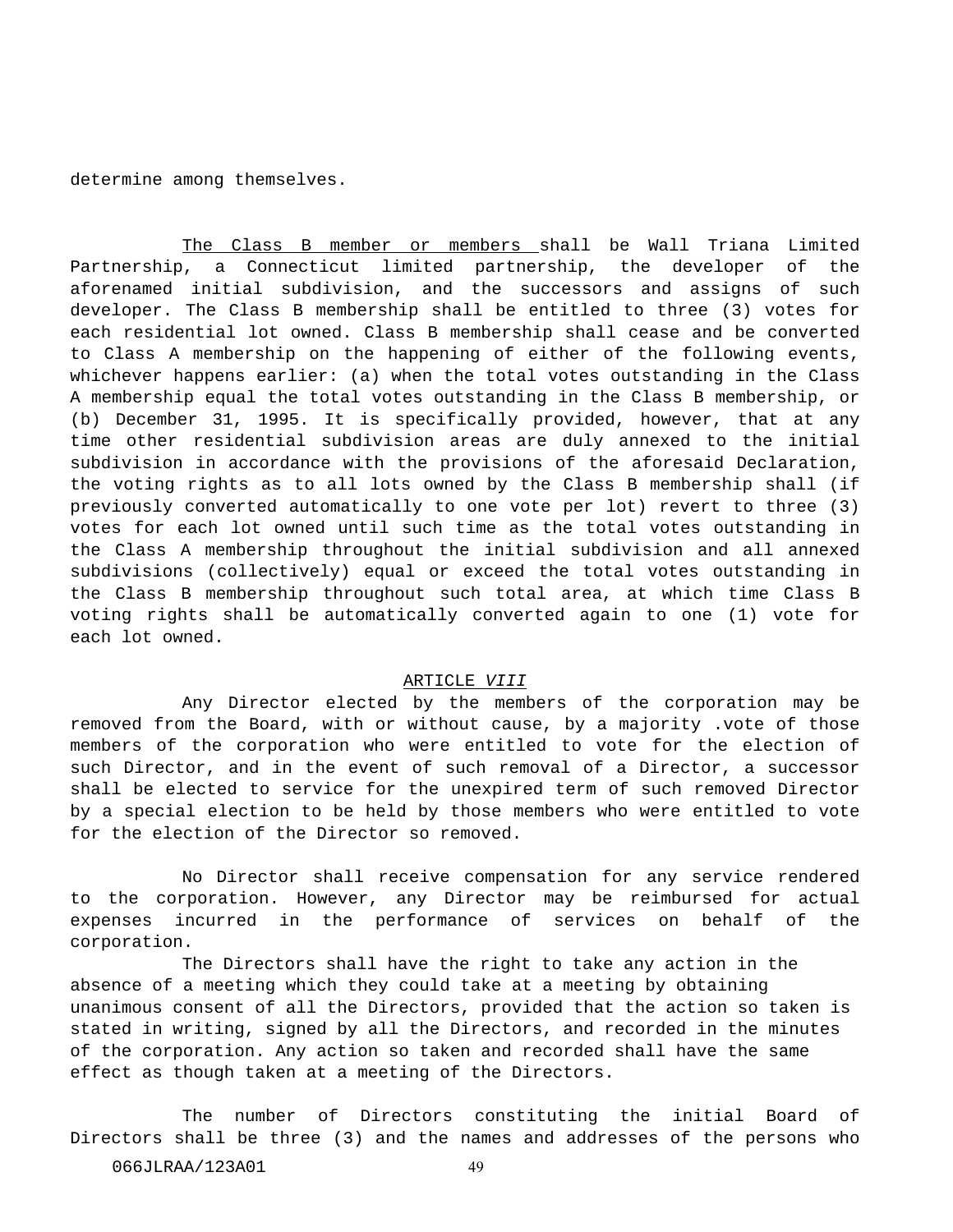are to serve as the initial Directors are as follows:

Alan D. Feinsilver Five Post Oak Park Suite 2150 Houston, Texas 77027

David C. Hetherington Five Post Oak Park Suite 2150 Houston, Texas 77027

Ralph P. Moore Two Lakeview Place Suite 602 15 Century Boulevard Nashville, Tennessee 37214

#### **ARTICLE IX**

This corporation may be dissolved with the assent given in writing and signed by not less than two-thirds (2/3) of the membership. Upon dissolution of the corporation, other than incident to a merger or consolidation, the assets of the corporation shall be dedicated to an appropriate public agency to be used for purposes similar to those for which this corporation as created. In the event that such dedication is not accepted, such assets shall be conveyed and assigned to any non-profit corporation, association, trust or other organization which is devoted to similar purposes.

#### ARTICLE X

Every Director or Officer of this corporation shall be indemnified by the corporation against all expenses and liabilities, including counsel fees, reasonably incurred by or imposed on such Director or Officer in connection with any controversy or proceeding to which he or she may be made a party, or may become involved, by reason of being or having been a Director or Officer at the time such expenses or liabilities are incurred, except in cases where such Director or Officer is adjudged to be guilty of willful misfeasance or malfeasance in the performance of his or her duties of office; provided, that in the event of a settlement of any such controversy or proceeding, the indemnification herein shall apply only when the Board of Directors approves such settlement and any related reimbursement as being in the best interests of the corporation. The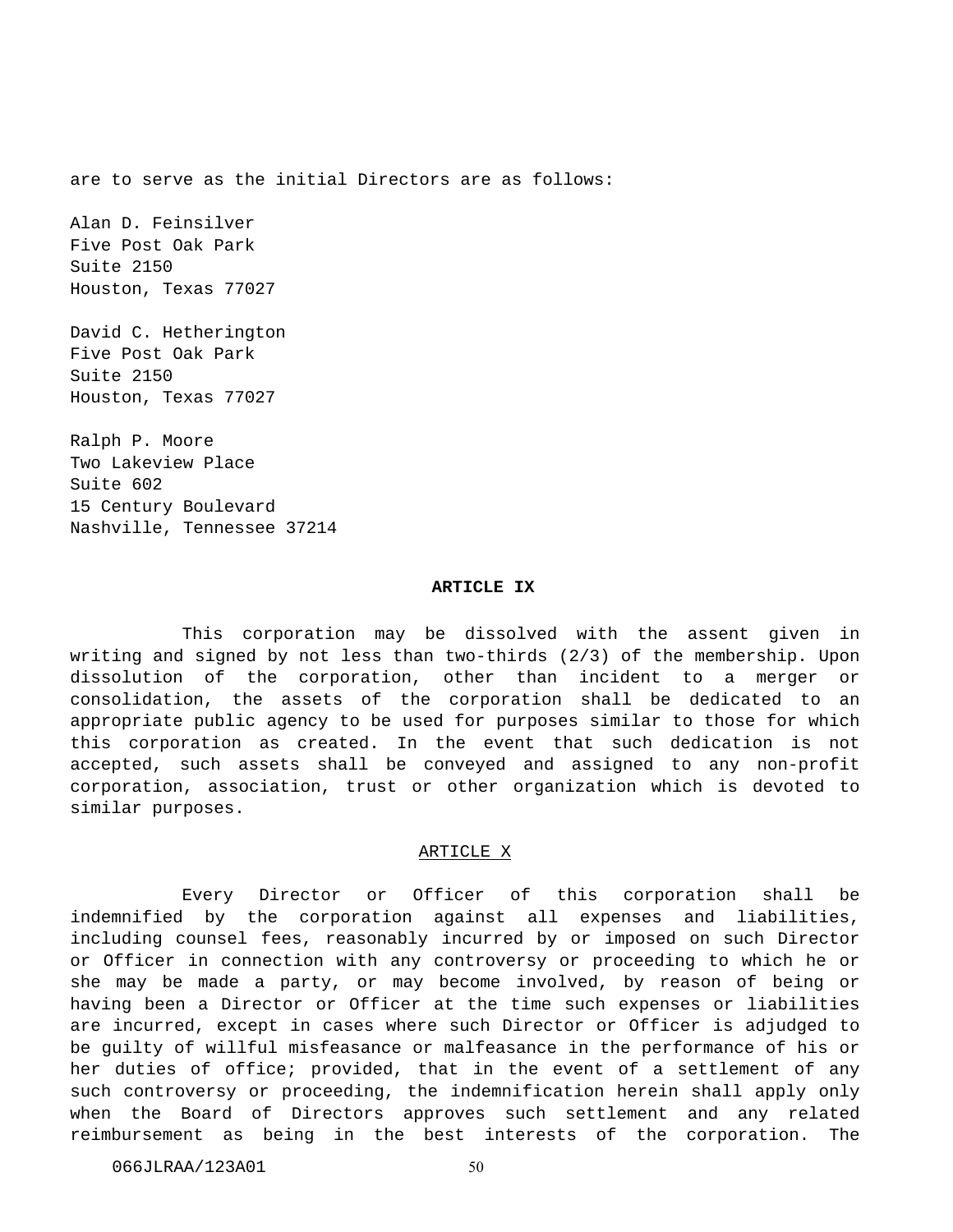foregoing right of indemnification shall be in addition to and not exclusive of all other rights to which any Director or Officer may be entitled.

#### ARTICLE XI

A director of the corporation shall not be liable to the corporation or its members for monetary damages for breach of fiduciary duty as a director; provided, however, that this provision does not eliminate or limit the liability of a director (i) for any breach of the director's duty of loyalty to the corporation or its members, (ii) for acts or omissions not in good faith or which involve intentional misconduct or a knowing violation of law, or (iii) for a distribution to members that is unlawful. If Tennessee law is amended or modified to authorize corporate action eliminating or further limiting the personal liability of directors, then the liability of a director of the corporation shall thereupon be eliminated or limited', without the necessity of further amendment of these Articles of Incorporation, to the fullest extent permitted by Alabama law. Any repeal or modification of the provisions of this Article XI shall not adversely affect any right or protection of a director of the corporation existing at the time of such repeal or modification.

IN WITNESS WHEREOF, the incorpoator hereunto subscribed his signature this  $5<sup>th</sup>$  day of June, 1989.

PARK MEADOW HOMEOWNERS ASSOCIATION

By:

Incorporator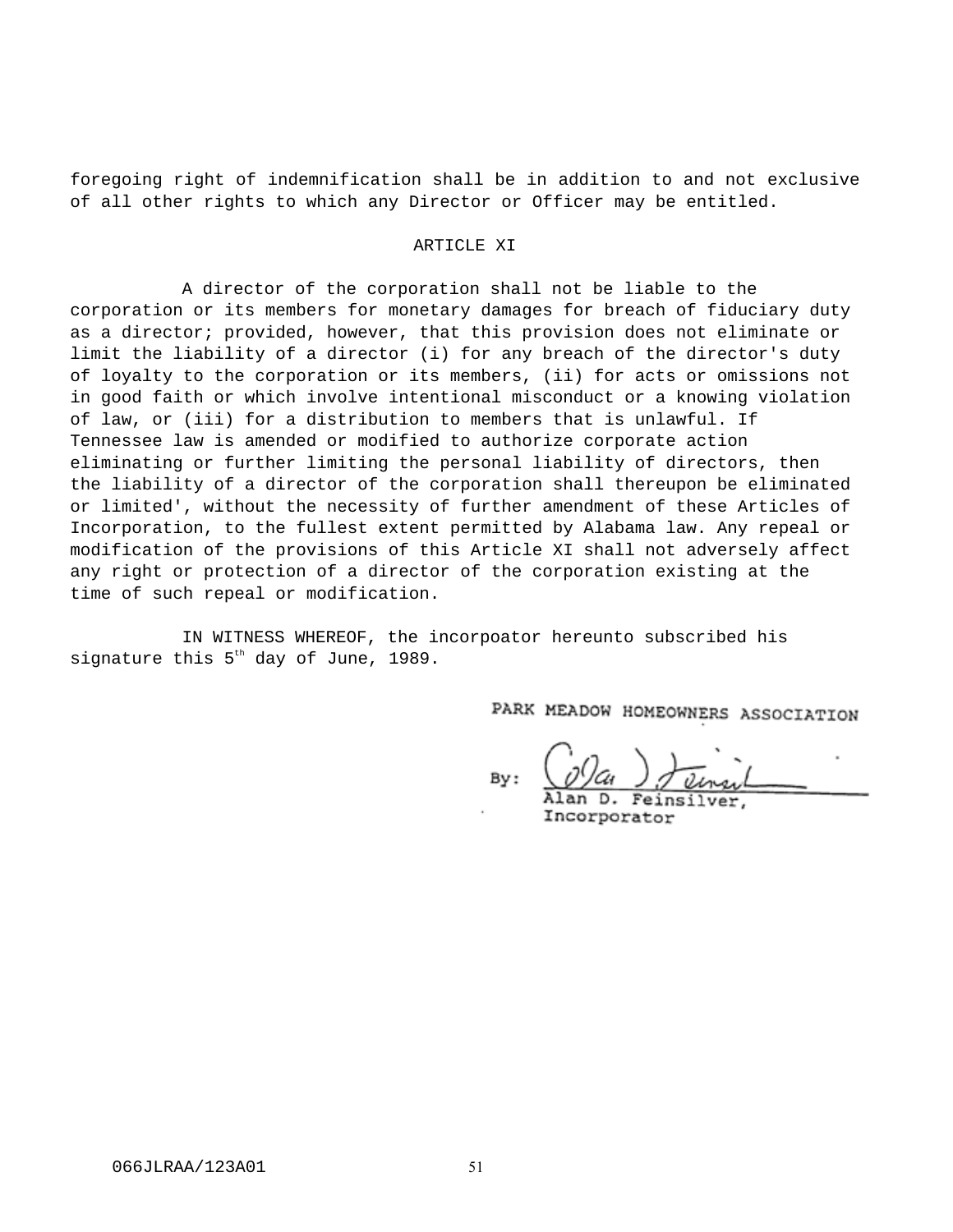# BY-LAWS

# OF

# PARK MEADOW HOMEOWNERS ASSOCIATION

# ARTICLE I

#### NAME AND LOCATION

The name of the corporation is PARK MEADOW HOMEOWNERS ASSOCIATION. The principal office of the corporation shall be located at Two Lakeview Place, Suite 602, 15 Century Boulevard, Nashville, Tennessee 37214.

# ARTICLE II

#### DEFINITIONS

Section 1. The word "corporation,, where used herein shall mean and refer to Park Meadow Homeowners Association, its successors and assigns.

Section 2. "Properties" shall mean and refer to that certain residential subdivision known as Park Meadow, Block 1, Lots 49-66; Block 3, Lots 9-12; Block 6, Lot 6, Block 7, Lots 12-23; Block 8, Lots 1-33; Block 9, Lots 1-23; Block 10, Lots 1-5, according to the plat thereof recorded in Plat Book 22 , Page 80-81 in the Office of the Judge of Probate of Madison County, Alabama, and any additional residential subdivisions or Common Area duly annexed thereto and for which this corporation may hereafter be designated to provide maintenance services, as permitted by the Articles of Incorporation of Park Meadow Homeowners Association.

Section 3. "Lot" shall mean and refer to any residential building lot shown upon the recorded plat of any subdivision included in the Properties, or any residential building site resulting from re-subdividing or consolidating of lots as permitted by the Restrictions applicable to any such subdivision.

Section 4. "Restrictions" shall mean and refer to any instrument recorded in the Office of the Judge of probate of Madison County, Alabama, which sets forth restrictions, reservations, conditions and easements applicable to the residential, lots situated in a subdivision constituting part of the Properties and specifically includes the Declaration of Covenants, Conditions and Restrictions for Park Meadow, of record in Book --, page Judge of Probate's Office for Madison County, Alabama.

Section 5. "Developers', shall mean and refer to Wall Triana Limited Partnership, a Connecticut limited partnership, its successors and assigns, with respect to Park Meadow, Block 1, Lots 49-66; Block 3, Lots 9-12; Block 6, Lot 6, Block 7, Lots 12-23; Block 8, Lots 1-33; Block 9, Lots 1-23; Block' 10, Lots 1-5, and to the particular developer named in the applicable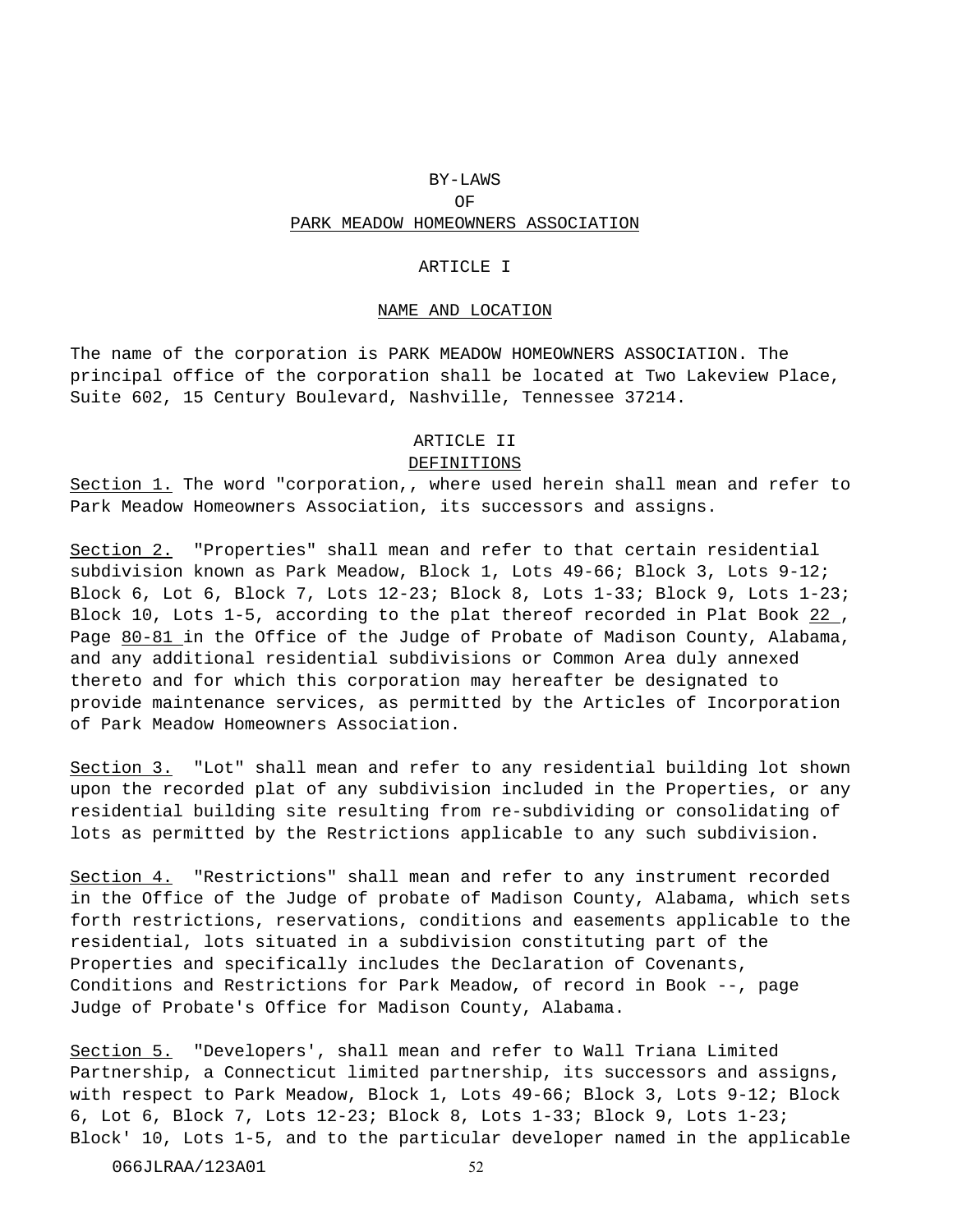recorded Restrictions with respect to any other duly annexed subdivision for which this corporation may be services.

Section 6. Owner" shall mean and refer to the record owner, whether one or more persons or entities, of the fee simple title to any Lot, but shall exclude parties having an interest in any Lot merely as security for the performance of an obligation or who owns merely an equitable interest in any Lot under a contract to purchase.

Section 7. The terms "member" or "members" shall mean and refer to those persons entitled to membership in this corporation, as provided in its Articles of Incorporation, unless otherwise specifically defined in context (e.g., a member of the Board of Directors).

Section 8. Capitalized terms used herein and not otherwise defined herein shall have the meanings respectively assigned to such terms in the Articles of Incorporation of the corporation.

#### ARTICLE III

# MEETING OF MEMBERS

Section 1. Annual Meetings. The first regular annual meeting of the members shall be held within one year from the date of incorporation of the corporation on a date to be set by the initial Board of Directors and each subsequent regular annual meeting of the members shall be held on the same day of the same month of each year thereafter, at a time set in the notice described in Article III, Section 3 below. If the day for the annual meeting of the members in any year is a Saturday or Sunday or legal holiday, the meeting will be held on the first day thereafter which is not a Saturday or Sunday or legal' holiday.

Section 2. Special Meetings. Special meetings of the members may be called at any time by the President or a member of the Board of Directors of the corporation, or upon written request of the members who are entitled to cast at least a majority of all of the votes Of the Class A membership.

Section 3. Notice of Meetings. Written notice of each meeting of the members shall be given by, or at the direction of, the Secretary of the corporation or the person authorized to call the meeting, by hand delivery or mailing a copy of such notice, postage prepaid, at least ten (10) but not more than sixty (60) days before such meeting to each member entitled to vote thereat, addressed to the member's address last appearing on the books of the corporation or supplied by such member to the corporation for the purpose of notice. Such notice shall specify the place, day and hour of the meeting,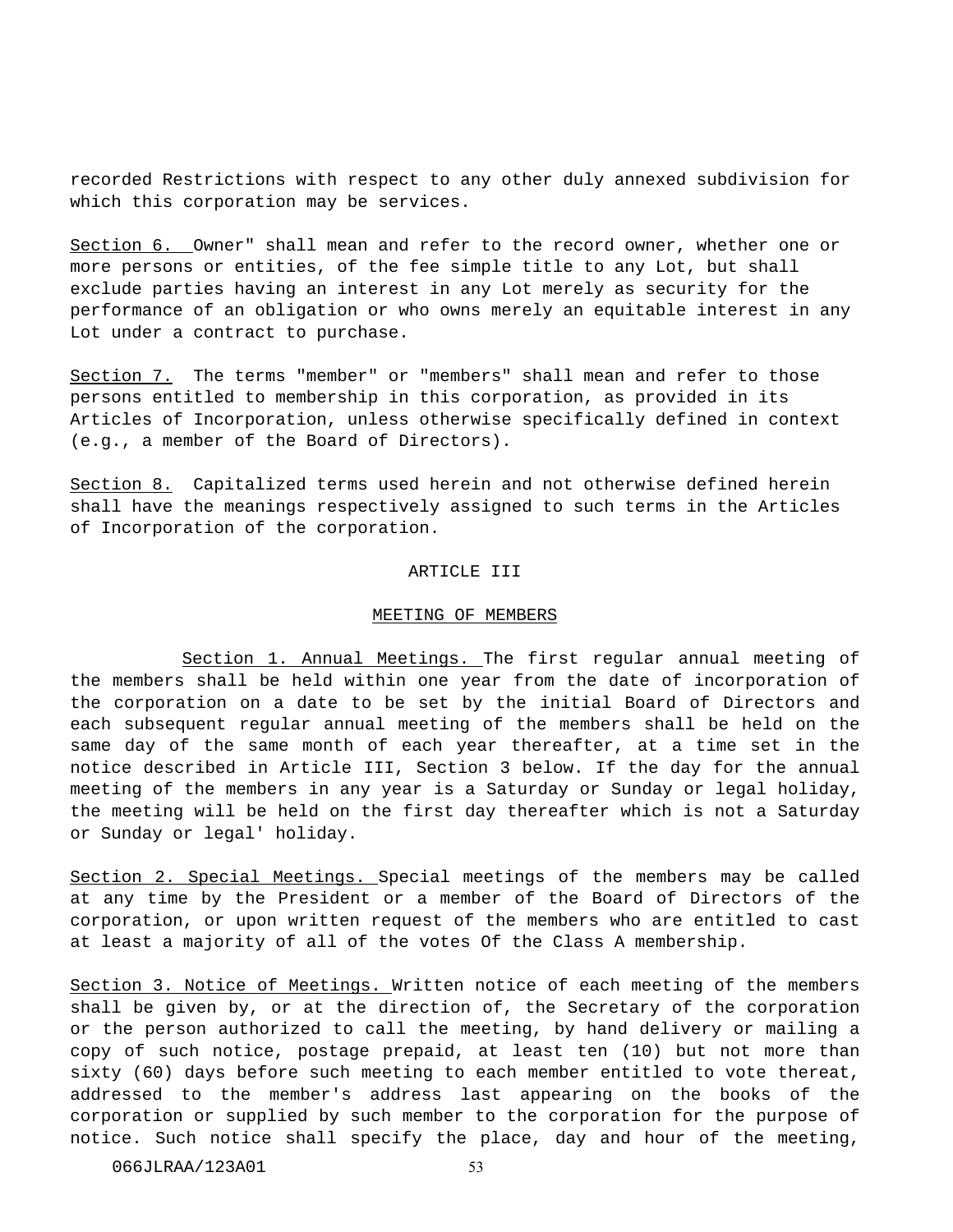and, in the case of a special meeting, the purpose of the meeting.

Section 4. QUORUM. The presence at the meeting of members entitled to cast, or of proxies entitled to cast, one-tenth (1/10) of the votes of the membership shall constitute a quorum for any action except as otherwise provided in the Articles of Incorporation, the Restrictions, or these By-Laws. If however, such quorum shall not be present or represented at any meeting, the members entitled to vote thereat shall have power to adjourn the meeting from time to time, without notice other than announcement at the meeting, until a quorum as aforesaid shall be present or be represented.

Section 5. Proxies. At all meetings of members, each member may vote in person or by·proxy. All proxies shall be in writing and filed with the Secretary. Every proxy shall be revocable and shall automatically cease upon conveyance by the member of his Lot.

#### ARTICLE IV

# BOARD OF DIRECTORS- SELECTION- TERM OF OFFICE

Section 1. Number. The business affairs of this corporation shall be managed by a Board of Directors consisting of three (3) persons, who need not be members of the corporation.

Section 2. Election and Term of Office. The initial Board of Directors has been elected and stated in the Articles of Incorporation of the corporation and shall serve until the earlier of (i) the conversion of the Class B membership to Class A membership, pursuant to Article VII of the corporation's Articles of Incorporation or (ii) one (1) year from the date elected; and thereafter until his successor is elected and qualified. Directors shall be elected at the annual meetings of the members of the corporation. Except as otherwise provided in this Section 2, each director shall hold office for a term of one (1) year and until his successor is elected and qualified or until his earlier death, resignation, or removal. Such directors need not be members or residents of Alabama and shall 'be elected by a plurality of the votes cast in the election. A director's term of office shall not determine his term as Chairman Of the Board or any other office to which the Board may elect him.

Section 3. Removal. Any director may be removed from office, with or without cause, by a majority vote of those members of the corporation who are entitled to vote for the election of directors, and in the event of such removal of a director, a successor shall be elected to serve for the unexpired term of such removed director by an election held at a special meeting of the members of the corporation called for such purpose.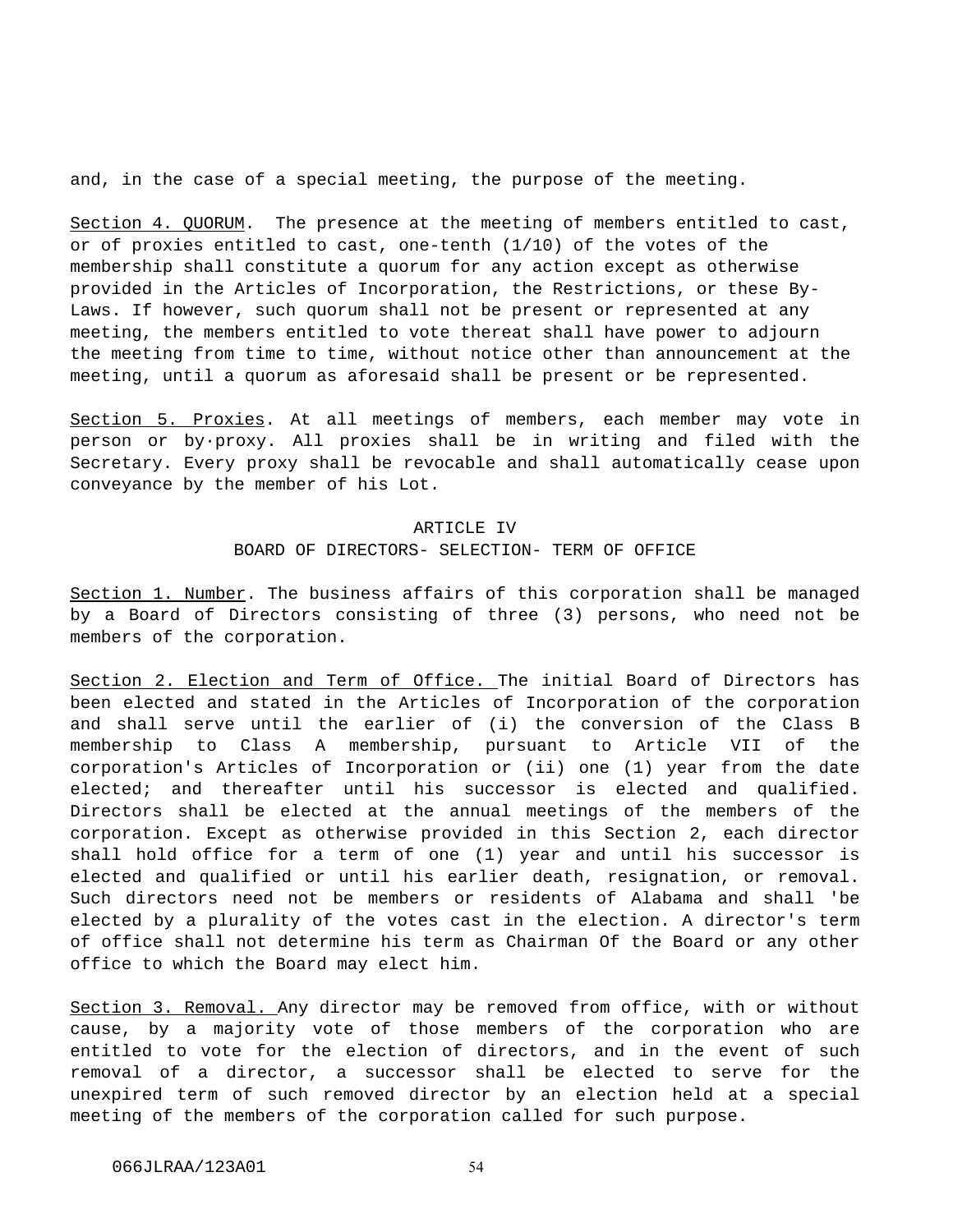Section 4. Compensation. No director shall receive compensation for any service he may render to the corporation. However, any director may be reimbursed for his actual expenses incurred in the performance of his duties.

Section 5. Action Taken Without a Meeting. The directors shall have the right to take any action in the absence of a meeting which they could take at a meeting by obtaining unanimous consent of all the directors, provided that the action so taken is stated in writing, signed by all the directors, and recorded in the minutes of the corporation. Any action so taken and recorded shall have the same effect as though taken at a meeting of the director.

# ARTICLE V MEETINGS OF DIRECTORS

Section 1. Regular Meetings. Regular meetings of the Board of Directors shall be held annually without notice, immediately following the annual meeting of the members, at the place of such annual meeting of members. Should said meeting fall upon a Saturday or Sunday or legal holiday, then that meeting shall be held at the same time on the next day which is not a Saturday or Sunday or legal -holiday.

Section 2. Special Meeting. Special meetings of the Board of Directors shall be held when called by the President of the corporation, or by any two directors, after not less than two (2) days' notice to each other.

Section 3. Quorum. A majority of the number of directors shall constitute a quorum for the transaction of business. Every act or decision done or made by a majority of the directors present a duly held meeting at which a quorum is present shall be regarded as the act of the Board of Directors.

# ARTICLE VI POWERS AND DUTIES OF THE BOARD OF DIRECTORS

Section 1. Powers. The Board of Directors shall have power to:

(a) adopt and publish rules and regulations governing the use of any facilities made available to the members, and the personal conduct of the members and' their guests thereon,, and to establish penalties for the infraction thereof;

(b) suspend any member's voting rights and right to use any facilities which may be made available to members during any period in which such member shall be in default in the payment of any assessment levied by the corporation, and, after notice and hearing, to suspend such rights for a period not to exceed sixty (60) days, for each infraction of published rules and regulations;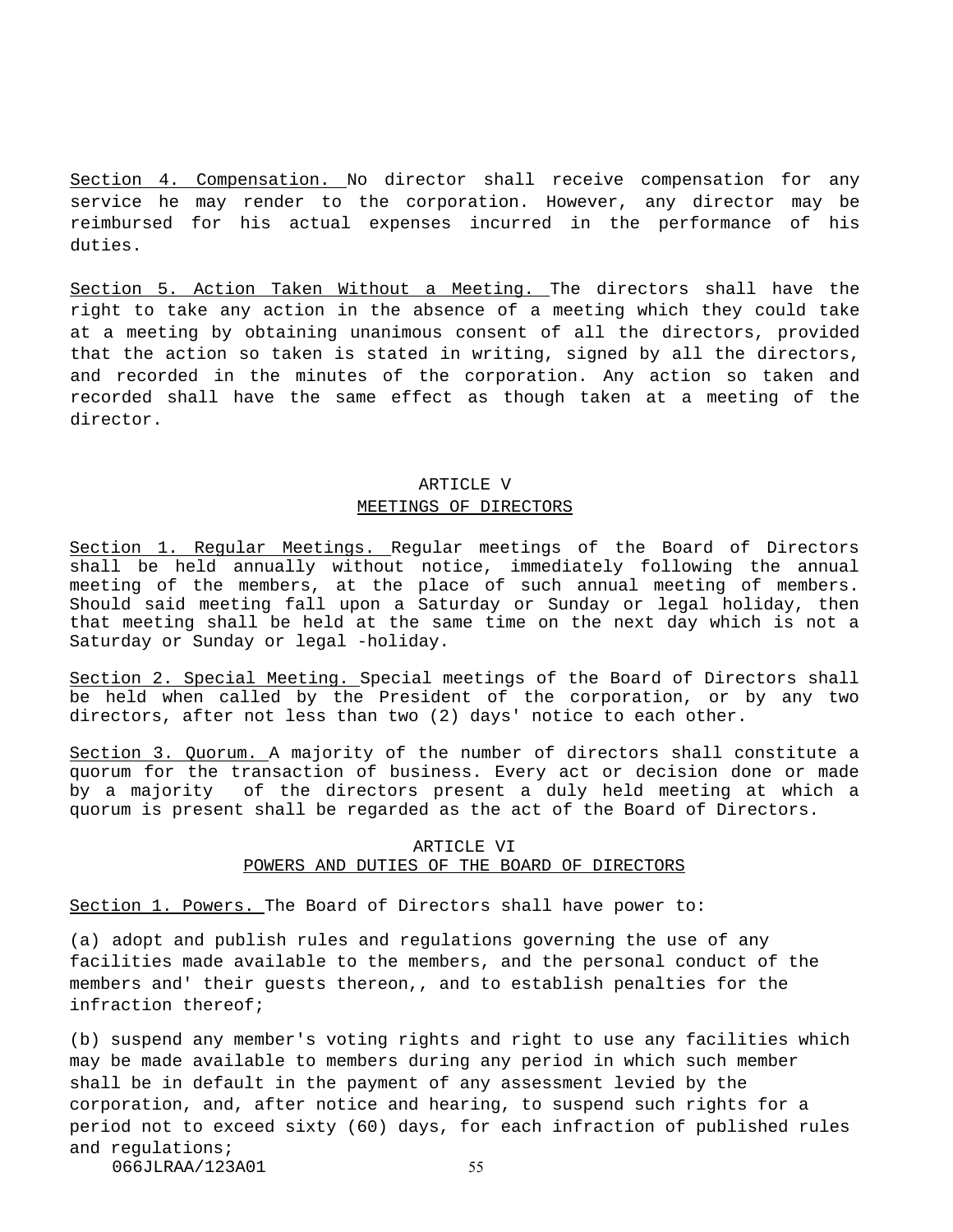(c) exercise for the corporation all powers, duties, and authority vested in or delegated to this corporation and not reserved to the members by other provisions of these By-Laws, the Articles of Incorporation, or the Restrictions;

(d) declare the office of an elected member of the Board of Directors to be vacant in the event such director shall be absent from three (3) consecutive meetings of the Board of Directors;

(e) employ a manager, independent contractors, employees, and such agents as the Board' of Directors deems necessary to carry out the function of the corporation; and

(f) exercise all of the powers of a director of a corporation under the Alabama Nonprofit Corporation -Act, as amended from time to time.

Section 2. Duties. It shall be the duty of the Board of Directors to:

(a) Cause to be kept a complete record of all its acts and corporate affairs and to present a statement thereof to the members at the annual meeting of the members, or at any special meeting when such statement is requested in writing by one-fourth (1/4) of the Class A members who are entitled to vote;

(b) supervise all officers, agents and employees of this corporation, and to see that their duties are properly performed;

(c) enforce the annual assessment on all Lots, as more fully provided in the Restrictions, and in connection therewith to:

(1) fix the amount of the annual assessment against each Lot at least thirty (30) days in advance of each annual assessment period;

(2) send written notice of each assessment to every Owner subject thereto at least thirty (30) days in advance of each annual assessment period; and

(3) foreclose the lien against any property for which assessments are not paid within thirty (30) days after due date, or to bring an action at law or take any other appropriate action against the Owner personally obligated to pay the same;

(d) enforce any Special assessments on ail Lots, as more fully provided in the Restrictions, and in connection therewith to fix the amount thereof against each Lot, send written notice of such special assessment to every Owner subject thereto and to foreclose the lien against any property for which special assessments are not paid within thirty (30) days after due date, or to bring an action at law or take any other appropriate action against the Owner personally obligated to pay the same;

(e) issue, or to cause an appropriate officer to issue, upon demand by any person, a certificate setting forth whether or not any assessment has been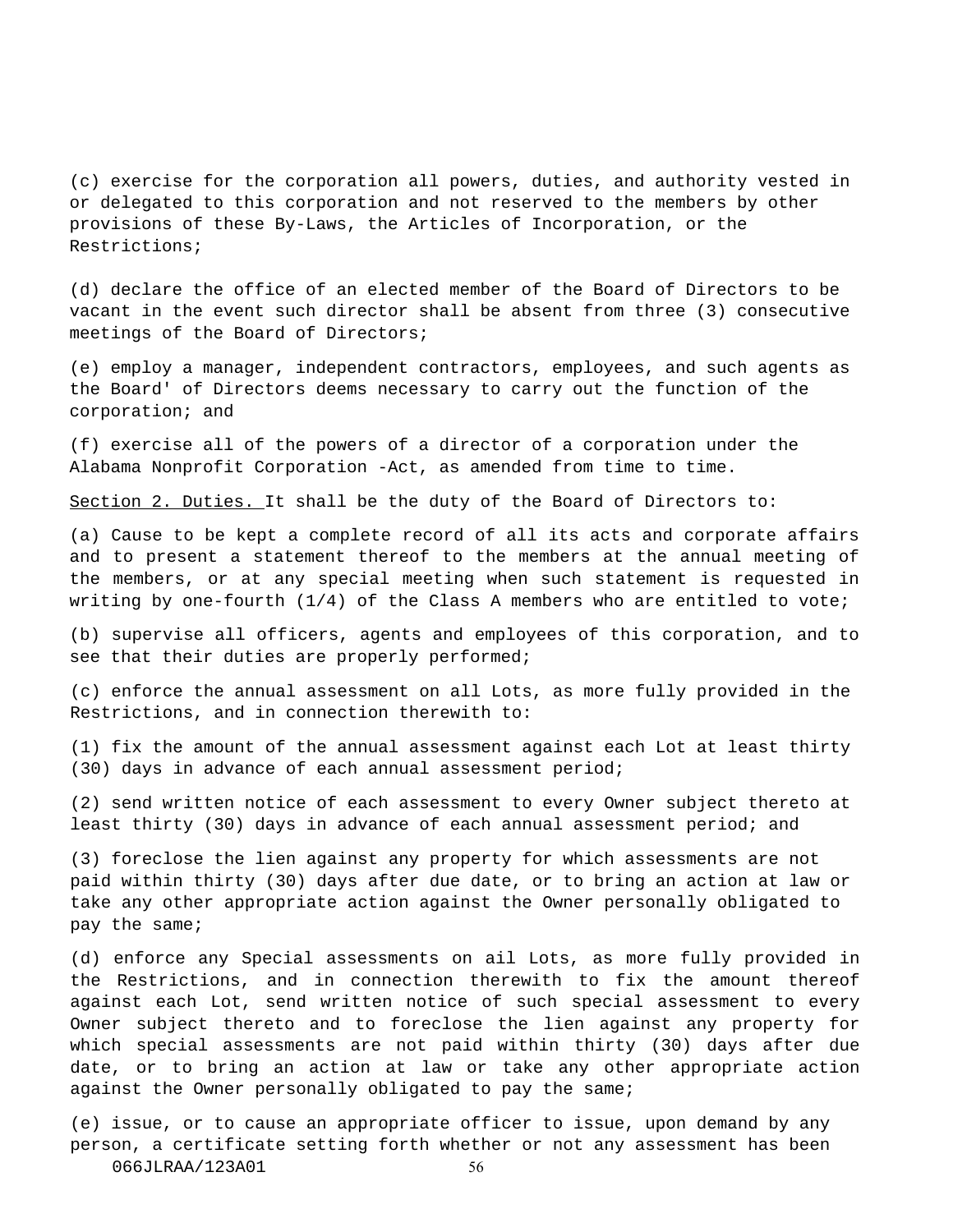paid. A reasonable charge may be made for the issuance of these certificates. If a certificate states an assessment has been paid, such certificate shall be conclusive evidence of such payment;

(f) procure and maintain adequate liability and hazard insurance on property owned by or under the jurisdiction of the corporation;

(g) cause all officers of employees' having fiscal responsibilities to be bonded, as it may deem appropriate;

(h) cause any area or facility under the jurisdiction of the corporation to be adequately maintained.

# ARTICLE VIII OFFICERS AND THEIR DUTIES

Section 1. Enumeration of Offices. The officers of this corporation shall be a president, a vice-president, a secretary, a treasurer and such other officers as the Board of Directors may from time to time by resolution create, each of whom may be members of the Board of Directors.

Section 2. Election of Officers. The election of officers shall take place at the regular meeting of the Board of Directors following each annual meeting of the members.

Section 3. Term. The officers of this corporation shall be elected annually by the Board of Directors and each shall hold office for one (1) year unless he shall sooner resign, or shall be removed, or otherwise disqualified to serve.

Section 4. Special Appointments. The Board of Directors may elect such other officers as the affairs of the corporation may require, each of whom shall hold office for such period, have such authority, and perform such duties as said Board may, from time to time, determine.

Section 5. Resignation and Removal. Any officer may be removed from office with or without cause by the Board of Directors. Any officer may resign at any time by giving, written notice to the Board of Directors, the president or the secretary of the corporation. Such resignation shall take' effect on the date of receipt of such notice or at any later time specified therein, and unless otherwise specified therein, the acceptance of such resignation shall not be necessary to make it effective.

Section 6. Vacancies. A vacancy in any office may be filled by appointment by the Board of Directors. The officer appointed to such vacancy shall serve for the remainder of the term of the officer he replaces.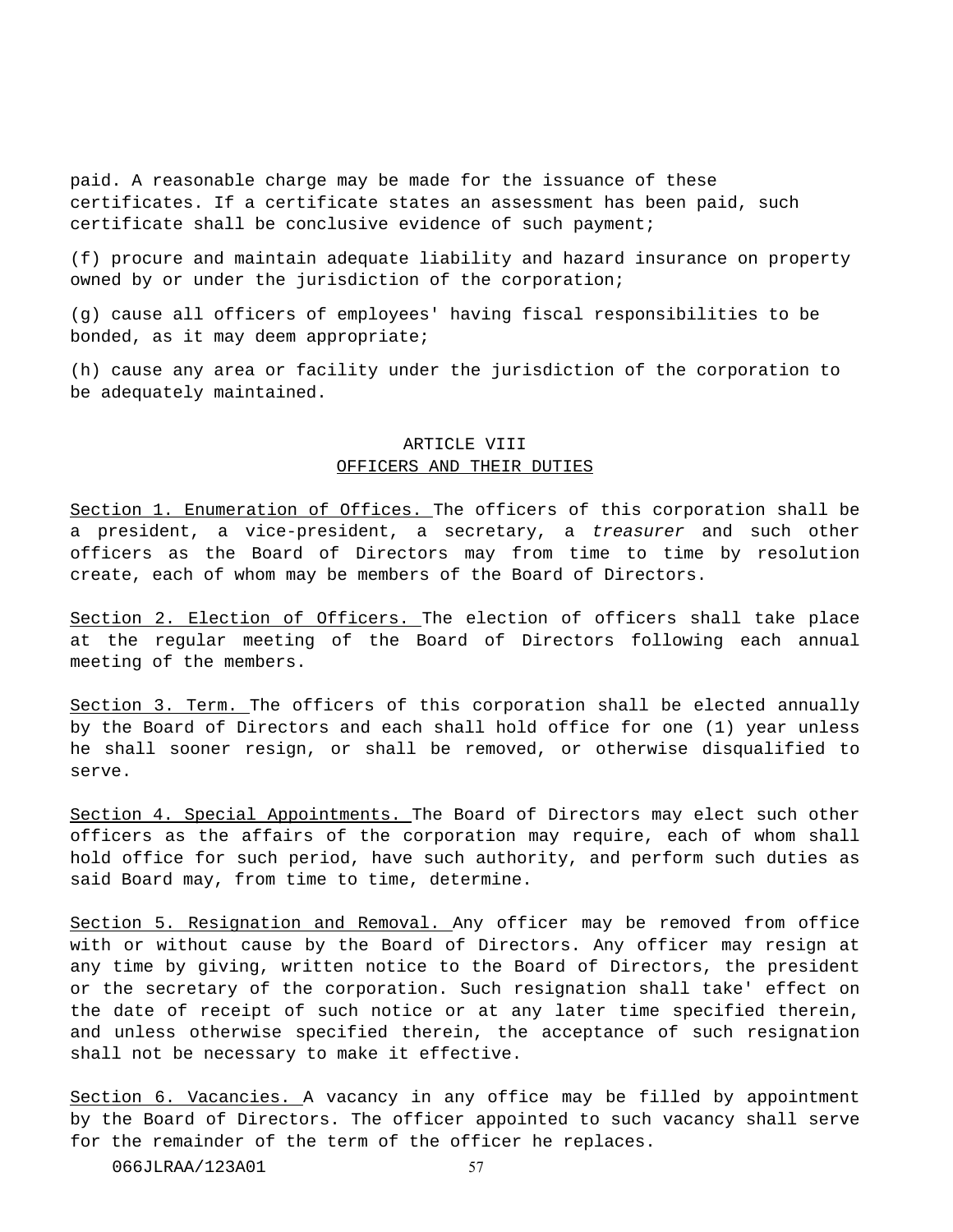Section 7. Multiple Offices. Any two or more offices may be held by the same person, except those of president and secretary.

Section 8. Duties. The duties of the officers are as follows:

#### **President**

(a) The president shall be the chief executive officer of the corporation and shall preside at all meetings of the Board of Directors; shall see that orders and resolutions of said Board are carried out; shall sign all contracts, leases, mortgages, promissory notes, deeds and other written instruments and shall co-sign all checks.

# Vice President

(b) The vice president shall act in the place and stead of the president in the event of his absence, inability or refusal to act, and shall exercise and discharge such other duties as may be required of him by the Board of Directors.

#### **Secretary**

(c) The secretary shall record the votes and keep the minutes of all meetings and proceedings of the Board of Directors and the members; keep the corporate seal of the corporation and affix it on all papers requiring said seal; serve notice of meetings of the Board of Directors and of the members; 'keep appropriate current records showing the members of the corporation, together with their addresses, and shall perform such other duties as required by the Board of Directors.

#### Treasurer

(d) The treasurer shall receive and deposit in appropriate bank accounts all monies of the corporation and shall disburse such funds as directed by resolution of the Board of Directors; shall sign all checks of the corporation; keep proper books of account; cause an annual review of the corporation books to be made by a public accountant at the completion of each fiscal year; and shall prepare an annual budget and a statement of income and expenditures to be presented to the membership at its regular annual meeting.

# ARTICLE VIII

#### COMMITTEES

The Board of Directors shall appoint such committees as may be deemed appropriate in carrying out the purpose of the corporation.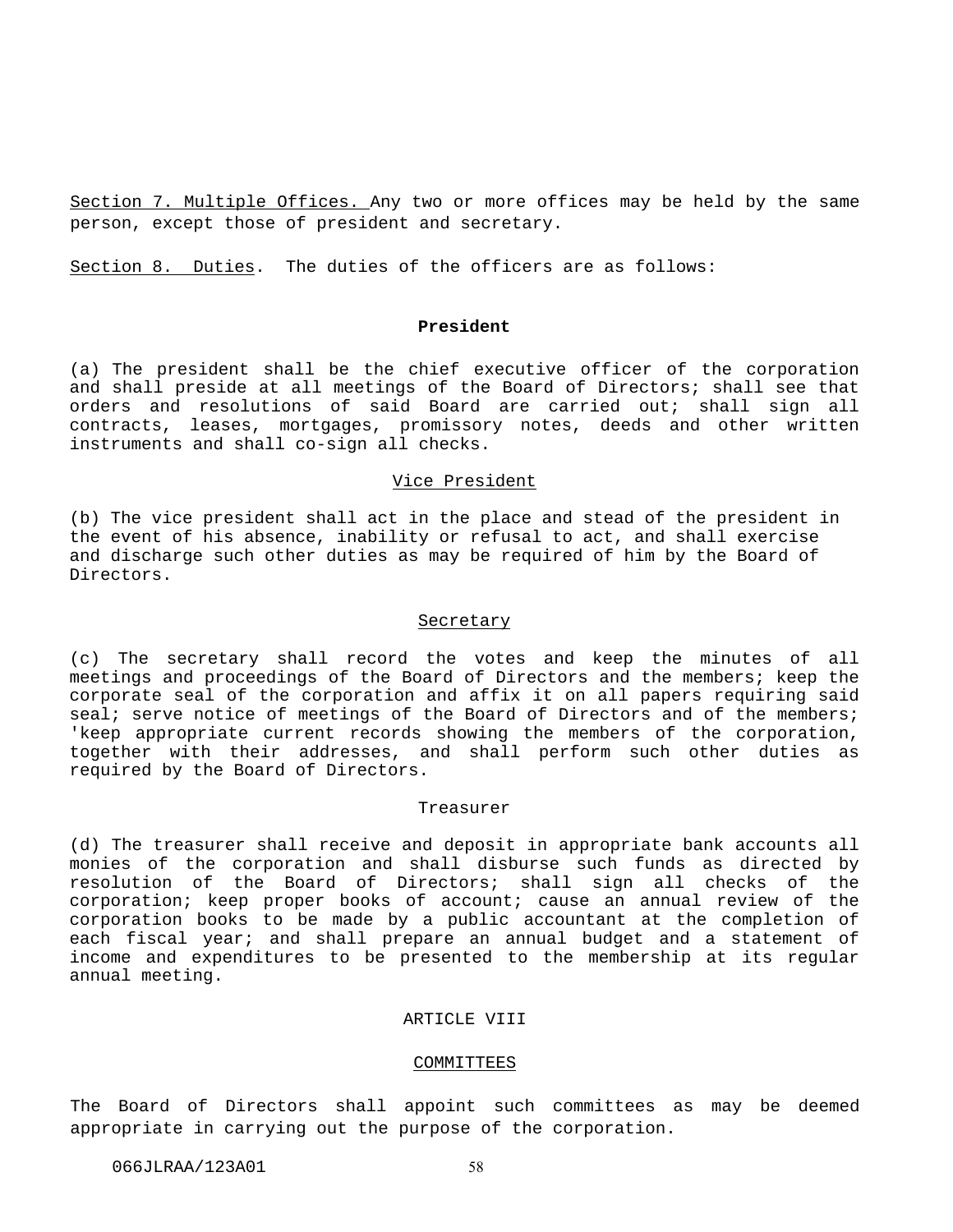# ARTICLE IX

# BOOKS AND RECORDS

The books, records and papers of the corporation shall at all times, during reasonable business hours, be subject to inspection by any member. The Restrictions, the Articles of Incorporation and the By-Laws of the corporation shall be available for inspection by any member at the principal office of the corporation, where copies may be purchased at reasonable cost.

### ARTICLE X

# ASSESSMENTS

As more fully provided in the Restrictions, each member is obligated to pay to the corporation annual assessments and special assessments, which are secured by a continuing lien upon the property against which the assessment is made.

# ARTICLE XI CORPORATE SEAT,

The corporation may have a seal in circular form having within its circumference the words:

# PARK MEADOW HOMEOWNERS ASSOCIATION

However, the presence or absence of such a seal shall in no way affect, impair, or enhance the enforceability or binding nature of any document duly executed by the corporation.

# ARTICLE XII AMENDMENTS

Section 1. These By-Laws may be amended, at a regular or special meeting of the members, by a majority of the voters of a quorum of members present in person or by proxy.

Section 2. In the case of any conflict between the Articles of Incorporation of the corporation and these By-Laws, the Articles of Incorporation shall control; and in the case of any conflict between the Restrictions and these By-Laws, the Restrictions shall control.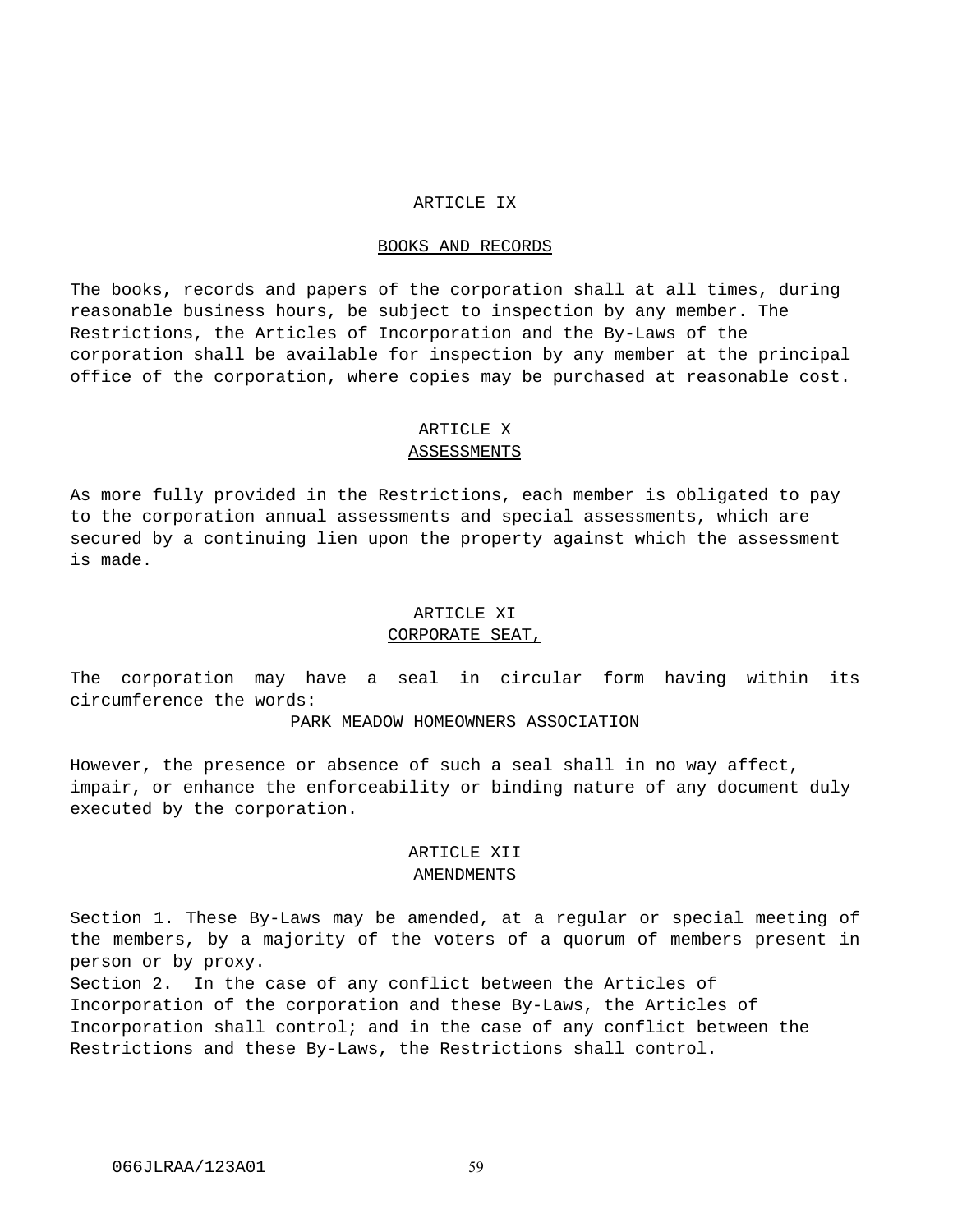# ARTICLE XIII **MISCELLANEOUS**

Section 1. The fiscal year of the corporation shall begin on the first day of January and end on the 31st day of December of every year, except that the first fiscal year or part thereof shall begin on the date of the incorporation.

Section 2. The corporation shall not issue shares of stock. The directors may, however, vote to issue certificates evidencing membership in the corporation.

Section 3. These By-Laws are intended to be in conformity with the requirements of the Alabama Nonprofit Corporation Act, as amended. If the Alabama Nonprofit Corporation Act, as amended, does not allow certain of these By-Laws to control in any given situation, then the applicable provisions of said act shall prevail.

IN WITNESS WHEREOE, we, being all of the directors of PARK MEADOW HOMEOWNERS ASSOCIATION have hereto affixed our signatures, effective as of the date of incorporation.

Ralph Þ. Bávid c. Hethei